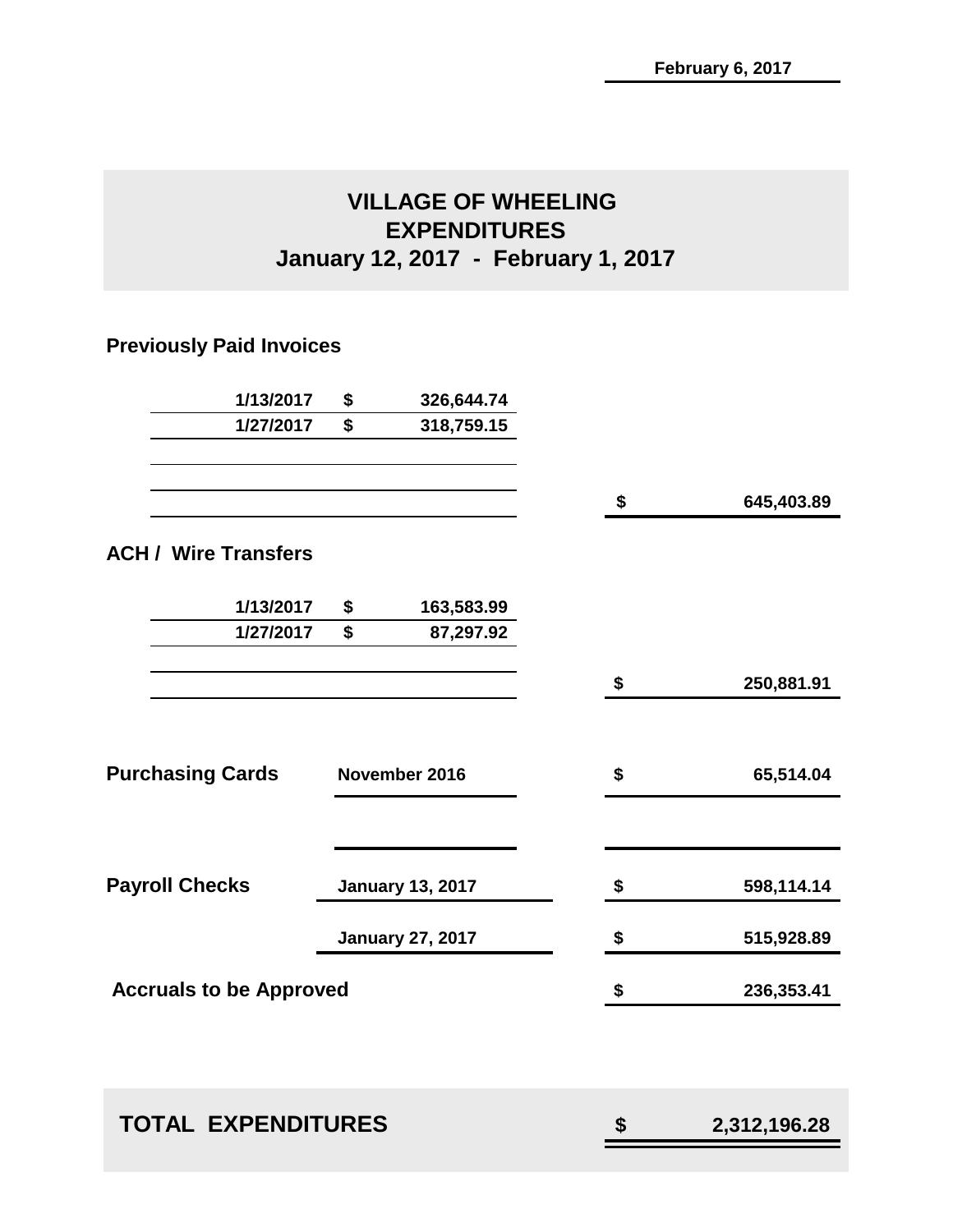SUNGARD PENTAMATION PAGE NUMBER: 1SELECTION CRITERIA: ALL

VILLAGE OF WHEELING **ACCTPA51** TIME: 10:09:40 CASH REQUIREMENTS - CHECK FORMAT - DUE DATE: 01/13/2017

ACCOUNTING PERIOD: 1/17

| <b>VENDOR</b>                               | <b>ORGANIZATION</b> | <b>ACCOUNT</b> | PURCHASE OR INVOICE  |                      | <b>AMOUNT</b>                    | DESCRIPTION                                        |
|---------------------------------------------|---------------------|----------------|----------------------|----------------------|----------------------------------|----------------------------------------------------|
| 10252<br>GEORGE BROWN                       | 40                  | 2207           |                      |                      | 28.48                            | WATER BILL REFUND                                  |
| TOTAL CHECK                                 |                     |                |                      |                      | 28.48                            |                                                    |
| 10251<br>LISA BUTTRUM<br>TOTAL CHECK        | 40                  | 2207           |                      |                      | 47.96<br>47.96                   | WATER BILL REFUND                                  |
|                                             |                     |                |                      |                      |                                  |                                                    |
| 9230<br>CALIBRE PRESS<br>TOTAL CHECK        | 2100                | 5105           | 17000028             | 45851                | 278.00<br>278.00                 | TRAINING                                           |
|                                             |                     |                |                      |                      |                                  |                                                    |
| 443<br>CDW-GOVERNMENT<br>TOTAL CHECK        | 33<br>33            | 5313<br>5313   | 16002603<br>16002603 | FTZ2909<br>FVB8249   | 852.55<br>48,326.90<br>49,179.45 | CISCO NETWORK EQUIPMENT<br>CISCO NETWORK EQUIPMENT |
| 8751<br>CIORBA GROUP INC                    | 4510                | 5223           | 16001577             | 0022929              | 5,302.70                         | S WHEELING ROAD DRAINAGE                           |
| TOTAL CHECK                                 |                     |                |                      |                      | 5,302.70                         |                                                    |
| 5704<br>FUELMAN                             | 2100                | 5301           | 17000124             | NP49341706           | 91.66                            | <b>FUEL</b>                                        |
| TOTAL CHECK                                 |                     |                |                      |                      | 91.66                            |                                                    |
| 10248<br>RICK GORDON                        | 40                  | 2207           |                      |                      | 19.37                            | WATER BILL REFUND                                  |
| TOTAL CHECK                                 |                     |                |                      |                      | 19.37                            |                                                    |
| 9442<br>LAW OFFICES OF NICHOLAS J ST        | 1900                | 5218           | 17000003             |                      | 1,500.00                         | PROSECUTOR FEE-JAN.                                |
| TOTAL CHECK                                 |                     |                |                      |                      | 1,500.00                         |                                                    |
| 7422<br>LORI LEE SMITH                      | 50                  | 2134           |                      |                      | 636.00                           | DED:192 MISC DEDUC                                 |
| TOTAL CHECK                                 |                     |                |                      |                      | 636.00                           |                                                    |
| 7346<br>MANHARD CONSULTING LTD              | 3900                | 5206           | 16001469             | 20598                | 13,680.00                        | WOLF CHANNEL CROSSING                              |
| TOTAL CHECK                                 |                     |                |                      |                      | 13,680.00                        |                                                    |
| 1792<br>MOTOROLA SOLUTIONS INC              | 15<br>2100          | 5412<br>5412   | 17000079<br>17000079 | 41231377<br>41231377 | 37,500.00<br>42, 441.59          | STARCOM21 RADIO NET<br>STARCOM21 RADIO NET         |
| TOTAL CHECK                                 | 33                  | 5412           | 17000079             | 41231377             | 143,750.00<br>223,691.59         | STARCOM21 RADIO NET                                |
| 1954                                        | 1600                | 5105           | 17000060             |                      | 450.00                           | NWMC LEGISLATIVE BRUNCH                            |
| NORTHWEST MUNICIPAL CONFEREN<br>TOTAL CHECK |                     |                |                      |                      | 450.00                           |                                                    |
| 5495<br>OFFICE OF CHAPTER 13 TRUSTEE        | 50                  | 2138           |                      |                      | 157.00                           | DED:191 MISC DEDUC                                 |
| TOTAL CHECK                                 |                     |                |                      |                      | 157.00                           |                                                    |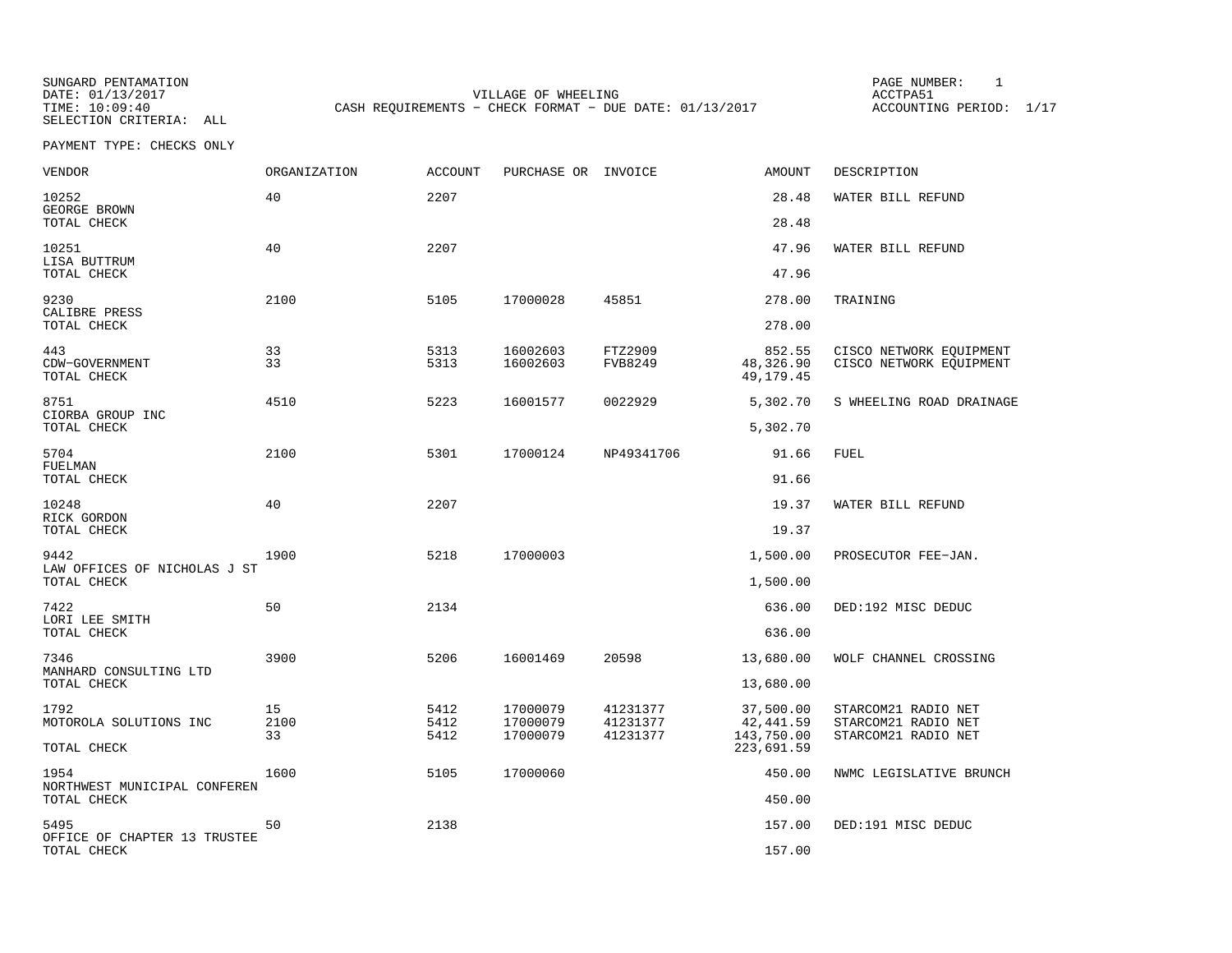SELECTION CRITERIA: ALL

SUNGARD PENTAMATION PAGE NUMBER: 2VILLAGE OF WHEELING **ACCTPA51** TIME: 10:09:40 CASH REQUIREMENTS - CHECK FORMAT - DUE DATE: 01/13/2017

ACCOUNTING PERIOD: 1/17

| VENDOR                                      | ORGANIZATION                                 | ACCOUNT                                      | PURCHASE OR INVOICE                                                  |            | AMOUNT                                                         | DESCRIPTION                                                                                                       |
|---------------------------------------------|----------------------------------------------|----------------------------------------------|----------------------------------------------------------------------|------------|----------------------------------------------------------------|-------------------------------------------------------------------------------------------------------------------|
| 8852<br>RJN GROUP INC                       | 4320                                         | 5502                                         | 16001416                                                             | 07         | 17,540.33                                                      | BASIN INSPECTIONS                                                                                                 |
| TOTAL CHECK                                 |                                              |                                              |                                                                      |            | 17,540.33                                                      |                                                                                                                   |
| 2291<br>SAM'S CLUB DIRECT<br>TOTAL CHECK    | 2100<br>2100<br>2100<br>2100<br>2100<br>1600 | 5317<br>5228<br>5229<br>5316<br>5317<br>5222 | 16002971<br>16002980<br>16002980<br>16002980<br>16002980<br>17000026 |            | 38.44<br>18.63<br>45.88<br>139.80<br>33.37<br>245.00<br>521.12 | FIRST AID KITS<br>CRIME PREVENTION<br>PRISONER MEALS<br>RANGE SUPPLIES<br>OFFICE SUPPLIES<br>2017 MEMBERSHIP DUES |
| 4948                                        | 3410                                         | 5206                                         | 17000128                                                             | 41388      | 9,205.00                                                       | PAVEMENT INVESTIGATION                                                                                            |
| SOIL AND MATERIAL CONSULTANT<br>TOTAL CHECK |                                              |                                              |                                                                      |            | 9,205.00                                                       |                                                                                                                   |
| 7068                                        | 40                                           | 2207                                         |                                                                      |            | 44.68                                                          | WATER BILL REFUND                                                                                                 |
| STAPLES INC. #01689<br>TOTAL CHECK          |                                              |                                              |                                                                      |            | 44.68                                                          |                                                                                                                   |
| 2440                                        | 50                                           | 2140                                         |                                                                      |            | 332.00                                                         | DED:198 MISC DEDUC                                                                                                |
| STATE DISBURSEMENT UNIT<br>TOTAL CHECK      |                                              |                                              |                                                                      |            | 332.00                                                         |                                                                                                                   |
| 2441                                        | 50                                           | 2136                                         |                                                                      |            | 527.00                                                         | DED:193 MISC DEDUC                                                                                                |
| STATE DISBURSEMENT UNIT<br>TOTAL CHECK      |                                              |                                              |                                                                      |            | 527.00                                                         |                                                                                                                   |
| 2443                                        | 50                                           | 2139                                         |                                                                      |            | 722.49                                                         | DED:197 MISC DEDUC                                                                                                |
| STATE DISBURSEMENT UNIT<br>TOTAL CHECK      |                                              |                                              |                                                                      |            | 722.49                                                         |                                                                                                                   |
| 2444                                        | 50                                           | 2136                                         |                                                                      |            | 408.44                                                         | DED:502 MISC DEDUC                                                                                                |
| STATE DISBURSEMENT UNIT<br>TOTAL CHECK      |                                              |                                              |                                                                      |            | 408.44                                                         |                                                                                                                   |
| 2445                                        | 50                                           | 2136                                         |                                                                      |            | 976.50                                                         | DED:196 MISC DEDUC                                                                                                |
| STATE DISBURSEMENT UNIT<br>TOTAL CHECK      |                                              |                                              |                                                                      |            | 976.50                                                         |                                                                                                                   |
| 2447                                        | 50                                           | 2136                                         |                                                                      |            | 494.77                                                         | DED:194 MISC DEDUC                                                                                                |
| STATE DISBURSEMENT UNIT<br>TOTAL CHECK      |                                              |                                              |                                                                      |            | 494.77                                                         |                                                                                                                   |
| 8200                                        | 50                                           | 2136                                         |                                                                      |            | 703.85                                                         | DED:504 MISC DED                                                                                                  |
| STATE DISBURSEMENT UNIT<br>TOTAL CHECK      |                                              |                                              |                                                                      |            | 703.85                                                         |                                                                                                                   |
| 2700                                        | 4100                                         | 5237                                         | 17000120                                                             | 9777778261 | 106.35                                                         | <b>SCADA</b>                                                                                                      |
| VERIZON WIRELESS<br>TOTAL CHECK             |                                              |                                              |                                                                      |            | 106.35                                                         |                                                                                                                   |
| TOTAL CASHABLE CHECKS<br>TOTAL EFT VOUCHERS |                                              |                                              |                                                                      |            | 326,644.74<br>.00                                              |                                                                                                                   |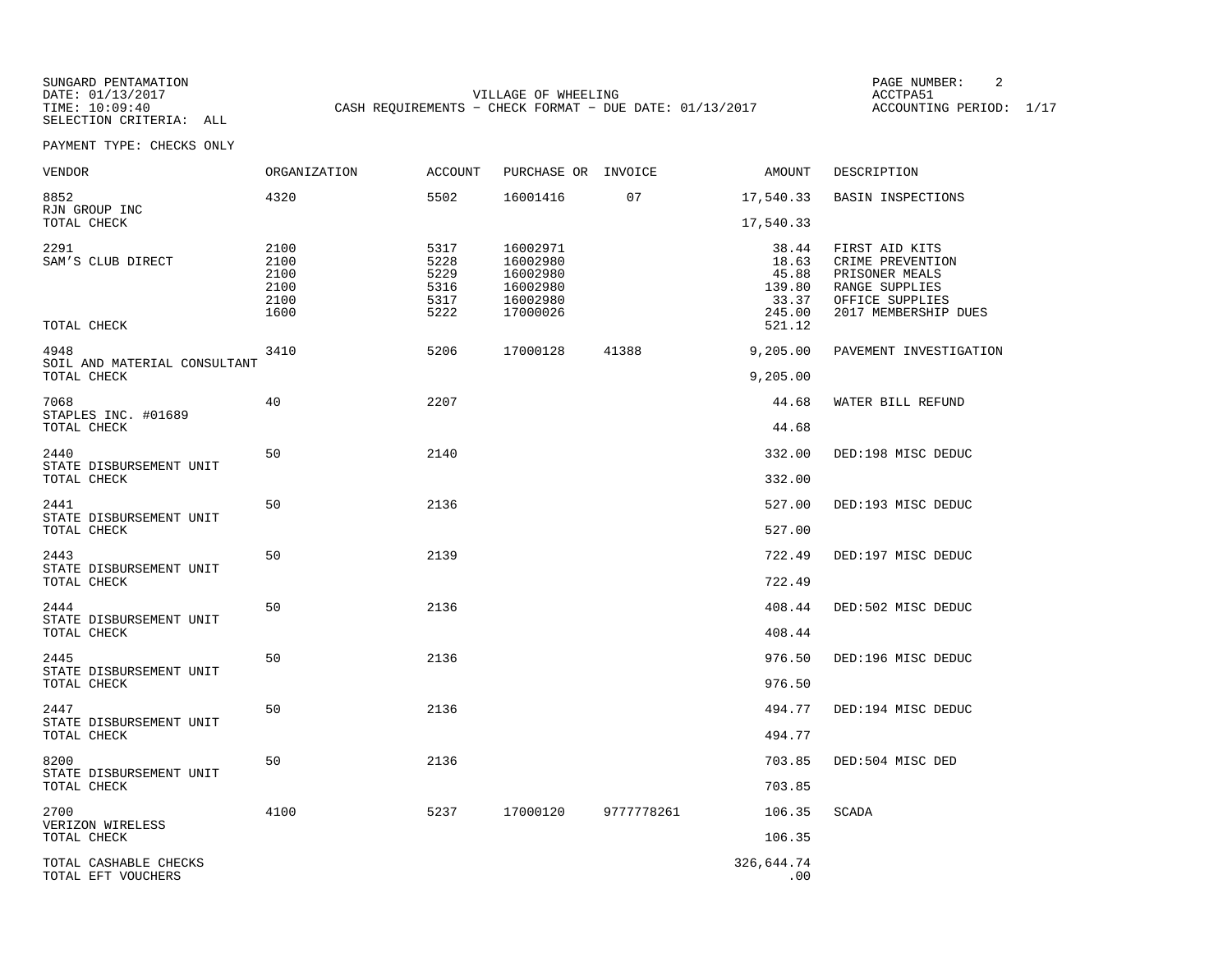SUNGARD PENTAMATION PAGE NUMBER: 3DATE:  $01/13/2017$  ACCTPA51 ACCOUNTING PERIOD: 1/17 TIME: 10:09:40 CASH REQUIREMENTS - CHECK FORMAT - DUE DATE: 01/13/2017 SELECTION CRITERIA: ALL

PAYMENT TYPE: CHECKS ONLY

| ΟR<br>PURCHASE<br>ACCOUNT<br><b>ORGANIZATION</b><br>VENDOR<br>INVOICE.<br>____<br>.<br>__ |  |
|-------------------------------------------------------------------------------------------|--|
|-------------------------------------------------------------------------------------------|--|

AMOUNT DESCRIPTION

TOTAL REPORT 326,644.74 TOTAL NUMBER OF CHECKS TO BE ISSUED − 25TOTAL NUMBER OF EFT VOUCHERS TO BE ISSUED − 0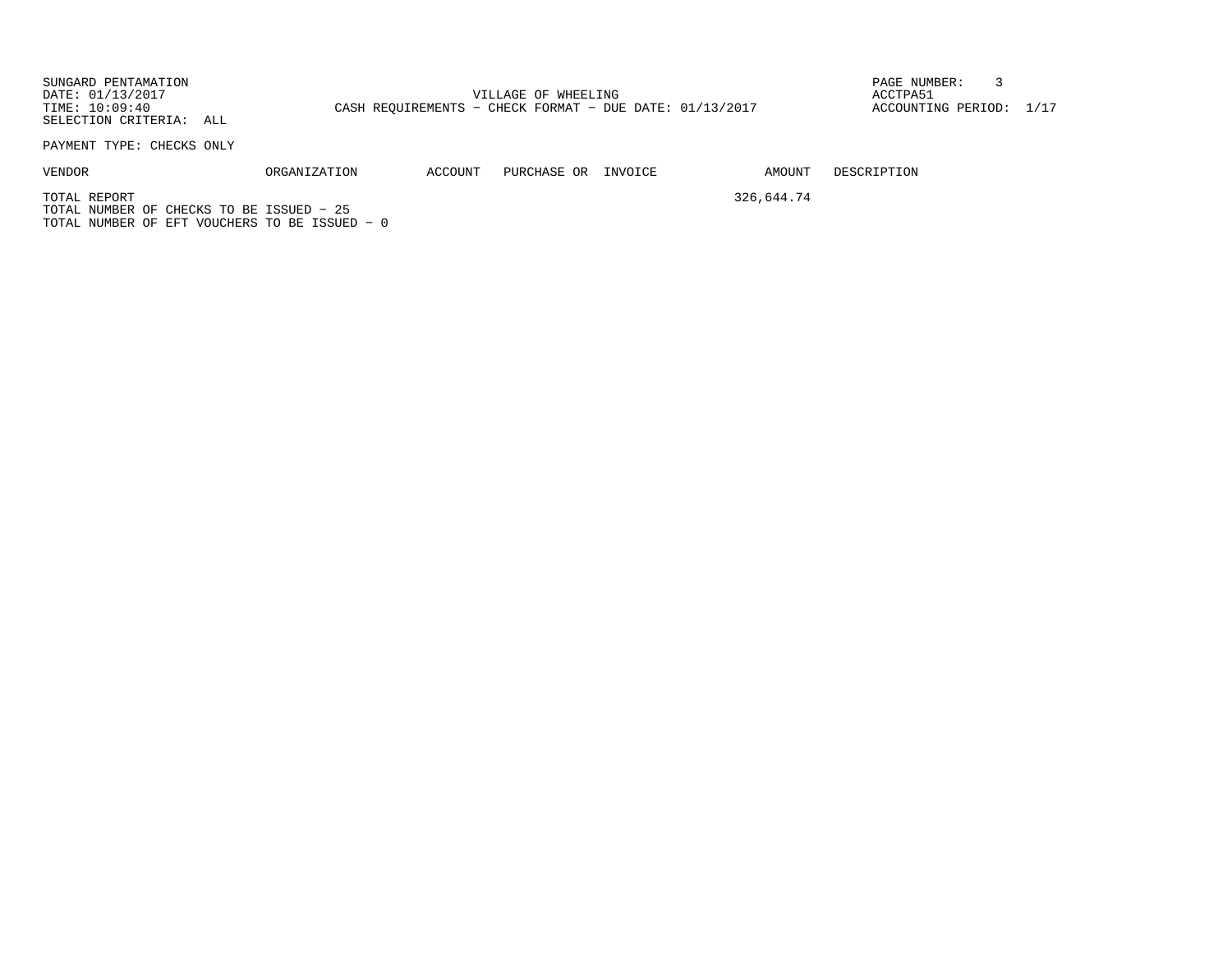SUNGARD PENTAMATION SUNGARD PENTAMATION SUNG PAGE NUMBER: 1 SELECTION CRITERIA: ALL

VILLAGE OF WHEELING **ACCTPA51** TIME: 10:27:11 CASH REQUIREMENTS - CHECK FORMAT - DUE DATE: 01/27/2017

ACCOUNTING PERIOD: 1/17

| VENDOR                                      | ORGANIZATION | <b>ACCOUNT</b> | PURCHASE OR INVOICE  |                | AMOUNT                  | DESCRIPTION                              |
|---------------------------------------------|--------------|----------------|----------------------|----------------|-------------------------|------------------------------------------|
| 7566<br>A-LAMP CONCRETE CONTRACTORS         | 40           | 2207           |                      |                | 2,470.90                | RPZ REFUND                               |
| TOTAL CHECK                                 |              |                |                      |                | 2,470.90                |                                          |
| 7960<br>BLUE CROSS/BLUE SHIELD OF IL        | 2100         | 5242           | 17000200             |                | 370.00<br>370.00        | LDAWSON MED SUPP FEB & MA                |
| TOTAL CHECK                                 |              |                |                      |                |                         |                                          |
| 8013<br>BLUE MEDICARE RX (PDP)              | 2100         | 5242           | 17000222             |                | 131.00                  | LDAWSON RX FEB & MAR                     |
| TOTAL CHECK                                 |              |                |                      |                | 131.00                  |                                          |
| 10203                                       | 2200         | 5311           | 16003108             | 71333          | 16,165.00               | STA. 23 GARAGE DOORS                     |
| BUILDERS CHICAGO CORP<br>TOTAL CHECK        |              |                |                      |                | 16,165.00               |                                          |
| 3006                                        | 4510         | 5206           | 16001160             | 133986         | 11,044.29               | BUFFALO CREEK STUDY                      |
| CHRISTOPHER B BURKE ENGINEER<br>TOTAL CHECK |              |                |                      |                | 11,044.29               |                                          |
| 397                                         | 1600         | 5238           | 17000159             |                | 20,495.24               | JAN. PHONE SERVICE                       |
| CALL ONE<br>TOTAL CHECK                     |              |                |                      |                | 20,495.24               |                                          |
| 8751                                        | 4510         | 5223           | 16001577             | 0022957        | 10,054.26               | WHEELING RD DRAINAGE                     |
| CIORBA GROUP INC<br>TOTAL CHECK             |              |                |                      |                | 10,054.26               |                                          |
| 555                                         | 1170         | 5232           | 17000176             |                | 3,794.22                | METRA PROPERTY TAXES                     |
| COMED<br>TOTAL CHECK                        |              |                |                      |                | 3,794.22                |                                          |
| 744                                         | 2100         | 5310           | 17000142             | 49118          | 500.25                  | DEC. CAR WASHES                          |
| DUNDEE AND WOLF AUTOMOTIVE                  | 1300<br>1400 | 5310<br>5310   | 17000141<br>17000141 | 49119<br>49119 | 43.50<br>14.50          | DEC. CAR WASHES<br>DEC. CAR WASHES       |
| TOTAL CHECK                                 |              |                |                      |                | 558.25                  |                                          |
| 10008                                       | 01           | 1551           | 17000171             | 37186/37191    | 11,380.53               | FUEL FOR FLEET                           |
| GAS DEPOT INC<br>TOTAL CHECK                | 01           | 1551           | 17000196             | 38349/38350    | 13, 348.83<br>24,729.36 | FUEL FOR FLEET                           |
| 7793                                        | 5500         | 5299           | 17000072             |                | 150.00                  | ENTERTAINMENT 2-24-17                    |
| STEVE JUSTMAN<br>TOTAL CHECK                |              |                |                      |                | 150.00                  |                                          |
| 1455                                        | 1900         | 5218           | 17000187             |                | 37,702.05               | NOV. LEGAL SERVICE                       |
| KLEIN THORPE & JENKINS LTD                  | 3200<br>3500 | 5218<br>5218   | 17000187<br>17000187 |                | 1,771.20<br>500.00      | NOV. LEGAL SERVICE<br>NOV. LEGAL SERVICE |
|                                             | 3600         | 5218           | 17000187             |                | 31.50                   | NOV. LEGAL SERVICE                       |
| TOTAL CHECK                                 |              |                |                      |                | 40,004.75               |                                          |
| 7422<br>LORI LEE SMITH                      | 50           | 2134           |                      |                | 636.00                  | DED:192 MISC DEDUC                       |
| TOTAL CHECK                                 |              |                |                      |                | 636.00                  |                                          |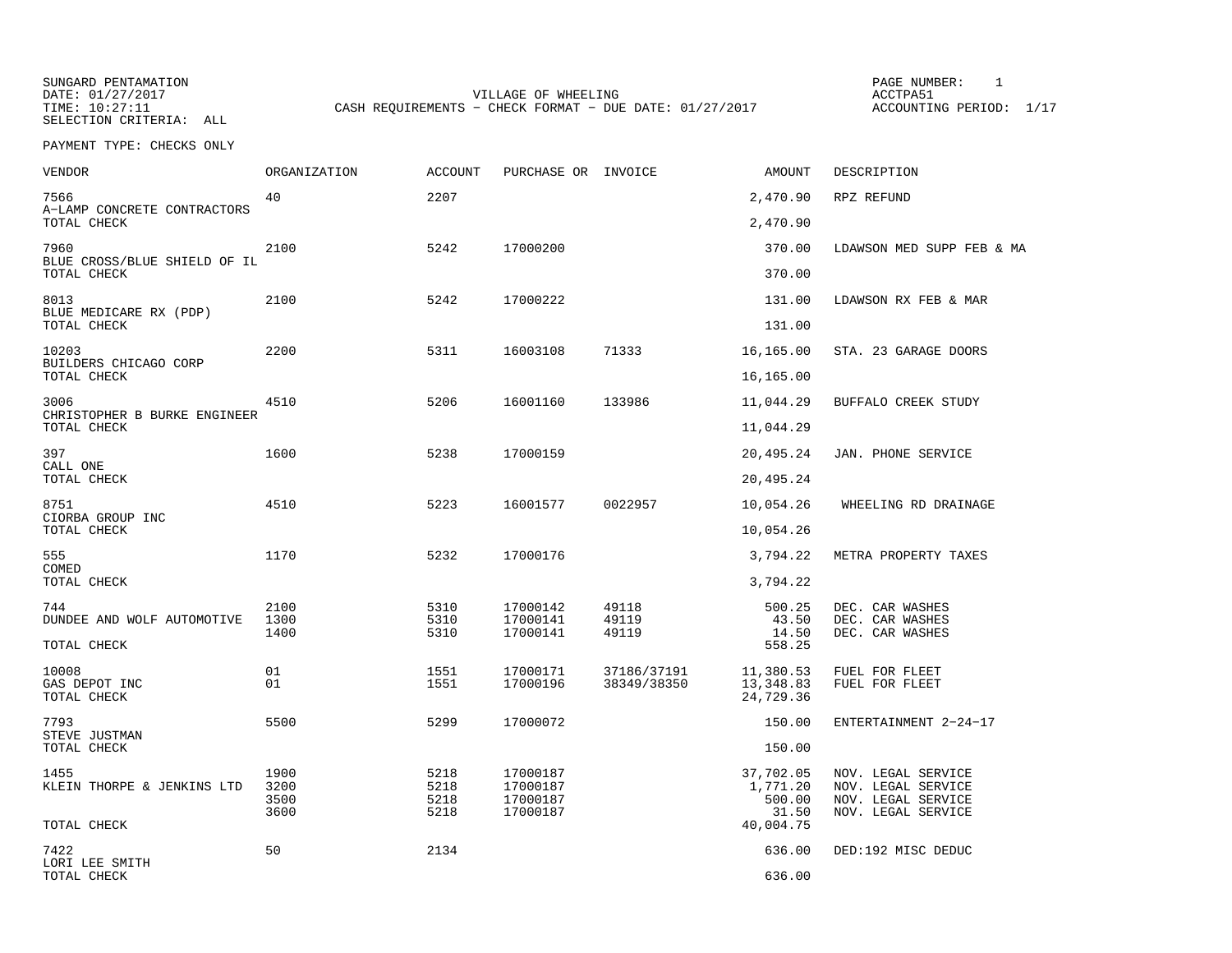SELECTION CRITERIA: ALL

SUNGARD PENTAMATION SUNGARD PENTAMATION SUNG PAGE NUMBER: 2 VILLAGE OF WHEELING **ACCTPA51** TIME: 10:27:11 CASH REQUIREMENTS - CHECK FORMAT - DUE DATE: 01/27/2017

ACCOUNTING PERIOD: 1/17

| VENDOR                                         | <b>ORGANIZATION</b>                                          | <b>ACCOUNT</b>                                               | PURCHASE OR INVOICE                                                                          |                 | AMOUNT                                                                                         | DESCRIPTION                                                                                                                                                  |
|------------------------------------------------|--------------------------------------------------------------|--------------------------------------------------------------|----------------------------------------------------------------------------------------------|-----------------|------------------------------------------------------------------------------------------------|--------------------------------------------------------------------------------------------------------------------------------------------------------------|
| 10100<br>SAMUEL MAGDAL                         | 5500                                                         | 5299                                                         | 17000071                                                                                     |                 | 150.00                                                                                         | ENTERTAINMENT 2-14-17                                                                                                                                        |
| TOTAL CHECK                                    |                                                              |                                                              |                                                                                              |                 | 150.00                                                                                         |                                                                                                                                                              |
| 16<br>NCPERS-IL IMRF                           | 50                                                           | 2110                                                         |                                                                                              |                 | 544.00                                                                                         | DED:052 NCPERS LIF                                                                                                                                           |
| TOTAL CHECK                                    |                                                              |                                                              |                                                                                              |                 | 544.00                                                                                         |                                                                                                                                                              |
| 5927<br>NICOR GAS<br>TOTAL CHECK               | 1170<br>1320<br>1500<br>1600<br>2100<br>2200<br>4100<br>4200 | 5209<br>5209<br>5209<br>5209<br>5209<br>5209<br>5209<br>5209 | 17000186<br>17000186<br>17000186<br>17000186<br>17000186<br>17000186<br>17000186<br>17000186 |                 | 276.90<br>486.43<br>2,216.68<br>4,015.21<br>217.57<br>1,215.27<br>749.17<br>243.74<br>9,420.97 | DEC. GAS SERVICE<br>DEC. GAS SERVICE<br>DEC. GAS SERVICE<br>DEC. GAS SERVICE<br>DEC. GAS SERVICE<br>DEC. GAS SERVICE<br>DEC. GAS SERVICE<br>DEC. GAS SERVICE |
| 5495                                           | 50                                                           | 2138                                                         |                                                                                              |                 | 157.00                                                                                         | DED:191 MISC DEDUC                                                                                                                                           |
| OFFICE OF CHAPTER 13 TRUSTEE<br>TOTAL CHECK    |                                                              |                                                              |                                                                                              |                 | 157.00                                                                                         |                                                                                                                                                              |
| 183<br>ANGELA PETERS                           | 1600<br>2100<br>2100                                         | 5227<br>5105<br>5316                                         | 17000211<br>17000211<br>17000211                                                             |                 | 9.69<br>68.39<br>23.67                                                                         | PETTY CASH FUND<br>PETTY CASH FUND<br>PETTY CASH FUND                                                                                                        |
| TOTAL CHECK                                    |                                                              |                                                              |                                                                                              |                 | 101.75                                                                                         |                                                                                                                                                              |
| 6959<br>PILGRIM PRODUCTIONS INC<br>TOTAL CHECK | 5500                                                         | 5299                                                         | 17000073                                                                                     | WPSC02102017    | 125.00<br>125.00                                                                               | ENTERTAINMENT 2-10-17                                                                                                                                        |
|                                                |                                                              |                                                              |                                                                                              |                 |                                                                                                |                                                                                                                                                              |
| 2185<br>RED CENTER<br>TOTAL CHECK              | 15                                                           | 5231                                                         | 17000091                                                                                     | $301 - 17 - 01$ | 26,397.94<br>26,397.94                                                                         | JAN. DISPATCH SERVICE                                                                                                                                        |
| 10255                                          | 40                                                           | 2207                                                         |                                                                                              |                 | 293.50                                                                                         | WATER BILL REFUND                                                                                                                                            |
| RIKLIN INVESTMENTS INC<br>TOTAL CHECK          |                                                              |                                                              |                                                                                              |                 | 293.50                                                                                         |                                                                                                                                                              |
| 2334                                           | 2100                                                         | 5310                                                         | 17000182                                                                                     |                 | 101.00                                                                                         | REGISTRATION RENEWAL FEE                                                                                                                                     |
| SECRETARY OF STATE<br>TOTAL CHECK              |                                                              |                                                              |                                                                                              |                 | 101.00                                                                                         |                                                                                                                                                              |
| 10260<br>SELECT PORTFOLIO SERVICING            | 40                                                           | 2207                                                         |                                                                                              |                 | 26.68                                                                                          | WATER BILL REFUND                                                                                                                                            |
| TOTAL CHECK                                    |                                                              |                                                              |                                                                                              |                 | 26.68                                                                                          |                                                                                                                                                              |
| 2440<br>STATE DISBURSEMENT UNIT                | 50                                                           | 2140                                                         |                                                                                              |                 | 332.00                                                                                         | DED:198 MISC DEDUC                                                                                                                                           |
| TOTAL CHECK                                    |                                                              |                                                              |                                                                                              |                 | 332.00                                                                                         |                                                                                                                                                              |
| 2441<br>STATE DISBURSEMENT UNIT<br>TOTAL CHECK | 50                                                           | 2136                                                         |                                                                                              |                 | 527.00<br>527.00                                                                               | DED:193 MISC DEDUC                                                                                                                                           |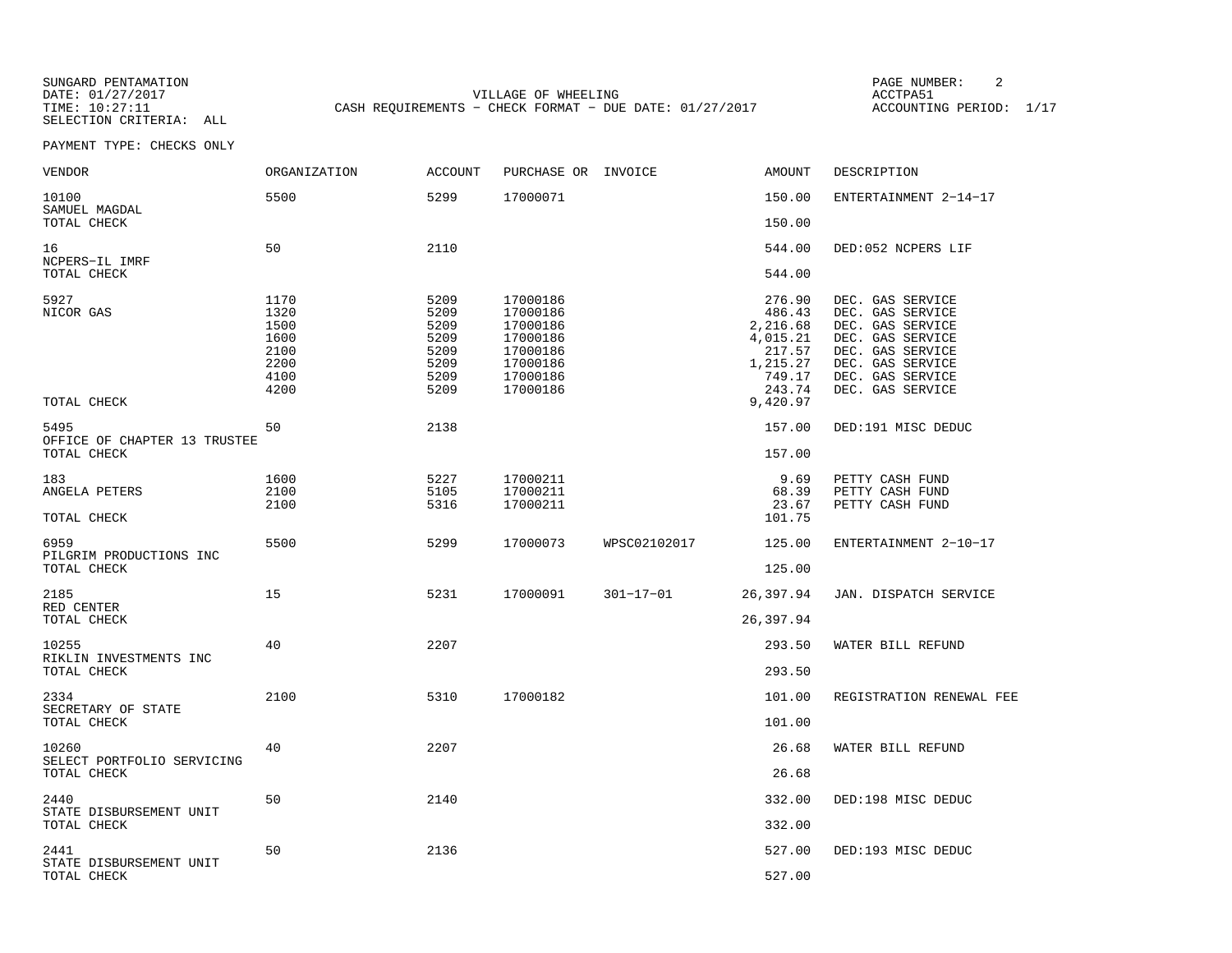SUNGARD PENTAMATION PAGE NUMBER: 3SELECTION CRITERIA: ALL

DATE: 01/27/2017 VILLAGE OF WHEELING ACCTPA51TIME: 10:27:11 CASH REQUIREMENTS - CHECK FORMAT - DUE DATE: 01/27/2017

ACCOUNTING PERIOD: 1/17

PAYMENT TYPE: CHECKS ONLY

| <b>VENDOR</b>                                            | <b>ORGANIZATION</b> | <b>ACCOUNT</b> | PURCHASE OR INVOICE |            | <b>AMOUNT</b>      | DESCRIPTION           |
|----------------------------------------------------------|---------------------|----------------|---------------------|------------|--------------------|-----------------------|
| 2443<br>STATE DISBURSEMENT UNIT                          | 50                  | 2139           |                     |            | 722.49             | DED:197 MISC DEDUC    |
| TOTAL CHECK                                              |                     |                |                     |            | 722.49             |                       |
| 2444<br>STATE DISBURSEMENT UNIT                          | 50                  | 2136           |                     |            | 408.44             | DED:502 MISC DEDUC    |
| TOTAL CHECK                                              |                     |                |                     |            | 408.44             |                       |
| 2445<br>STATE DISBURSEMENT UNIT                          | 50                  | 2136           |                     |            | 976.50             | DED:196 MISC DEDUC    |
| TOTAL CHECK                                              |                     |                |                     |            | 976.50             |                       |
| 2447<br>STATE DISBURSEMENT UNIT                          | 50                  | 2136           |                     |            | 494.77             | DED:194 MISC DEDUC    |
| TOTAL CHECK                                              |                     |                |                     |            | 494.77             |                       |
| 8200<br>STATE DISBURSEMENT UNIT                          | 50                  | 2136           |                     |            | 703.85             | DED:504 MISC DED      |
| TOTAL CHECK                                              |                     |                |                     |            | 703.85             |                       |
| 9888<br>TRUCK CENTERS INC                                | 33                  | 5401           | 16001448            | V140000556 | 145,211.00         | SNOW/ICE TRUCK        |
| TOTAL CHECK                                              |                     |                |                     |            | 145, 211.00        |                       |
| 2700                                                     | 1600                | 5239           | 17000170            | 9778136412 | 937.44             | DEC. WIRELESS SERVICE |
| VERIZON WIRELESS<br>TOTAL CHECK                          | 15                  | 5231           | 17000221            | 9778145038 | 424.55<br>1,361.99 | DEC. WIRELESS SERVICE |
| 7828<br>TIM WILSEY                                       | 1320                | 5297           | 17000074            | 1.4.2017   | 100.00             | ENTERTAINMENT 2-1-17  |
| TOTAL CHECK                                              |                     |                |                     |            | 100.00             |                       |
| TOTAL CASHABLE CHECKS<br>TOTAL EFT VOUCHERS              |                     |                |                     |            | 318,759.15<br>.00  |                       |
| TOTAL REPORT<br>TOTAL NUMBER OF CHECKS TO BE ISSUED - 33 |                     |                |                     |            | 318,759.15         |                       |

TOTAL NUMBER OF EFT VOUCHERS TO BE ISSUED − 0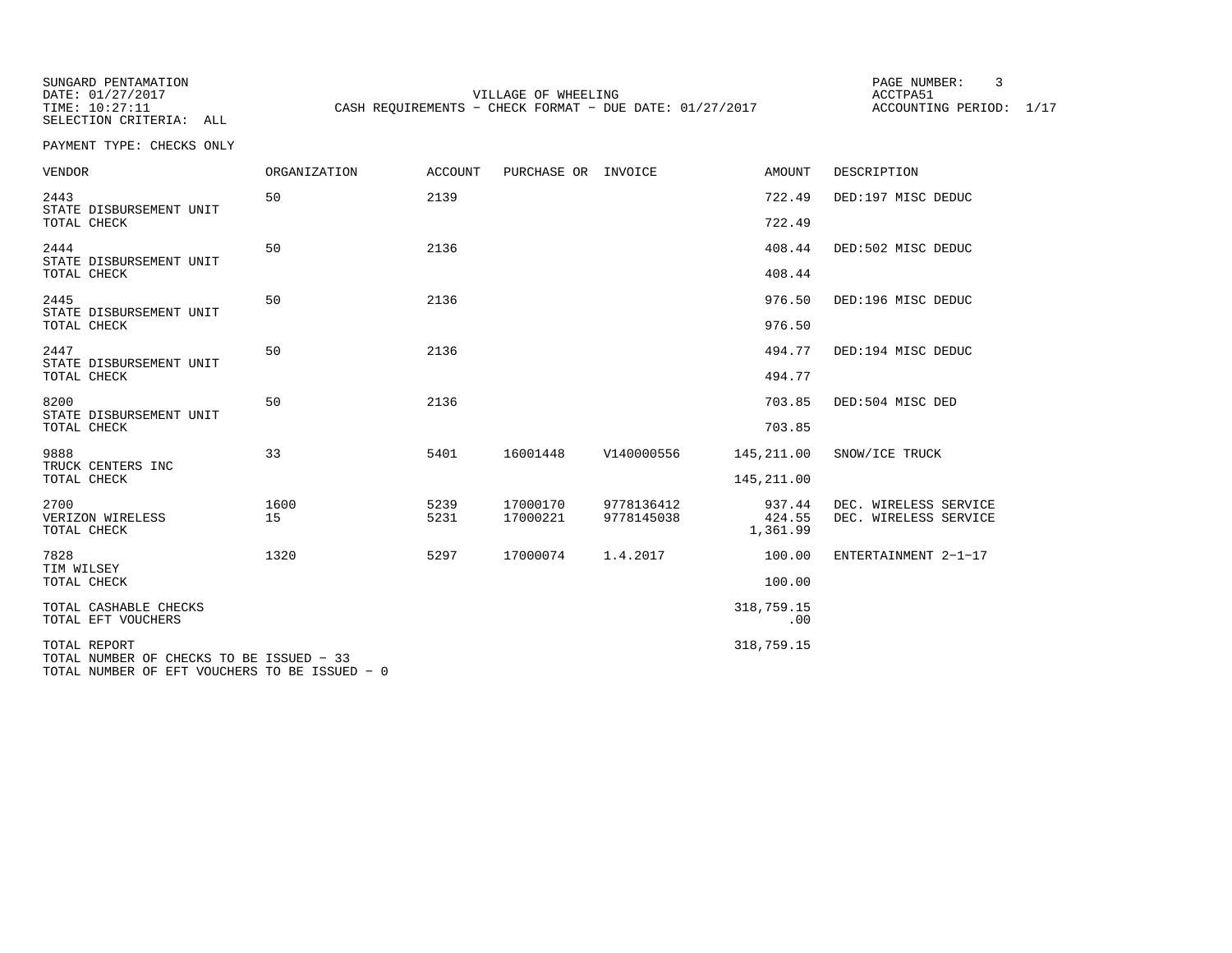SELECTION CRITERIA: ALL

SUNGARD PENTAMATION PAGE NUMBER: 1DATE: 01/13/2017 VILLAGE OF WHEELING ACCTPA51CASH REQUIREMENTS - CHECK FORMAT - DUE DATE: 01/13/2017

ACCOUNTING PERIOD: 1/17

PAYMENT TYPE: EFT ONLY

| VENDOR                                        | ORGANIZATION | ACCOUNT | PURCHASE OR INVOICE | AMOUNT    | DESCRIPTION               |
|-----------------------------------------------|--------------|---------|---------------------|-----------|---------------------------|
| 8768<br>AFSCME COUNCIL 31                     | 50           | 2124    |                     | 858.70    | DED:094 AFSCME DUE        |
| TOTAL VOUCHER                                 |              |         |                     | 858.70    |                           |
| 5487<br>DEAN ARGIRIS                          | 1600         | 5239    | 17000001            | 60.00     | CELL PHONE REIMB.-JAN     |
| TOTAL VOUCHER                                 |              |         |                     | 60.00     |                           |
| 2706<br>VICTOR CHIRIO                         | 2100         | 5106    | 16003154            | 154.05    | UNIFORM ALLOWANCE         |
| TOTAL VOUCHER                                 |              |         |                     | 154.05    |                           |
| 554<br>COMBINED COUNTIES POLICE ASN           | 50           | 2108    |                     | 1,006.00  | DED:090 CCPA DUES         |
| TOTAL VOUCHER                                 |              |         |                     | 1,006.00  |                           |
| 4972<br>DIVERSIFIED 457 INVESTMENT A          | 50           | 2115    |                     | 4,270.42  | DED:042 DIVERS 457        |
| TOTAL VOUCHER                                 |              |         |                     | 4,270.42  |                           |
| 7023                                          | 1600         | 5239    | 17000002            | 60.00     | CELL PHONE REIMB.-JAN     |
| DRUCILLA GARCIA<br>TOTAL VOUCHER              |              |         |                     | 60.00     |                           |
| 7955<br>KYLE GOETZELMANN                      | 1400         | 5319    | 17000051            | 100.00    | WORK BOOTS                |
| TOTAL VOUCHER                                 |              |         |                     | 100.00    |                           |
| 1106                                          | 50           | 2101    |                     | 28,745.10 | DED:030 457 ICMA          |
| I C M A RETIREMENT TRUST-457<br>TOTAL VOUCHER |              |         |                     | 28,745.10 |                           |
| 6804                                          | 50           | 2116    |                     | 62,494.80 | DED:035 VEMA/M MUT        |
| <b>IPPFA BENEFITS</b><br>TOTAL VOUCHER        |              |         |                     | 62,494.80 |                           |
| 6327                                          | 50           | 2136    |                     | 668.35    | DED:199 MISC DEDUC        |
| JENNIFER KANCHES<br>TOTAL VOUCHER             |              |         |                     | 668.35    |                           |
| 4558                                          | 2100         | 5106    | 16003156            | 175.26    | UNIFORM ALLOWANCE         |
| CARL MESSINA<br>TOTAL VOUCHER                 |              |         |                     | 175.26    |                           |
| 1731                                          | 50           | 2104    | 16003173            | 17.82     | REFUND PARTIAL DEC VAC CO |
| MICHAEL MONDSCHAIN<br>TOTAL VOUCHER           |              |         |                     | 17.82     |                           |
| 1869                                          | 50           | 2112    |                     | 16,208.44 | DED:040 457 NTWIDE        |
| NATIONWIDE RETIREMENT SOLUTI<br>TOTAL VOUCHER |              |         |                     | 16,208.44 |                           |
| 2703                                          | 2100         | 5106    | 16003155            | 96.95     | UNIFORM ALLOWANCE         |
| VERONICA SALAZAR<br>TOTAL VOUCHER             |              |         |                     | 96.95     |                           |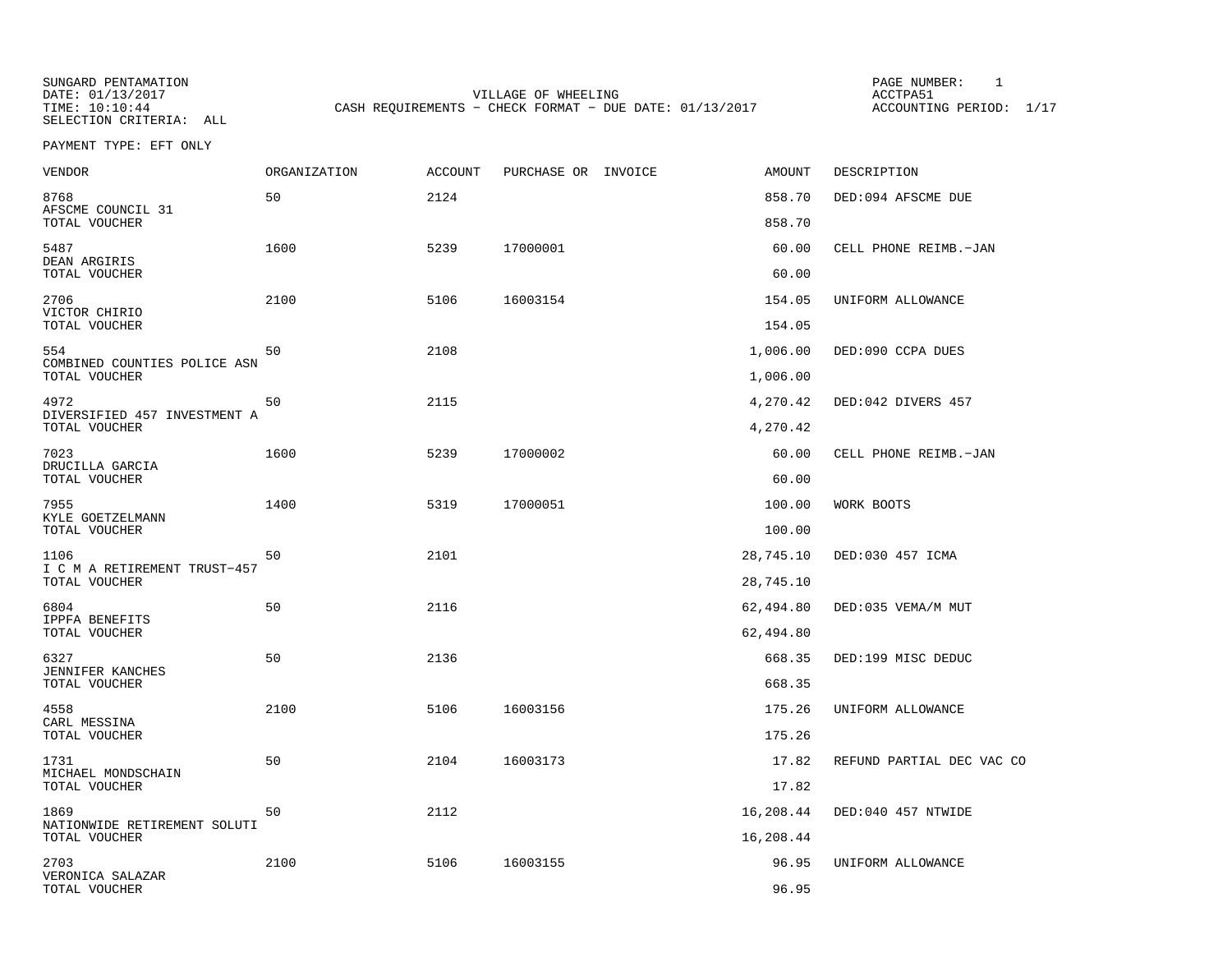SELECTION CRITERIA: ALL

SUNGARD PENTAMATION SUNGARD PENTAMATION SUNGARD PAGE NUMBER: 2 VILLAGE OF WHEELING **ACCTPA51** TIME: 10:10:44 CASH REQUIREMENTS - CHECK FORMAT - DUE DATE: 01/13/2017

ACCOUNTING PERIOD: 1/17

PAYMENT TYPE: EFT ONLY

| VENDOR                                                                                                    | ORGANIZATION | <b>ACCOUNT</b> | PURCHASE OR INVOICE  | AMOUNT                   | DESCRIPTION                            |
|-----------------------------------------------------------------------------------------------------------|--------------|----------------|----------------------|--------------------------|----------------------------------------|
| 512<br>CHRISTOPHER SURDAM<br>TOTAL VOUCHER                                                                | 1420<br>1430 | 5106<br>5106   | 16003144<br>16003144 | 63.67<br>63.66<br>127.33 | UNIFORM ALLOWANCE<br>UNIFORM ALLOWANCE |
| 6135<br>ANDREW TEICHEN                                                                                    | 2100         | 5106           | 16003166             | 305.41                   | UNIFORM ALLOWANCE                      |
| TOTAL VOUCHER                                                                                             |              |                |                      | 305.41                   |                                        |
| 9309<br>BRITTANY VORE                                                                                     | 2100         | 5106           | 16003169             | 253.26                   | UNIFORM ALLOWANCE                      |
| TOTAL VOUCHER                                                                                             |              |                |                      | 253.26                   |                                        |
| 2735<br>WHEELING FIRE PENSION FUND                                                                        | 50           | 2107           |                      | 20,456.32                | DED:012 FIRE PENS                      |
| TOTAL VOUCHER                                                                                             |              |                |                      | 20,456.32                |                                        |
| 2792<br>WHEELING FIREFIGHTER'S ASSN                                                                       | 50           | 2111           |                      | 1,808.10                 | DED:091 FF ASC DUE                     |
| TOTAL VOUCHER                                                                                             |              |                |                      | 1,808.10                 |                                        |
| 2736<br>WHEELING POLICE PENSION FUND                                                                      | 50           | 2106           |                      | 25,067.68                | DED:011 POL PENS                       |
| TOTAL VOUCHER                                                                                             |              |                |                      | 25,067.68                |                                        |
| 2324<br>SCOTT WILSON                                                                                      | 1240         | 5106           | 17000048             | 650.00                   | FY2016 TOOL ALLOWANCE PER              |
| TOTAL VOUCHER                                                                                             |              |                |                      | 650.00                   |                                        |
| TOTAL CASHABLE CHECKS<br>TOTAL EFT VOUCHERS                                                               |              |                |                      | .00<br>163,583.99        |                                        |
| TOTAL REPORT<br>TOTAL NUMBER OF CHECKS TO BE ISSUED - 0<br>TOTAL NUMBER OF EFT VOUCHERS TO BE ISSUED - 21 |              |                |                      | 163,583.99               |                                        |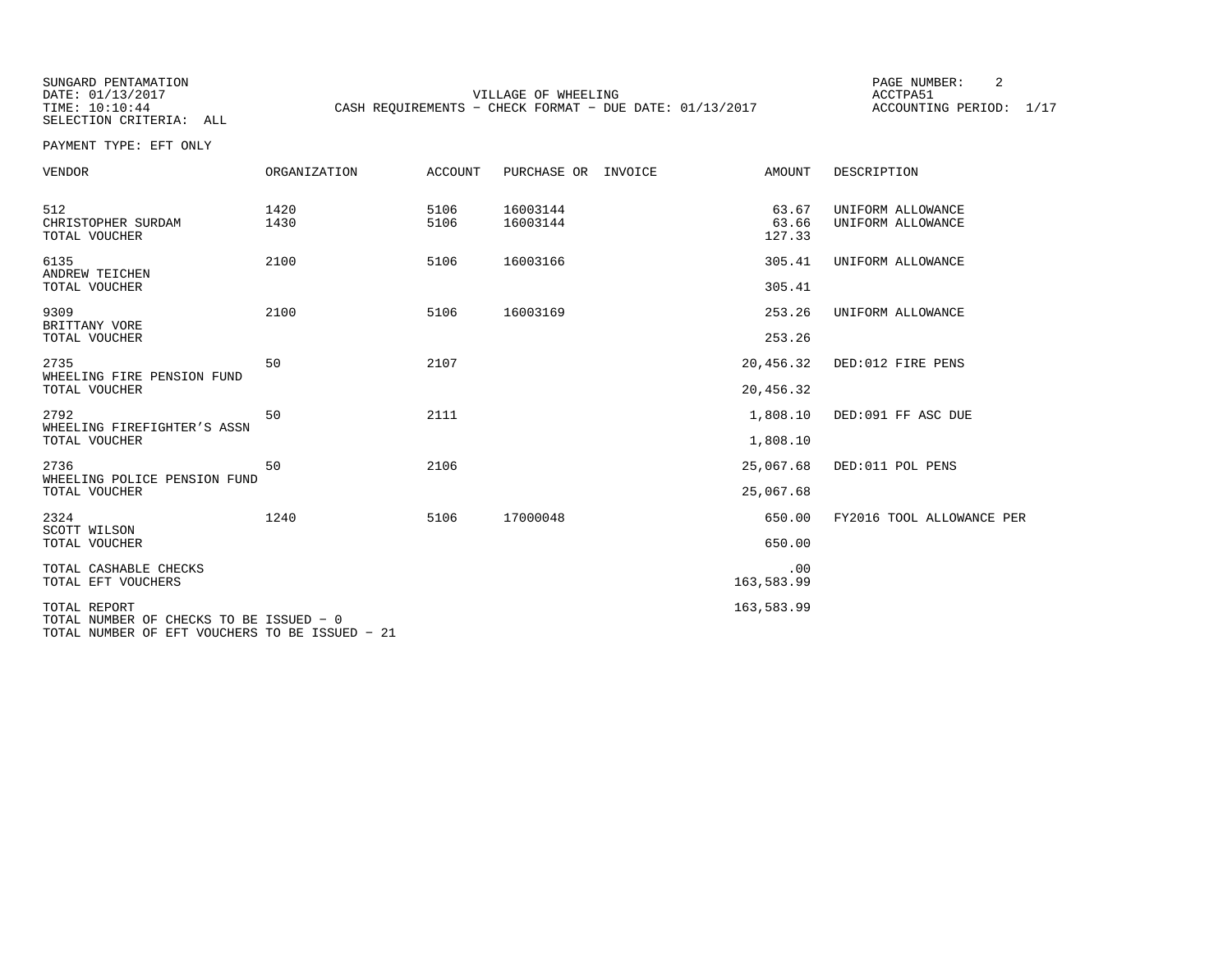SUNGARD PENTAMATION PAGE NUMBER: 1SELECTION CRITERIA: ALL

DATE: 01/27/2017 VILLAGE OF WHEELING ACCTPA51TIME: 10:26:33 CASH REQUIREMENTS - CHECK FORMAT - DUE DATE: 01/27/2017

ACCOUNTING PERIOD: 1/17

PAYMENT TYPE: EFT ONLY

| VENDOR                                                  | <b>ORGANIZATION</b> | <b>ACCOUNT</b> | PURCHASE OR INVOICE | AMOUNT           | DESCRIPTION              |
|---------------------------------------------------------|---------------------|----------------|---------------------|------------------|--------------------------|
| 8768<br>AFSCME COUNCIL 31                               | 50                  | 2124           |                     | 858.70           | DED:094 AFSCME DUE       |
| TOTAL VOUCHER                                           |                     |                |                     | 858.70           |                          |
| 554<br>COMBINED COUNTIES POLICE ASN<br>TOTAL VOUCHER    | 50                  | 2108           |                     | 991.00<br>991.00 | DED:090 CCPA DUES        |
| 4972<br>DIVERSIFIED 457 INVESTMENT A                    | 50                  | 2115           |                     | 3,769.79         | DED:042 DIVERS 457       |
| TOTAL VOUCHER                                           |                     |                |                     | 3,769.79         |                          |
| 1106<br>I C M A RETIREMENT TRUST-457                    | 50                  | 2101           |                     | 23,518.97        | DED:030 457 ICMA         |
| TOTAL VOUCHER                                           |                     |                |                     | 23,518.97        |                          |
| 6327<br><b>JENNIFER KANCHES</b>                         | 50                  | 2136           |                     | 668.35           | DED:199 MISC DEDUC       |
| TOTAL VOUCHER                                           |                     |                |                     | 668.35           |                          |
| 1397<br>JOSEPH LICARI                                   | 2100                | 5205           | 17000220            | 146.10           | RECRUIT GRADUATION REIMB |
| TOTAL VOUCHER                                           |                     |                |                     | 146.10           |                          |
| 7836<br>ALYSIA MILLER-GOLDSTEIN                         | 1320                | 5297           | 17000207            | 7.50             | TRAVEL REIMBURSEMENT     |
| TOTAL VOUCHER                                           |                     |                |                     | 7.50             |                          |
| 1869<br>NATIONWIDE RETIREMENT SOLUTI                    | 50                  | 2112           |                     | 15,791.96        | DED:040 457 NTWIDE       |
| TOTAL VOUCHER                                           |                     |                |                     | 15,791.96        |                          |
| 2735<br>WHEELING FIRE PENSION FUND                      | 50                  | 2107           |                     | 18,215.82        | DED:012 FIRE PENS        |
| TOTAL VOUCHER                                           |                     |                |                     | 18,215.82        |                          |
| 2792<br>WHEELING FIREFIGHTER'S ASSN                     | 50                  | 2111           |                     | 1,808.10         | DED:091 FF ASC DUE       |
| TOTAL VOUCHER                                           |                     |                |                     | 1,808.10         |                          |
| 2736<br>WHEELING POLICE PENSION FUND                    | 50                  | 2106           |                     | 21,521.63        | DED:011 POL PENS         |
| TOTAL VOUCHER                                           |                     |                |                     | 21,521.63        |                          |
| TOTAL CASHABLE CHECKS<br>TOTAL EFT VOUCHERS             |                     |                |                     | .00<br>87,297.92 |                          |
| TOTAL REPORT<br>TOTAL NUMBER OF CHECKS TO BE ISSUED - 0 |                     |                |                     | 87,297.92        |                          |

TOTAL NUMBER OF EFT VOUCHERS TO BE ISSUED − 11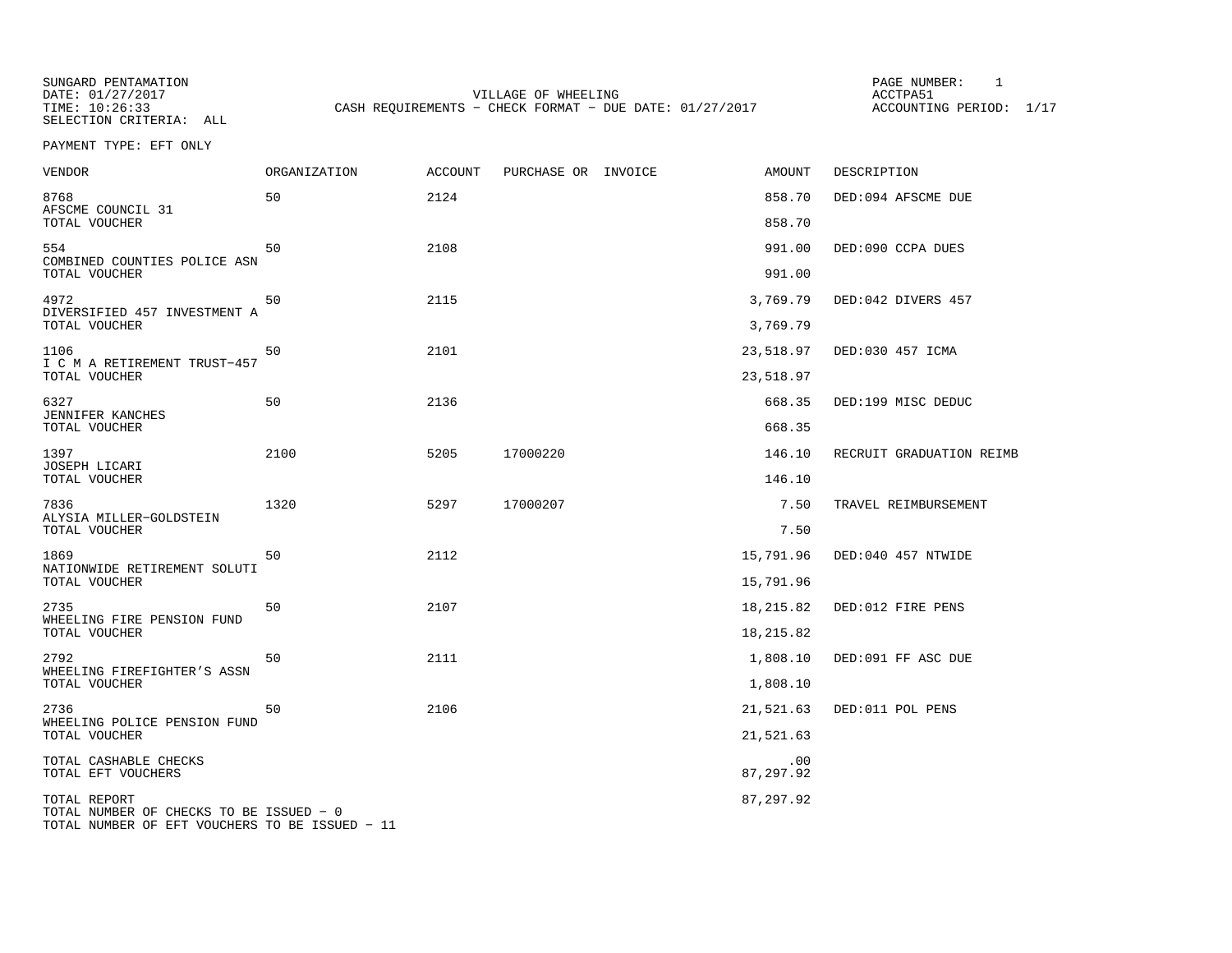# PURCHASE CARD REPORT November, 2016

**(11/05/2016 through 12/05/2016)**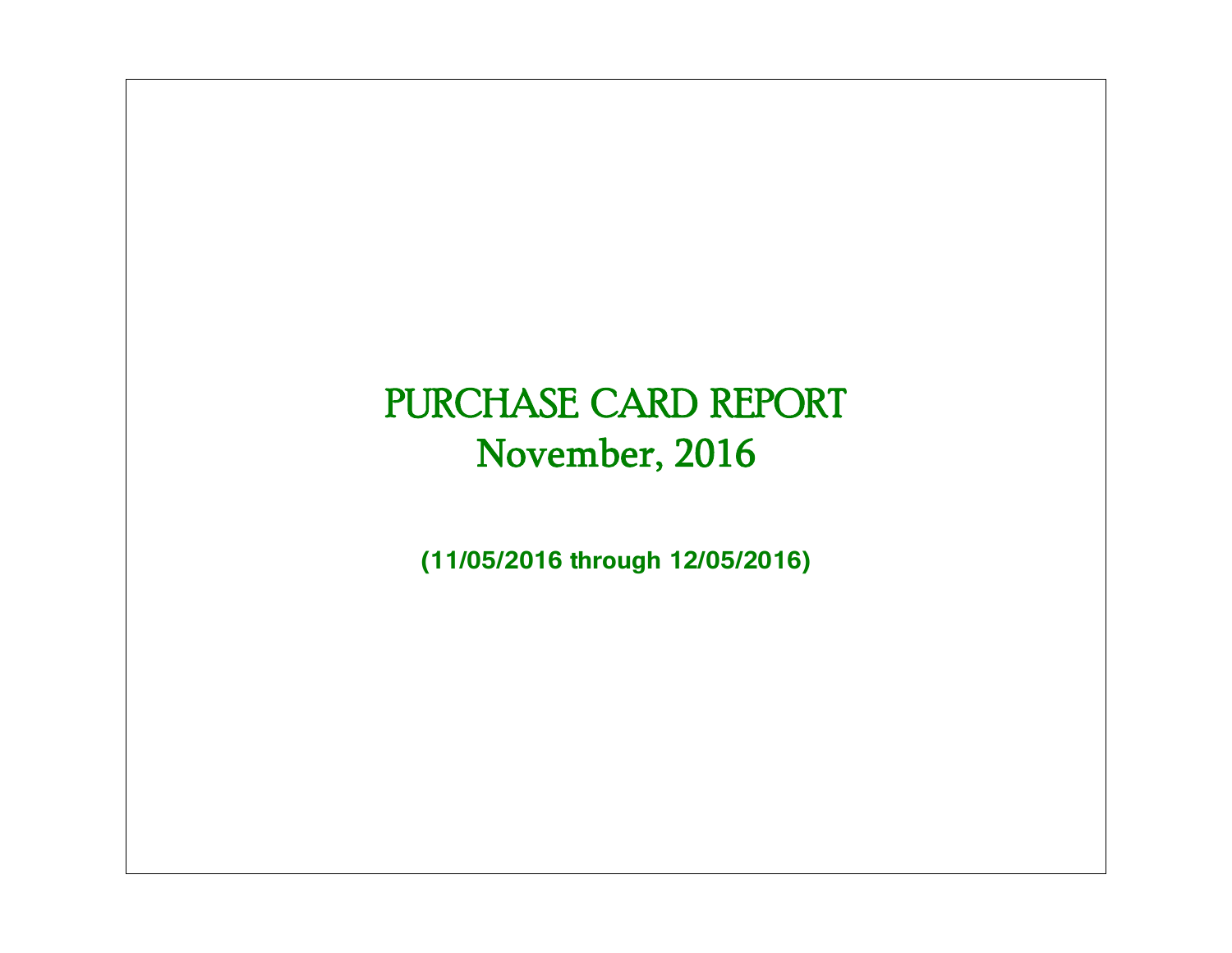## Account Statement

## Posting Date: 11/05/2016 - 12/05/2016

| <b>Account Name</b>            | <b>Transaction</b>        | <b>Transaction</b> |
|--------------------------------|---------------------------|--------------------|
|                                | Count                     | Amount             |
| <b>ALYSIA MILLER GOLDSTEIN</b> | 2                         | 807.50             |
| <b>ANGELA MORRIS</b>           | 9                         | 10,507.63          |
| <b>CHRISTIE REVELAND</b>       | 15                        | 908.96             |
| <b>CHUCK SPRATT</b>            | 36                        | 6,096.26           |
| <b>DARLA CALLANAN</b>          | $\overline{16}$           | 6,501.56           |
| <b>DERRYL SHAPIRO</b>          | $\overline{4}$            | 2,371.82           |
| <b>DONALD WENNERSTROM</b>      | $\overline{2}$            | 65.51              |
| <b>DRUCILLA GARCIA</b>         | $\overline{5}$            | 1,252.85           |
| <b>JEFF WOLFGRAM</b>           | $\mathbf{1}$              | 100.00             |
| <b>JOHN MELANIPHY III</b>      | $\overline{6}$            | 194.70             |
| <b>JOHNNY PEREZ</b>            | $\overline{15}$           | 2,534.58           |
| <b>JON SFONDILIS</b>           | 5                         | 1,260.59           |
| <b>JOSHUA BERMAN</b>           | 4                         | 187.68             |
| <b>LANA RUDNIK</b>             | $\overline{\overline{3}}$ | 130.29             |
| <b>LINA COLUNGA</b>            | $\overline{11}$           | 2,700.29           |
| <b>LORI HAZLEWOOD</b>          | $\mathbf{1}$              | 25.98              |
| <b>LUCA URSAN</b>              | 43                        | 7,578.75           |
| <b>MICHAEL BLIEFERNICH</b>     | $\overline{2}$            | 402.50             |
| <b>MICHAEL CROTTY</b>          |                           | 1,022.96           |
| <b>MICHAEL MONDSCHAIN</b>      | $\overline{3}$            | 561.15             |
| <b>MICHAEL SCHROEDER</b>       | $\overline{4}$            | 640.96             |
| PETER RODGERS                  | $\overline{6}$            | 1,113.60           |
| <b>ROSE LEMANIS</b>            | $\overline{15}$           | 5,954.38           |
| <b>SCOTT WILSON</b>            | $\overline{12}$           | 2,255.23           |
| <b>SEAN LINDSAY</b>            | $\overline{\mathbf{4}}$   | 3,467.63           |
| <b>SHARI MATTHEWS HUIZAR</b>   | $\overline{2}$            | 87.92              |
| <b>THOMAS LUEDERS</b>          | $\overline{2}$            | 1,971.50           |
| <b>TY JOHNSON</b>              | 1                         | 3,748.35           |
| <b>VINCENT HOFFMAN</b>         | $\overline{5}$            | 1,062.91           |
| <b>Report Totals</b>           | 241                       | 65,514.04          |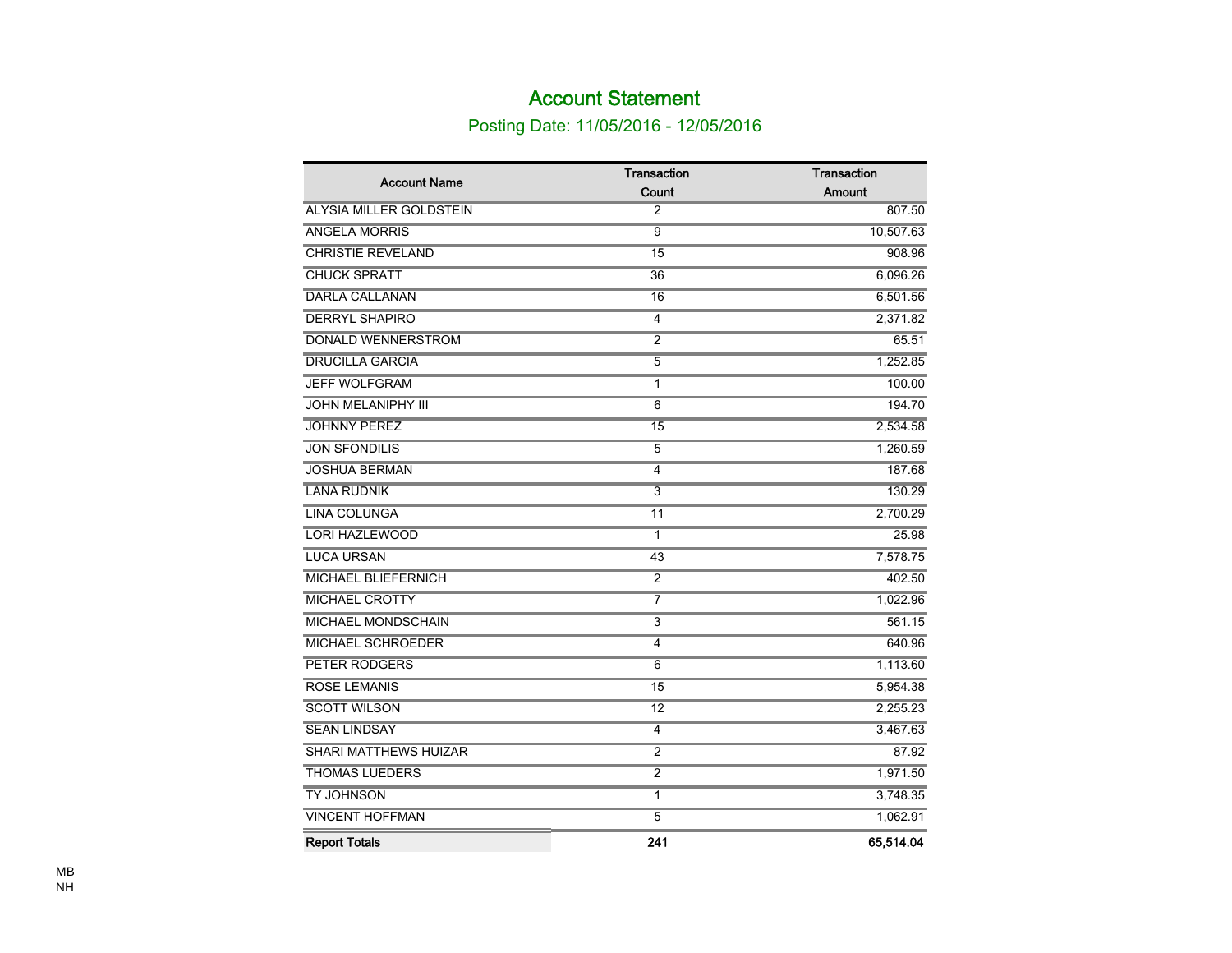## Expense Report

Posting Date: 11/05/2016 - 12/05/2016

#### ALYSIA MILLER GOLDSTEIN

| Posting<br>Date                                                                                                                                                                                                                                                                                                                                                                                                                                                                            | Transaction<br>Date           | Description                                   | Receipt<br>Amount        |        | Expense<br>Amount | Reviewed |
|--------------------------------------------------------------------------------------------------------------------------------------------------------------------------------------------------------------------------------------------------------------------------------------------------------------------------------------------------------------------------------------------------------------------------------------------------------------------------------------------|-------------------------------|-----------------------------------------------|--------------------------|--------|-------------------|----------|
| 11/14/2016                                                                                                                                                                                                                                                                                                                                                                                                                                                                                 | 11/12/2016                    | DRU LAN THEA ARCHTICS-630-530-0111, IL, 60181 |                          | 725.50 | 725.50            |          |
| Expense Description: Crazy 4 U Trip Bal-11/30<br>FUND/PROGRAM:<br>PROJECT#:                                                                                                                                                                                                                                                                                                                                                                                                                | 1320 SENIOR CITIZENS SERVICES | <b>EXPENDITURE ACCOUNTS:</b>                  | 5297 PROGRAMS/ACTIVITIES |        |                   |          |
| 12/05/2016                                                                                                                                                                                                                                                                                                                                                                                                                                                                                 | 12/02/2016                    | DRU LAN THEA ARCHTICS-630-530-0111, IL, 60181 |                          | 82.00  | 82.00             |          |
| Expense Description: Crazy 4 U Trip Dep.-11/30                                                                                                                                                                                                                                                                                                                                                                                                                                             |                               |                                               |                          |        |                   |          |
| FUND/PROGRAM:<br>PROJECT#:                                                                                                                                                                                                                                                                                                                                                                                                                                                                 | 1320 SENIOR CITIZENS SERVICES | <b>EXPENDITURE ACCOUNTS:</b>                  | 5297 PROGRAMS/ACTIVITIES |        |                   |          |
|                                                                                                                                                                                                                                                                                                                                                                                                                                                                                            |                               | <b>Card Subtotal</b>                          |                          |        | 807.50            |          |
| <b>ANGELA MORRIS</b><br><b>Card Transactions</b>                                                                                                                                                                                                                                                                                                                                                                                                                                           |                               |                                               |                          |        |                   |          |
| 11/10/2016                                                                                                                                                                                                                                                                                                                                                                                                                                                                                 | 11/08/2016                    |                                               |                          | 170.99 | 170.99            |          |
| $\blacksquare$ $\blacksquare$ $\blacksquare$ $\blacksquare$ $\blacksquare$ $\blacksquare$ $\blacksquare$ $\blacksquare$ $\blacksquare$ $\blacksquare$ $\blacksquare$ $\blacksquare$ $\blacksquare$ $\blacksquare$ $\blacksquare$ $\blacksquare$ $\blacksquare$ $\blacksquare$ $\blacksquare$ $\blacksquare$ $\blacksquare$ $\blacksquare$ $\blacksquare$ $\blacksquare$ $\blacksquare$ $\blacksquare$ $\blacksquare$ $\blacksquare$ $\blacksquare$ $\blacksquare$ $\blacksquare$ $\blacks$ |                               | POSTNET IL140-WHEELING, IL, 60090             |                          |        |                   |          |

| Expense Description: Postage 10/31 to 11/4<br><b>FUND/PROGRAM:</b><br>PROJECT#:  | 1600 ADMIN & BOT                               | <b>EXPENDITURE ACCOUNTS:</b>               | 5227 POSTAGE                   |          |          |              |
|----------------------------------------------------------------------------------|------------------------------------------------|--------------------------------------------|--------------------------------|----------|----------|--------------|
| 11/11/2016                                                                       | 11/10/2016                                     | COMCAST-866-511-6489, PA, 19462            |                                | 3,111.60 | 1,555.80 | $\checkmark$ |
| Expense Description: Fiber Optic Data Links<br><b>FUND/PROGRAM:</b><br>PROJECT#: | 1750 INFORMATION SYSTEMS                       | <b>EXPENDITURE ACCOUNTS:</b>               | 5207 IS SERV & MAINT AGREEMENT |          |          |              |
| 11/11/2016                                                                       | 11/10/2016                                     | COMCAST-866-511-6489, PA, 19462            |                                | 3,111.60 | 1,555.80 | $\checkmark$ |
| Expense Description: Fiber Optic Data Links<br><b>FUND/PROGRAM:</b><br>PROJECT#: | 0015 EMERGENCY TELEPHONE SYS (911)<br>2014-037 | <b>EXPENDITURE ACCOUNTS:</b>               | 5207 IS SERV & MAINT AGREEMENT |          |          |              |
| 11/11/2016                                                                       | 11/11/2016                                     | VZWRLSS MY VZ VB P-800-922-0204, GA, 30004 |                                | 5,907.86 | 5,907.86 | $\checkmark$ |
| Expense Description: Oct. Cellular Services<br><b>FUND/PROGRAM:</b><br>PROJECT#: | 1600 ADMIN & BOT                               | <b>EXPENDITURE ACCOUNTS:</b>               | 5239 CELLULAR SERVICES         |          |          |              |
| 11/18/2016                                                                       | 11/16/2016                                     | POSTNET IL140-WHEELING, IL, 60090          |                                | 386.85   | 386.85   | $\checkmark$ |
| Expense Description: Postage 11/7 to 11/11                                       |                                                |                                            |                                |          |          |              |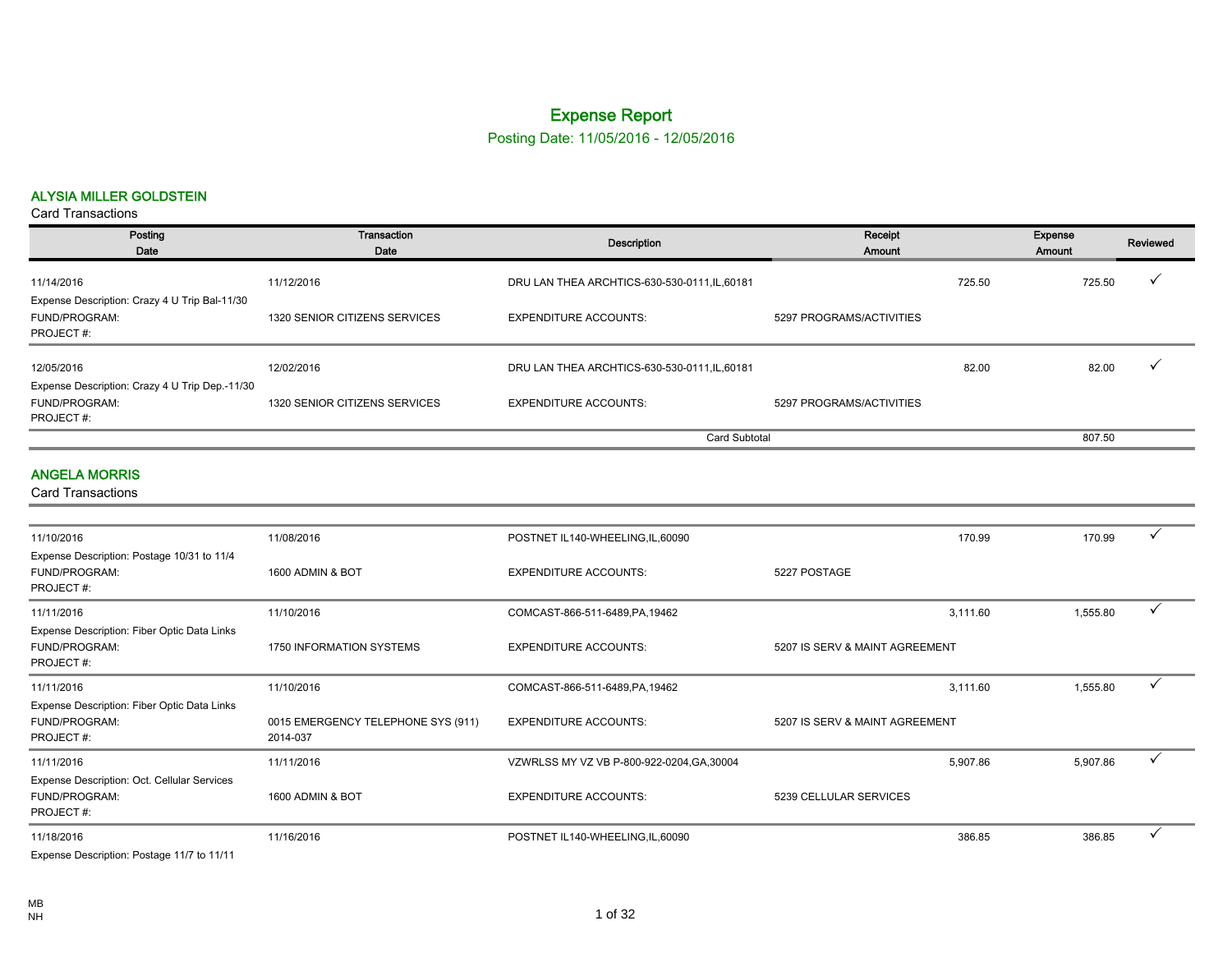| FUND/PROGRAM:<br>PROJECT#:                                                 | 1600 ADMIN & BOT              | <b>EXPENDITURE ACCOUNTS:</b>                 | 5227 POSTAGE                  |        |           |              |
|----------------------------------------------------------------------------|-------------------------------|----------------------------------------------|-------------------------------|--------|-----------|--------------|
| 11/23/2016                                                                 | 11/21/2016                    | POSTNET IL140-WHEELING,IL,60090              |                               | 309.09 | 309.09    | ✓            |
| Expense Description: Senior Newsletter<br>FUND/PROGRAM:<br>PROJECT#:       | 1320 SENIOR CITIZENS SERVICES | <b>EXPENDITURE ACCOUNTS:</b>                 | 5227 POSTAGE                  |        |           |              |
| 11/25/2016                                                                 | 11/22/2016                    | DAILY HERALD/REFLEJOS-847-4274300, IL, 60005 |                               | 71.55  | 71.55     |              |
| Expense Description: Notice-Doc #2016 23 A&B<br>FUND/PROGRAM:<br>PROJECT#: | 1300 COMMUNITY DEVELOPMENT    | <b>EXPENDITURE ACCOUNTS:</b>                 | 5201 ADVERTISING & PUBLISHING |        |           |              |
| 11/25/2016                                                                 | 11/22/2016                    | POSTNET IL140-WHEELING, IL, 60090            |                               | 234.33 | 234.33    | $\checkmark$ |
| Expense Description: Postage 11/14 to 11/18<br>FUND/PROGRAM:<br>PROJECT#:  | 1600 ADMIN & BOT              | <b>EXPENDITURE ACCOUNTS:</b>                 | 5227 POSTAGE                  |        |           |              |
| 11/30/2016                                                                 | 11/28/2016                    | DAILY HERALD/REFLEJOS-847-4274300, IL, 60005 |                               | 59.25  | 59.25     | ✓            |
| Expense Description: Notice-6b/511 Glenn<br>FUND/PROGRAM:<br>PROJECT#:     | 1600 ADMIN & BOT              | <b>EXPENDITURE ACCOUNTS:</b>                 | 5201 ADVERTISING & PUBLISHING |        |           |              |
| 12/02/2016                                                                 | 11/30/2016                    | POSTNET IL140-WHEELING,IL,60090              |                               | 256.11 | 256.11    | $\checkmark$ |
| Expense Description: Postage 11/21 to 11/25<br>FUND/PROGRAM:<br>PROJECT#:  | 1600 ADMIN & BOT              | <b>EXPENDITURE ACCOUNTS:</b>                 | 5227 POSTAGE                  |        |           |              |
|                                                                            |                               | <b>Card Subtotal</b>                         |                               |        | 10,507.63 |              |

#### CHRISTIE REVELAND

| 11/07/2016                                    | 11/04/2016                 | QUILL CORPORATION-800-982-3400, SC, 29223 |                              | 7.99  | 7.99  |  |
|-----------------------------------------------|----------------------------|-------------------------------------------|------------------------------|-------|-------|--|
| <b>Expense Description: Office Supplies</b>   |                            |                                           |                              |       |       |  |
| <b>FUND/PROGRAM:</b>                          | 1300 COMMUNITY DEVELOPMENT | <b>EXPENDITURE ACCOUNTS:</b>              | 5318 OFFICE SUPPLIES         |       |       |  |
| PROJECT#:                                     |                            |                                           |                              |       |       |  |
|                                               |                            | <b>AMAZON MKTPLACE PMTS-</b>              |                              |       |       |  |
| 11/10/2016                                    | 11/09/2016                 | AMZN.COM/BILL, WA, 98109                  |                              | 49.62 | 49.62 |  |
| <b>Expense Description: Circuit Tester-AH</b> |                            |                                           |                              |       |       |  |
| <b>FUND/PROGRAM:</b>                          | 1300 COMMUNITY DEVELOPMENT | <b>EXPENDITURE ACCOUNTS:</b>              | 5315 SMALL TOOLS & EQUIPMENT |       |       |  |
| PROJECT#:                                     |                            |                                           |                              |       |       |  |
| 11/14/2016                                    | 11/11/2016                 | QUILL CORPORATION-800-982-3400, SC, 29223 |                              | 25.98 | 25.98 |  |
| <b>Expense Description: Office Supplies</b>   |                            |                                           |                              |       |       |  |
| <b>FUND/PROGRAM:</b>                          | 1300 COMMUNITY DEVELOPMENT | <b>EXPENDITURE ACCOUNTS:</b>              | 5318 OFFICE SUPPLIES         |       |       |  |
| PROJECT#:                                     |                            |                                           |                              |       |       |  |
| 11/14/2016                                    | 11/11/2016                 | QUILL CORPORATION-800-982-3400, SC, 29223 |                              | 74.98 | 74.98 |  |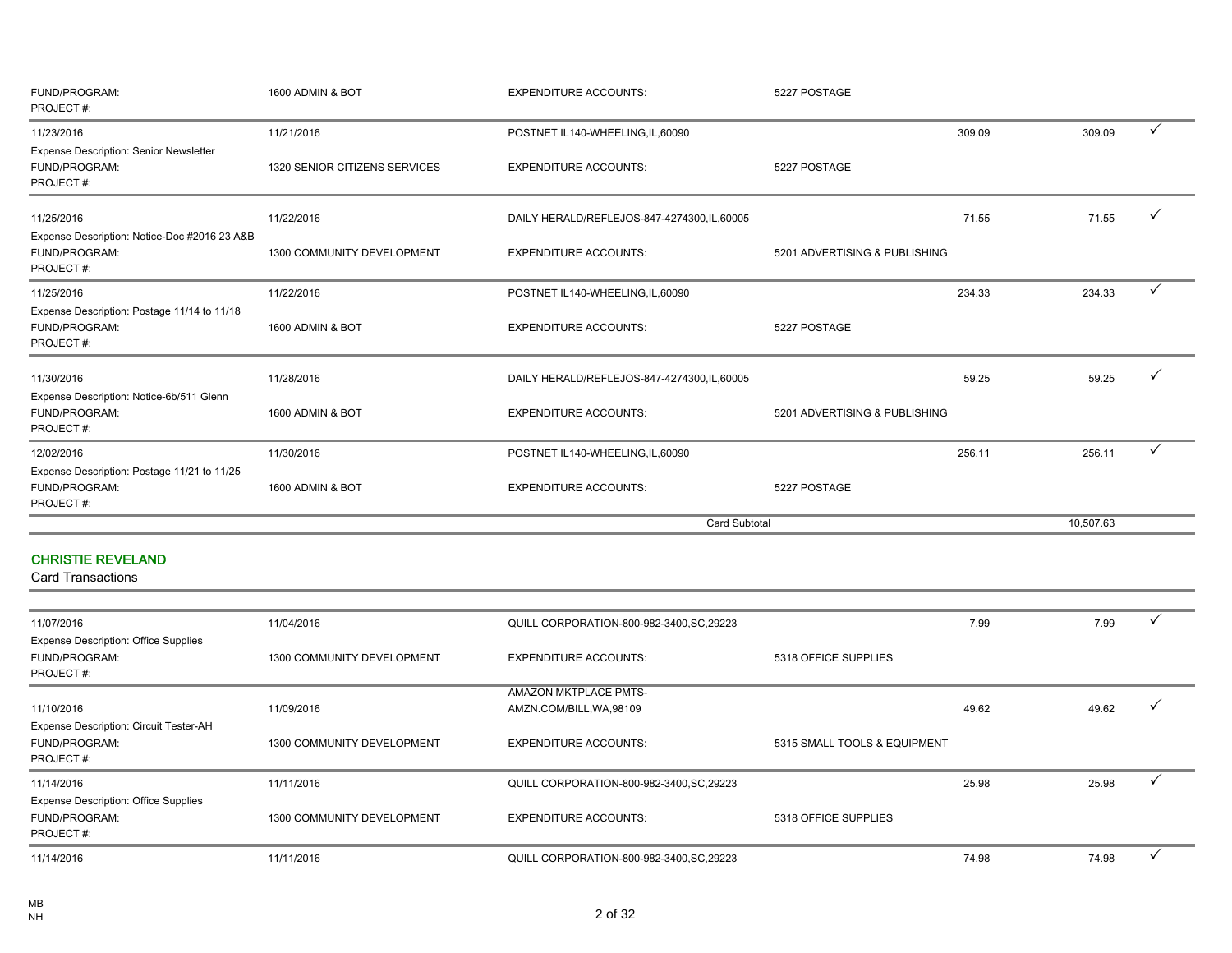| <b>Expense Description: Office Supplies</b><br>FUND/PROGRAM:<br>PROJECT#: | 1300 COMMUNITY DEVELOPMENT | <b>EXPENDITURE ACCOUNTS:</b>                           | 5318 OFFICE SUPPLIES           |        |        |              |
|---------------------------------------------------------------------------|----------------------------|--------------------------------------------------------|--------------------------------|--------|--------|--------------|
| 11/22/2016<br>Expense Description: Thermolabels For Slaby                 | 11/21/2016                 | PAPER THERMOMETER COMP-603-<br>5472034, NH, 03103-3328 |                                | 42.40  | 42.40  | $\checkmark$ |
| FUND/PROGRAM:<br>PROJECT#:                                                | 1300 COMMUNITY DEVELOPMENT | <b>EXPENDITURE ACCOUNTS:</b>                           | 5306 HEALTH TEST SUPPLIES      |        |        |              |
| 11/25/2016                                                                | 11/23/2016                 | QUILL CORPORATION-800-982-3400, SC, 29223              |                                | 88.97  | 88.97  | $\checkmark$ |
| <b>Expense Description: Office Supplies</b><br>FUND/PROGRAM:<br>PROJECT#: | 1300 COMMUNITY DEVELOPMENT | <b>EXPENDITURE ACCOUNTS:</b>                           | 5318 OFFICE SUPPLIES           |        |        |              |
| 11/25/2016                                                                | 11/24/2016                 | QUILL CORPORATION-800-982-3400, SC, 29223              |                                | 48.99  | 48.99  | $\checkmark$ |
| <b>Expense Description: Office Supplies</b><br>FUND/PROGRAM:<br>PROJECT#: | 1300 COMMUNITY DEVELOPMENT | <b>EXPENDITURE ACCOUNTS:</b>                           | 5318 OFFICE SUPPLIES           |        |        |              |
| 11/28/2016                                                                | 11/25/2016                 | QUILL CORPORATION-800-982-3400, SC, 29223              |                                | 33.99  | 33.99  | $\checkmark$ |
| <b>Expense Description: Office Supplies</b><br>FUND/PROGRAM:<br>PROJECT#: | 1300 COMMUNITY DEVELOPMENT | <b>EXPENDITURE ACCOUNTS:</b>                           | 5318 OFFICE SUPPLIES           |        |        |              |
| 11/28/2016                                                                | 11/26/2016                 | PLANETIZEN INC-03238576901, CA, 93401                  |                                | 16.95  | 16.95  | $\checkmark$ |
| Expense Description: Jennings Web Cert<br>FUND/PROGRAM:<br>PROJECT#:      | 1300 COMMUNITY DEVELOPMENT | <b>EXPENDITURE ACCOUNTS:</b>                           | 5105 LOCAL TRAINING & MEETINGS |        |        |              |
| 11/30/2016<br>Expense Description: Vehicle Phone Charger-HV               | 11/29/2016                 | AMAZON MKTPLACE PMTS-<br>AMZN.COM/BILL, WA, 98109      |                                | 14.76  | 14.76  | $\checkmark$ |
| FUND/PROGRAM:<br>PROJECT#:                                                | 1300 COMMUNITY DEVELOPMENT | <b>EXPENDITURE ACCOUNTS:</b>                           | 5315 SMALL TOOLS & EQUIPMENT   |        |        |              |
| 12/02/2016<br>Expense Description: Electric Code Book/HV                  | 11/30/2016                 | MIKE HOLT ENTERPRISE O-LEESBURG, FL, 34748             |                                | 222.97 | 222.97 | $\checkmark$ |
| FUND/PROGRAM:<br>PROJECT#:                                                | 1300 COMMUNITY DEVELOPMENT | <b>EXPENDITURE ACCOUNTS:</b>                           | 5302 BOOKS & SUBSCRIPTIONS     |        |        |              |
| 12/02/2016                                                                | 12/01/2016                 | QUILL CORPORATION-800-982-3400, SC, 29223              |                                | 8.98   | 8.98   | $\checkmark$ |
| <b>Expense Description: Office Supplies</b><br>FUND/PROGRAM:<br>PROJECT#: | 1300 COMMUNITY DEVELOPMENT | <b>EXPENDITURE ACCOUNTS:</b>                           | 5318 OFFICE SUPPLIES           |        |        |              |
| 12/05/2016                                                                | 12/02/2016                 | QUILL CORPORATION-800-982-3400, SC, 29223              |                                | 54.59  | 54.59  | $\checkmark$ |
| <b>Expense Description: Office Supplies</b><br>FUND/PROGRAM:<br>PROJECT#: | 1300 COMMUNITY DEVELOPMENT | <b>EXPENDITURE ACCOUNTS:</b>                           | 5318 OFFICE SUPPLIES           |        |        |              |
| 12/05/2016                                                                | 12/03/2016                 | QUILL CORPORATION-800-982-3400, SC, 29223              |                                | 208.30 | 208.30 | $\checkmark$ |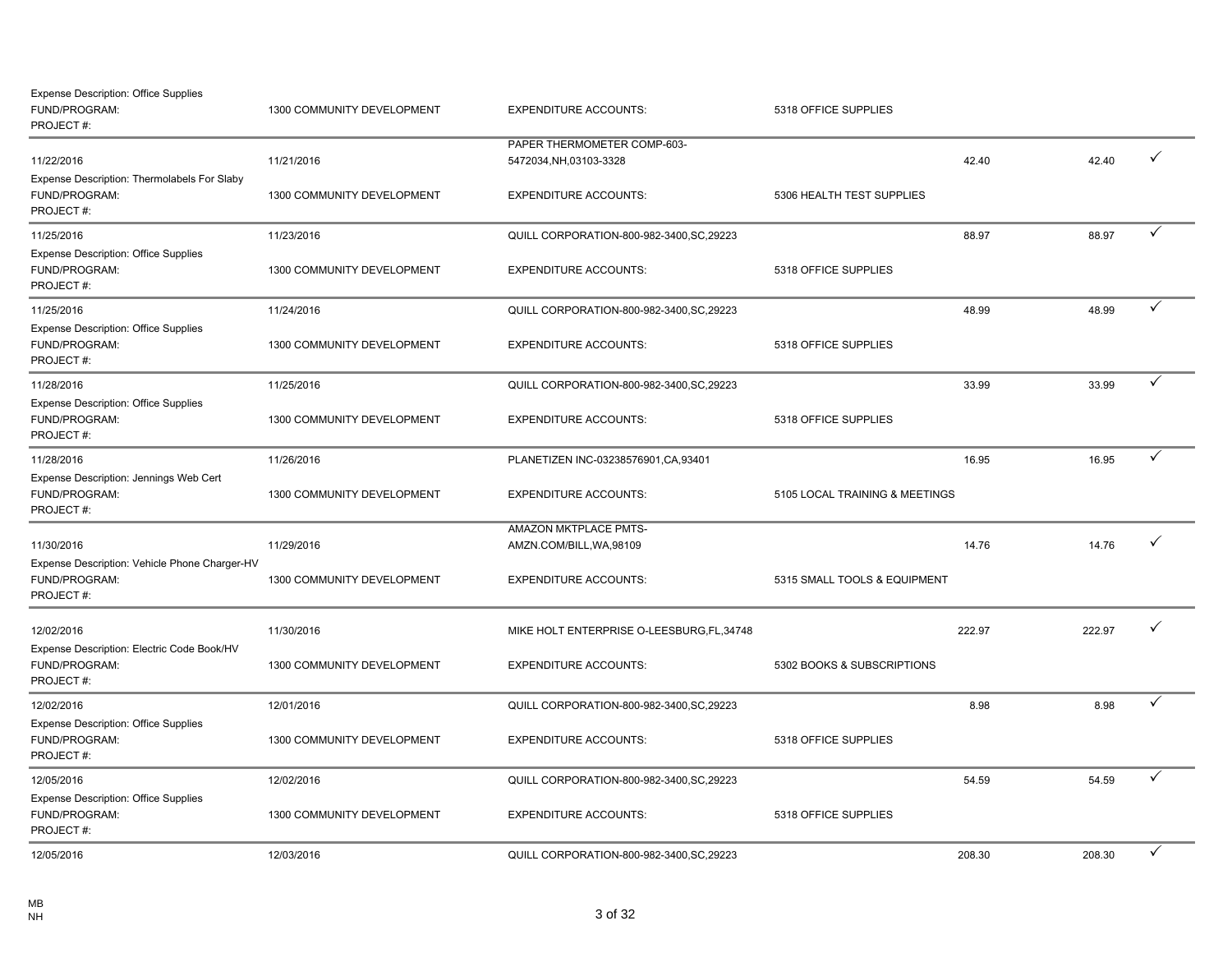#### FUND/PROGRAM: 1300 COMMUNITY DEVELOPMENT EXPENDITURE ACCOUNTS: 5318 OFFICE SUPPLIES PROJECT #: 12/05/2016 12/03/2016 QUILL CORPORATION-800-982-3400,SC,29223 9.49 9.49 3 FUND/PROGRAM: 1300 COMMUNITY DEVELOPMENT EXPENDITURE ACCOUNTS: 5318 OFFICE SUPPLIES PROJECT #: Expense Description: Office Supplies Card Subtotal 908.96 Expense Description: Office Supplies-Calendars

#### CHUCK SPRATT

| 11/07/2016                                                                  | 11/04/2016             | PAYPAL DISCOUNTRAC-4012310717, CA, 95131          |                              | 40.68    | 40.68    | ✓            |
|-----------------------------------------------------------------------------|------------------------|---------------------------------------------------|------------------------------|----------|----------|--------------|
| <b>Expense Description: Diesel Element</b><br>FUND/PROGRAM:<br>PROJECT#:    | 4200 SEWER DIVISION    | <b>EXPENDITURE ACCOUNTS:</b>                      | 5310 VEHICLE MAINTENANCE     |          |          |              |
| 11/08/2016                                                                  | 11/07/2016             | AMAZON MKTPLACE PMTS-<br>AMZN.COM/BILL, WA, 98109 |                              | 352.15   | 352.15   |              |
| Expense Description: Meyer Controller/#755<br>FUND/PROGRAM:<br>PROJECT#:    | 1220 BUILDING SERVICES | <b>EXPENDITURE ACCOUNTS:</b>                      | 5310 VEHICLE MAINTENANCE     |          |          |              |
| 11/08/2016                                                                  | 11/07/2016             | AUTOZONE #3569-WHEELING,IL,60090                  |                              | 67.65    | 67.65    | ✓            |
| Expense Description: Brake Pads/#825<br>FUND/PROGRAM:<br>PROJECT#:          | 4100 WATER DIVISION    | <b>EXPENDITURE ACCOUNTS:</b>                      | 5310 VEHICLE MAINTENANCE     |          |          |              |
| 11/09/2016                                                                  | 11/08/2016             | CARQUEST 2780-WHEELING,IL,60090                   |                              | 46.86    | 43.99    | ✓            |
| Expense Description: HD Lever<br>FUND/PROGRAM:<br>PROJECT#:                 | 1420 STREETS DIVISION  | <b>EXPENDITURE ACCOUNTS:</b>                      | 5310 VEHICLE MAINTENANCE     |          |          |              |
| 11/09/2016                                                                  | 11/08/2016             | CARQUEST 2780-WHEELING,IL,60090                   |                              | 46.86    | 2.87     | $\checkmark$ |
| Expense Description: Oil Filter<br>FUND/PROGRAM:<br>PROJECT#:               | 4100 WATER DIVISION    | <b>EXPENDITURE ACCOUNTS:</b>                      | 5310 VEHICLE MAINTENANCE     |          |          |              |
| 11/09/2016                                                                  | 11/08/2016             | CARQUEST 2780-WHEELING,IL,60090                   |                              | 58.64    | 58.64    | $\checkmark$ |
| Expense Description: Window Switch/#190<br>FUND/PROGRAM:<br>PROJECT#:       | 2100 POLICE DEPARTMENT | <b>EXPENDITURE ACCOUNTS:</b>                      | 5310 VEHICLE MAINTENANCE     |          |          |              |
| 11/09/2016                                                                  | 11/08/2016             | M S FOSTER AND ASSOCIA-219-8799225, IN, 46360     |                              | 2,629.03 | 2.629.03 | $\checkmark$ |
| Expense Description: Wing Plow Guidance Laser<br>FUND/PROGRAM:<br>PROJECT#: | 1420 STREETS DIVISION  | <b>EXPENDITURE ACCOUNTS:</b>                      | 5315 SMALL TOOLS & EQUIPMENT |          |          |              |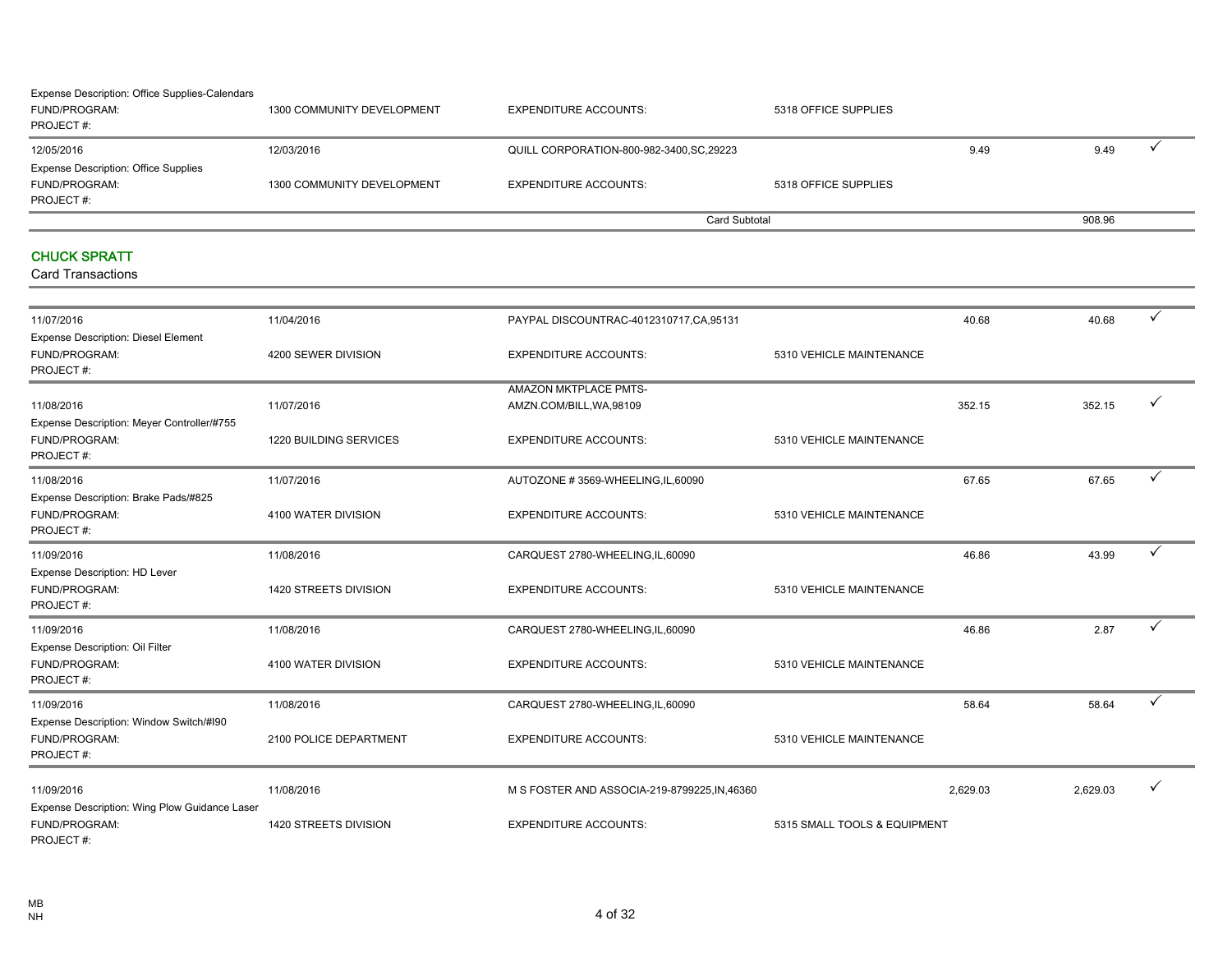| 11/10/2016                                                                   | 11/08/2016                      | OTC BRANDS, INC.-OMAHA, NE, 68137       |                              | 89.89  | 89.89  | ✓            |
|------------------------------------------------------------------------------|---------------------------------|-----------------------------------------|------------------------------|--------|--------|--------------|
| <b>Expense Description: Holiday Supplies</b><br>FUND/PROGRAM:<br>PROJECT#:   | 1140 SPECIAL EVENTS<br>2003-029 | <b>EXPENDITURE ACCOUNTS:</b>            | 5317 MISC OPERATING SUPPLIES |        |        |              |
| 11/10/2016                                                                   | 11/08/2016                      | OTC BRANDS, INC.-OMAHA, NE, 68137       |                              | 27.98  | 27.98  | $\checkmark$ |
| <b>Expense Description: Holiday Supplies</b><br>FUND/PROGRAM:<br>PROJECT#:   | 1140 SPECIAL EVENTS<br>2003-029 | <b>EXPENDITURE ACCOUNTS:</b>            | 5317 MISC OPERATING SUPPLIES |        |        |              |
| 11/10/2016                                                                   | 11/09/2016                      | CARQUEST 2780-WHEELING, IL, 60090       |                              | 14.62  | 14.62  | ✓            |
| Expense Description: Air Filters<br>FUND/PROGRAM:<br>PROJECT#:               | 1220 BUILDING SERVICES          | <b>EXPENDITURE ACCOUNTS:</b>            | 5310 VEHICLE MAINTENANCE     |        |        |              |
| 11/10/2016                                                                   | 11/09/2016                      | AUTOZONE #3569-WHEELING,IL,60090        |                              | 164.05 | 164.05 | $\checkmark$ |
| Expense Description: Ball Joint&Brake Pads/202<br>FUND/PROGRAM:<br>PROJECT#: | <b>1430 FORESTRY DIVISION</b>   | <b>EXPENDITURE ACCOUNTS:</b>            | 5310 VEHICLE MAINTENANCE     |        |        |              |
| 11/11/2016                                                                   | 11/10/2016                      | CARQUEST 2780-WHEELING, IL, 60090       |                              | 77.84  | 77.84  | ✓            |
| <b>Expense Description: Gage</b><br>FUND/PROGRAM:<br>PROJECT#:               | 2200 FIRE DEPARTMENT            | <b>EXPENDITURE ACCOUNTS:</b>            | 5310 VEHICLE MAINTENANCE     |        |        |              |
| 11/14/2016                                                                   | 11/11/2016                      | CARQUEST 2780-WHEELING, IL, 60090       |                              | 84.78  | 84.78  | ✓            |
| Expense Description: Oil Seal/202<br>FUND/PROGRAM:<br>PROJECT#:              | 1430 FORESTRY DIVISION          | <b>EXPENDITURE ACCOUNTS:</b>            | 5310 VEHICLE MAINTENANCE     |        |        |              |
| 11/14/2016                                                                   | 11/11/2016                      | UNIQUETRUCK-8007774855,MI,49512         |                              | 268.95 | 268.95 | $\checkmark$ |
| Expense Description: Tire Step & Wheel Adptr<br>FUND/PROGRAM:<br>PROJECT#:   | 1240 FLEET SERVICES             | <b>EXPENDITURE ACCOUNTS:</b>            | 5310 VEHICLE MAINTENANCE     |        |        |              |
| 11/14/2016                                                                   | 11/12/2016                      | CARQUEST 2780-WHEELING,IL,60090         |                              | 21.52  | 21.52  | ✓            |
| Expense Description: Air Filter<br>FUND/PROGRAM:<br>PROJECT#:                | 1420 STREETS DIVISION           | <b>EXPENDITURE ACCOUNTS:</b>            | 5310 VEHICLE MAINTENANCE     |        |        |              |
| 11/14/2016                                                                   | 11/12/2016                      | ARAMARK UNIFORM-800-504-0328, KY, 40509 |                              | 405.41 | 184.00 | ✓            |
| <b>Expense Description: Mat Service</b><br>FUND/PROGRAM:<br>PROJECT#:        | 1220 BUILDING SERVICES          | <b>EXPENDITURE ACCOUNTS:</b>            | 5215 JANITORIAL SERVICES     |        |        |              |
| 11/14/2016                                                                   | 11/12/2016                      | ARAMARK UNIFORM-800-504-0328,KY,40509   |                              | 405.41 | 221.41 | ✓            |
| Expense Description: Uniform Service<br>FUND/PROGRAM:<br>PROJECT#:           | 1240 FLEET SERVICES             | <b>EXPENDITURE ACCOUNTS:</b>            | 5106 UNIFORM ALLOWANCE       |        |        |              |
| 11/15/2016                                                                   | 11/14/2016                      | PAYPAL STRADEFAREA-4029357733,CA,95131  |                              | 11.37  | 11.37  |              |
|                                                                              |                                 |                                         |                              |        |        |              |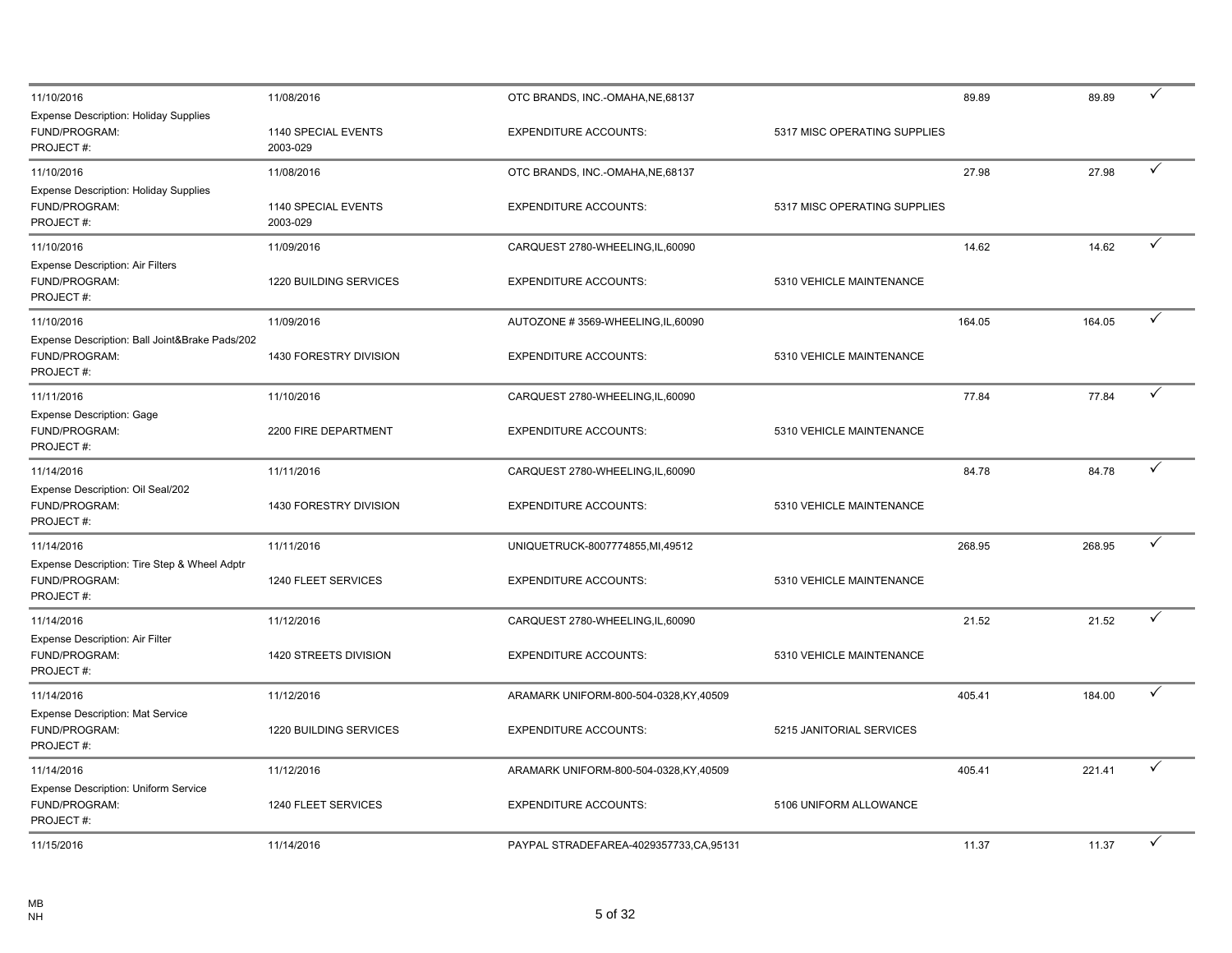| Expense Description: LED Strobe Control Module<br>FUND/PROGRAM:<br>PROJECT#: | 1420 STREETS DIVISION           | <b>EXPENDITURE ACCOUNTS:</b>                       | 5310 VEHICLE MAINTENANCE     |         |              |
|------------------------------------------------------------------------------|---------------------------------|----------------------------------------------------|------------------------------|---------|--------------|
| 11/15/2016                                                                   | 11/14/2016                      | CARQUEST 2780-WHEELING, IL, 60090                  | (110.45)                     | (70.46) | $\checkmark$ |
| Expense Description: Lift Support Refund<br>FUND/PROGRAM:<br>PROJECT#:       | 2200 FIRE DEPARTMENT            | <b>EXPENDITURE ACCOUNTS:</b>                       | 5310 VEHICLE MAINTENANCE     |         |              |
| 11/15/2016                                                                   | 11/14/2016                      | CARQUEST 2780-WHEELING,IL,60090                    | (110.45)                     | (39.99) | $\checkmark$ |
| Expense Description: Oil Seal Refund<br>FUND/PROGRAM:<br>PROJECT#:           | 1430 FORESTRY DIVISION          | <b>EXPENDITURE ACCOUNTS:</b>                       | 5310 VEHICLE MAINTENANCE     |         |              |
| 11/16/2016                                                                   | 11/14/2016                      | MENARDS MOUNT PROSPECT-MT<br>PROSPECT, IL, 60056   | 157.84                       | 80.37   | ✓            |
| <b>Expense Description: Holiday Supplies</b><br>FUND/PROGRAM:<br>PROJECT#:   | 1140 SPECIAL EVENTS<br>2003-029 | <b>EXPENDITURE ACCOUNTS:</b>                       | 5317 MISC OPERATING SUPPLIES |         |              |
| 11/16/2016                                                                   | 11/14/2016                      | MENARDS MOUNT PROSPECT-MT<br>PROSPECT, IL, 60056   | 157.84                       | 77.47   | ✓            |
| Expense Description: Drill Bits & Pail w/Cover<br>FUND/PROGRAM:<br>PROJECT#: | 1240 FLEET SERVICES             | <b>EXPENDITURE ACCOUNTS:</b>                       | 5317 MISC OPERATING SUPPLIES |         |              |
| 11/16/2016                                                                   | 11/15/2016                      | WWW.SUPERBRIGHTLEDS.CO-<br>3149726200, MO, 63045   | 12.92                        | 12.92   | ✓            |
| Expense Description: Strobe Light Module<br>FUND/PROGRAM:<br>PROJECT#:       | 4200 SEWER DIVISION             | <b>EXPENDITURE ACCOUNTS:</b>                       | 5310 VEHICLE MAINTENANCE     |         |              |
| 11/17/2016                                                                   | 11/16/2016                      | HARBOR FREIGHT TOOLS 1-ARLINGTON<br>HEI, IL, 60004 | 52.88                        | 52.88   | ✓            |
| <b>Expense Description: Magnetic Hooks</b><br>FUND/PROGRAM:<br>PROJECT#:     | 1140 SPECIAL EVENTS             | <b>EXPENDITURE ACCOUNTS:</b>                       | 5310 VEHICLE MAINTENANCE     |         |              |
| 11/17/2016                                                                   | 11/16/2016                      | PAYPAL UNITYMANUFA-3129435200, CA, 95131           | 77.85                        | 77.85   | ✓            |
| Expense Description: Ford Replacement Bulbs<br>FUND/PROGRAM:<br>PROJECT#:    | 2100 POLICE DEPARTMENT          | <b>EXPENDITURE ACCOUNTS:</b>                       | 5310 VEHICLE MAINTENANCE     |         |              |
| 11/18/2016                                                                   | 11/16/2016                      | FASTENAL COMPANY01-WHEELING,IL,60090               | 8.12                         | 8.12    | $\checkmark$ |
| Expense Description: Tie Rod/927<br>FUND/PROGRAM:<br>PROJECT#:               | 4200 SEWER DIVISION             | <b>EXPENDITURE ACCOUNTS:</b>                       | 5310 VEHICLE MAINTENANCE     |         |              |
| 11/21/2016                                                                   | 11/18/2016                      | PAYPAL SUPERBRIGHT-4029357733, MO, 63045           | 27.09                        | 27.09   | $\checkmark$ |
| Expense Description: Strobe Light Module<br>FUND/PROGRAM:<br>PROJECT#:       | 1220 BUILDING SERVICES          | <b>EXPENDITURE ACCOUNTS:</b>                       | 5310 VEHICLE MAINTENANCE     |         |              |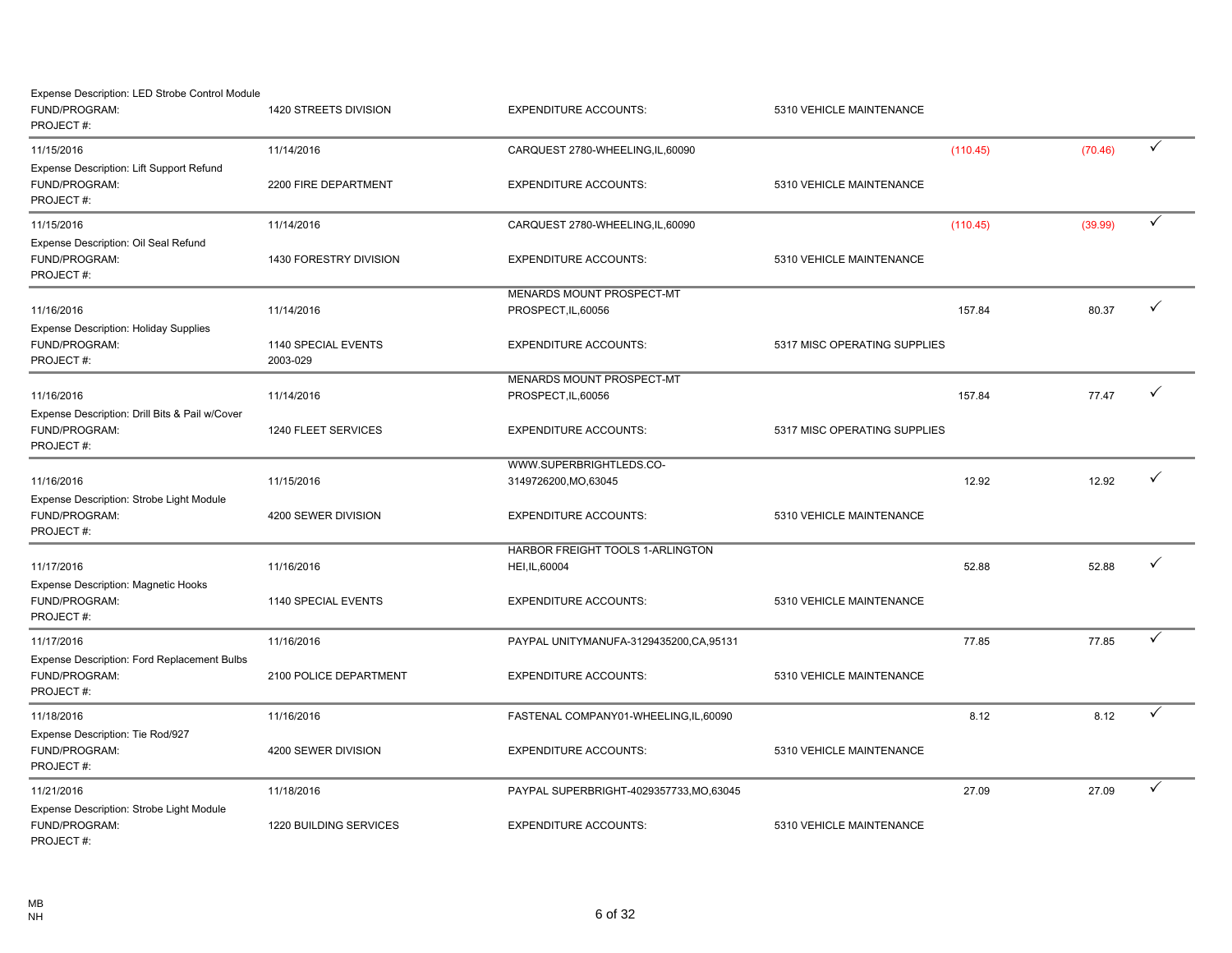| 11/21/2016                                                                     | 11/18/2016             | PAYPAL UNITYMANUFA-4029357733,CA,95131              |                              | (6.56)  | (6.56)  | $\checkmark$ |
|--------------------------------------------------------------------------------|------------------------|-----------------------------------------------------|------------------------------|---------|---------|--------------|
| Expense Description: Refund For Tax Charge<br>FUND/PROGRAM:<br>PROJECT#:       | 2100 POLICE DEPARTMENT | <b>EXPENDITURE ACCOUNTS:</b>                        | 5310 VEHICLE MAINTENANCE     |         |         |              |
| 11/25/2016                                                                     | 11/22/2016             | GERMAN BLISS EQUIPMENT-PRINCEVILLE, IL, 61559       |                              | 370.53  | 370.53  | $\checkmark$ |
| Expense Description: Sidewalk Snow Machine Broom<br>FUND/PROGRAM:<br>PROJECT#: | 1220 BUILDING SERVICES | <b>EXPENDITURE ACCOUNTS:</b>                        | 5310 VEHICLE MAINTENANCE     |         |         |              |
| 11/25/2016                                                                     | 11/23/2016             | CARQUEST 2780-WHEELING, IL, 60090                   |                              | 6.58    | 6.58    | ✓            |
| Expense Description: Fuel Filter/#837<br>FUND/PROGRAM:<br>PROJECT#:            | 4100 WATER DIVISION    | <b>EXPENDITURE ACCOUNTS:</b>                        | 5310 VEHICLE MAINTENANCE     |         |         |              |
| 11/25/2016                                                                     | 11/23/2016             | CARQUEST 2780-WHEELING,IL,60090                     |                              | 6.45    | 6.45    | $\checkmark$ |
| Expense Description: Dimmer Switch/#217<br>FUND/PROGRAM:<br>PROJECT#:          | 1430 FORESTRY DIVISION | <b>EXPENDITURE ACCOUNTS:</b>                        | 5310 VEHICLE MAINTENANCE     |         |         |              |
| 11/25/2016                                                                     | 11/23/2016             | GERMAN BLISS EQUIPMENT-PRINCEVILLE, IL, 61559       |                              | (21.57) | (21.57) | $\checkmark$ |
| Expense Description: Sale Tax Refund<br>FUND/PROGRAM:<br>PROJECT#:             | 1220 BUILDING SERVICES | <b>EXPENDITURE ACCOUNTS:</b>                        | 5310 VEHICLE MAINTENANCE     |         |         |              |
| 11/25/2016                                                                     | 11/23/2016             | AMAZON.COM AMZN.COM/BI-<br>AMZN.COM/BILL, WA, 98109 |                              | 268.48  | 268.48  | $\checkmark$ |
| Expense Description: Grease Meter<br>FUND/PROGRAM:<br>PROJECT#:                | 1240 FLEET SERVICES    | <b>EXPENDITURE ACCOUNTS:</b>                        | 5315 SMALL TOOLS & EQUIPMENT |         |         |              |
| 11/30/2016                                                                     | 11/29/2016             | ACME TRUCK BRAKE & SUP-ELK GROVE                    |                              | 176.32  | 176.32  | $\checkmark$ |
| Expense Description: 2 Clevis Pins<br>FUND/PROGRAM:<br>PROJECT#:               | 1420 STREETS DIVISION  | VIL, IL, 600070000<br><b>EXPENDITURE ACCOUNTS:</b>  | 5310 VEHICLE MAINTENANCE     |         |         |              |
| 11/30/2016                                                                     | 11/29/2016             | CARQUEST 2780-WHEELING, IL, 60090                   |                              | 205.18  | 198.60  | ✓            |
| Expense Description: Brake Chamber<br>FUND/PROGRAM:<br>PROJECT#:               | 4200 SEWER DIVISION    | <b>EXPENDITURE ACCOUNTS:</b>                        | 5310 VEHICLE MAINTENANCE     |         |         |              |
| 11/30/2016                                                                     | 11/29/2016             | CARQUEST 2780-WHEELING,IL,60090                     |                              | 205.18  | 6.58    | $\checkmark$ |
| Expense Description: Fuel Filter<br>FUND/PROGRAM:<br>PROJECT#:                 | 4100 WATER DIVISION    | <b>EXPENDITURE ACCOUNTS:</b>                        | 5310 VEHICLE MAINTENANCE     |         |         |              |
| 12/01/2016                                                                     | 11/29/2016             | MENARDS LONG GROVE IL-LONG GROVE, IL, 60047         |                              | 22.21   | 22.21   | $\checkmark$ |
| Expense Description: Misc Couplings for Stock<br>FUND/PROGRAM:                 | 1240 FLEET SERVICES    | <b>EXPENDITURE ACCOUNTS:</b>                        | 5317 MISC OPERATING SUPPLIES |         |         |              |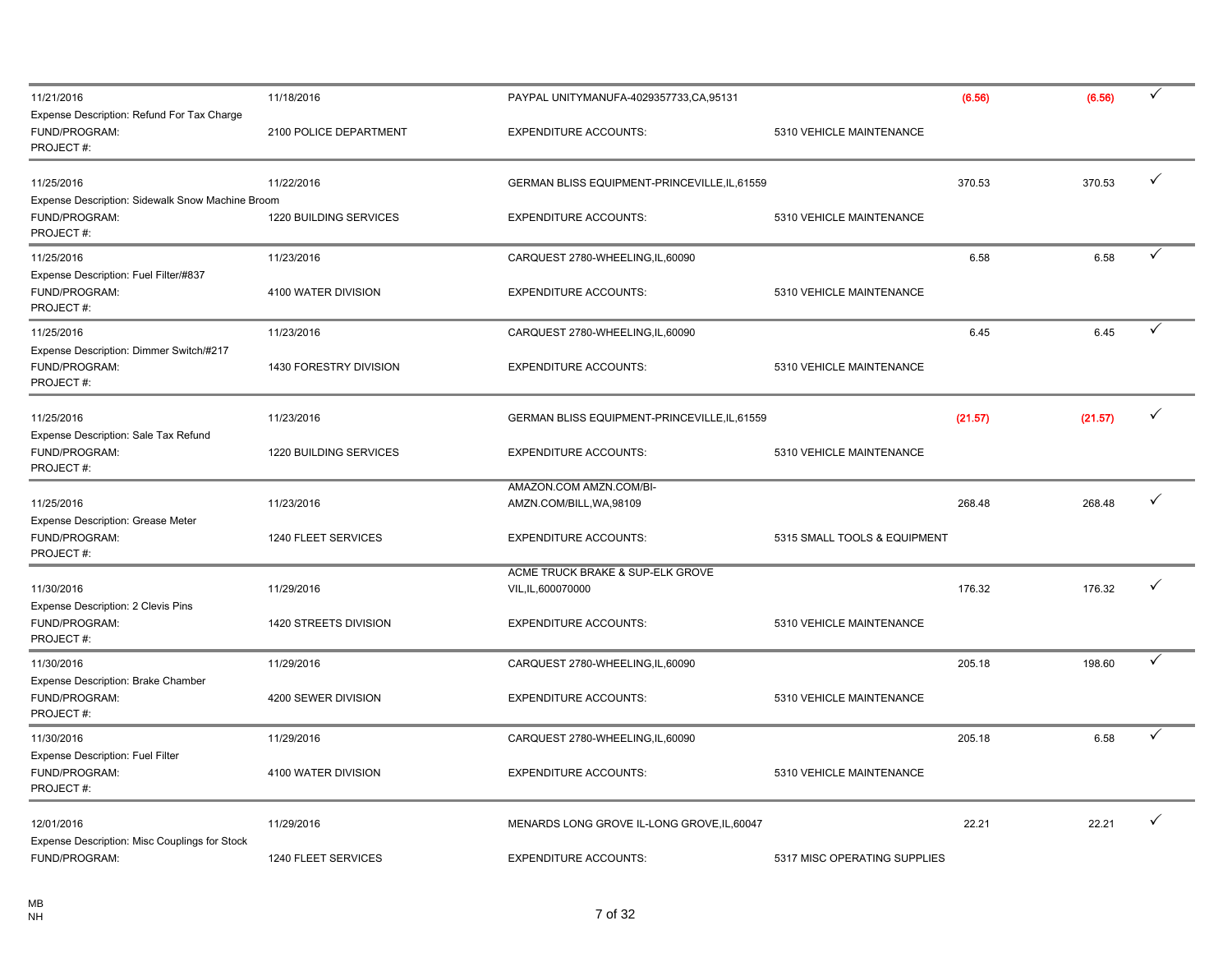| 12/01/2016                                                                         | 11/30/2016                    | 4TE ILSECOFSTATESFEE V-SPRINGFIEL, IL, 62756 |                          | 2.42   | 2.42     | ✓            |
|------------------------------------------------------------------------------------|-------------------------------|----------------------------------------------|--------------------------|--------|----------|--------------|
| Expense Description: Process Fee/#703<br>FUND/PROGRAM:<br>PROJECT#:                | 1220 BUILDING SERVICES        | <b>EXPENDITURE ACCOUNTS:</b>                 | 5310 VEHICLE MAINTENANCE |        |          |              |
| 12/01/2016                                                                         | 11/30/2016                    | 4TE ILSECRETARYOFSTATE-LIBERTYVIL,IL,60048   |                          | 103.00 | 103.00   | v            |
| Expense Description: Plate Renewal/703<br>FUND/PROGRAM:<br>PROJECT#:               | <b>1220 BUILDING SERVICES</b> | <b>EXPENDITURE ACCOUNTS:</b>                 | 5310 VEHICLE MAINTENANCE |        |          |              |
| 12/05/2016                                                                         | 12/02/2016                    | PAYPAL ASAP PARTS-8006301230, PA, 17042      |                          | 148.61 | 148.61   | $\checkmark$ |
| <b>Expense Description: Remote Thermostat</b><br><b>FUND/PROGRAM:</b><br>PROJECT#: | <b>1220 BUILDING SERVICES</b> | <b>EXPENDITURE ACCOUNTS:</b>                 | 5310 VEHICLE MAINTENANCE |        |          |              |
| 12/05/2016                                                                         | 12/03/2016                    | CARQUEST 2780-WHEELING, IL, 60090            |                          | 226.94 | 226.94   | $\checkmark$ |
| Expense Description: Fuel Pump Module/#350<br>FUND/PROGRAM:<br>PROJECT#:           | 1430 FORESTRY DIVISION        | <b>EXPENDITURE ACCOUNTS:</b>                 | 5310 VEHICLE MAINTENANCE |        |          |              |
|                                                                                    |                               | Card Subtotal                                |                          |        | 6,096.26 |              |
| <b>DARLA CALLANAN</b>                                                              |                               |                                              |                          |        |          |              |

| 11/07/2016                                                                        | 11/04/2016           | HOMEDEPOT.COM-800-430-3376,GA,30339        |                               | 387.98<br>387.98 |              |
|-----------------------------------------------------------------------------------|----------------------|--------------------------------------------|-------------------------------|------------------|--------------|
| Expense Description: Salt Spreaders (2)                                           |                      |                                            |                               |                  |              |
| FUND/PROGRAM:<br>PROJECT#:                                                        | 2200 FIRE DEPARTMENT | <b>EXPENDITURE ACCOUNTS:</b>               | 5311 BLDG/GROUNDS MAINTENANCE |                  |              |
| 11/09/2016                                                                        | 11/07/2016           | ALLBOATPRODUCTS.COM-6045330990,BC,V3A7S8   |                               | 357.00<br>357.00 |              |
| Expense Description: Propeller Safety Guards<br><b>FUND/PROGRAM:</b><br>PROJECT#: | 2200 FIRE DEPARTMENT | <b>EXPENDITURE ACCOUNTS:</b>               | 5310 VEHICLE MAINTENANCE      |                  |              |
| 11/14/2016                                                                        | 11/11/2016           | BLUEGATE INC-MIAMI,FL,33169                |                               | 245.50<br>245.50 |              |
| <b>Expense Description: Cabinet Lighting</b><br><b>FUND/PROGRAM:</b><br>PROJECT#: | 2200 FIRE DEPARTMENT | <b>EXPENDITURE ACCOUNTS:</b>               | 5311 BLDG/GROUNDS MAINTENANCE |                  |              |
| 11/14/2016                                                                        | 11/12/2016           | MENARDS E-COMMERCE-800-000-0000, WI, 54703 |                               | 757.71<br>757.71 | $\mathbf{v}$ |
| <b>Expense Description: Cabinet Wood</b>                                          |                      |                                            |                               |                  |              |
| <b>FUND/PROGRAM:</b><br>PROJECT#:                                                 | 2200 FIRE DEPARTMENT | <b>EXPENDITURE ACCOUNTS:</b>               | 5311 BLDG/GROUNDS MAINTENANCE |                  |              |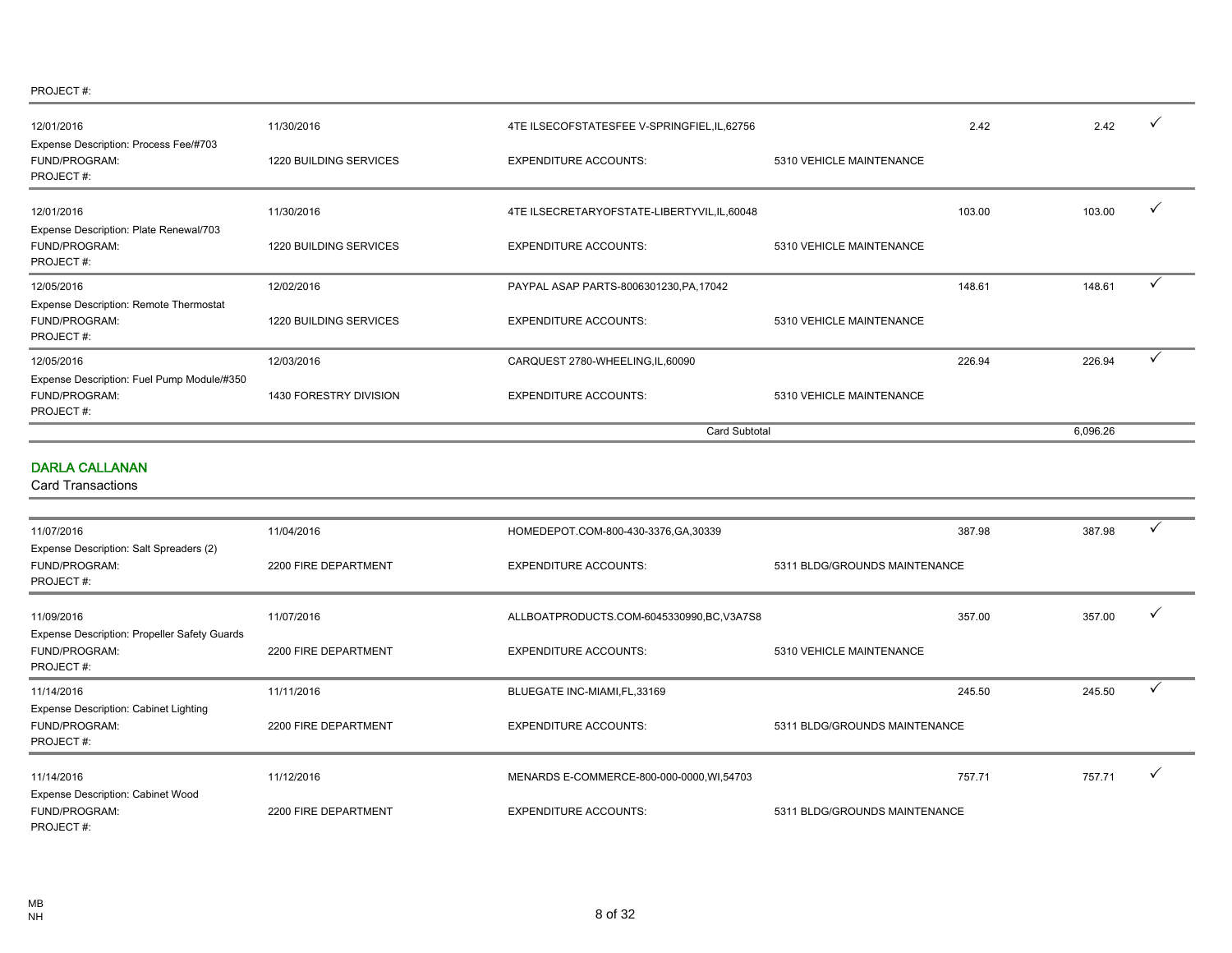| 11/18/2016<br>Expense Description: Grill Parts-ST# 24                       | 11/16/2016           | WEBER STEPHEN PRODUCTS-8004461071,IL,60067         | 286.37                        | 286.37   | ✓            |
|-----------------------------------------------------------------------------|----------------------|----------------------------------------------------|-------------------------------|----------|--------------|
| FUND/PROGRAM:<br>PROJECT#:                                                  | 2200 FIRE DEPARTMENT | <b>EXPENDITURE ACCOUNTS:</b>                       | 5220 MAINT OFF/SPEC EQUIPMENT |          |              |
| 11/18/2016                                                                  | 11/16/2016           | MENARDS ANTIOCH IL-ANTIOCH, IL, 60002              | (42.29)                       | (42.29)  | $\checkmark$ |
| Expense Description: Sales Tax Refund<br>FUND/PROGRAM:<br>PROJECT#:         | 2200 FIRE DEPARTMENT | <b>EXPENDITURE ACCOUNTS:</b>                       | 5311 BLDG/GROUNDS MAINTENANCE |          |              |
| 11/21/2016                                                                  | 11/18/2016           | STE OIL COMPANY INC-512-3963399, TX, 786661033     | 509.90                        | 509.90   | ✓            |
| Expense Description: 25 gal Mineral Oil<br>FUND/PROGRAM:<br>PROJECT#:       | 2200 FIRE DEPARTMENT | <b>EXPENDITURE ACCOUNTS:</b>                       | 5310 VEHICLE MAINTENANCE      |          |              |
| 11/21/2016                                                                  | 11/18/2016           | BROWNELLS INC-641-6235401, IA, 50171               | 2,082.80                      | 2,082.80 | ✓            |
| Expense Description: Break Free Cleaner<br>FUND/PROGRAM:<br>PROJECT#:       | 2200 FIRE DEPARTMENT | <b>EXPENDITURE ACCOUNTS:</b>                       | 5220 MAINT OFF/SPEC EQUIPMENT |          |              |
| 11/21/2016                                                                  | 11/18/2016           | THE HOME DEPOT #1913-MT<br>PROSPECT, IL, 600560000 | 44.71                         | 44.71    | ✓            |
| Expense Description: Paint & Rollers<br>FUND/PROGRAM:<br>PROJECT#:          | 2200 FIRE DEPARTMENT | <b>EXPENDITURE ACCOUNTS:</b>                       | 5311 BLDG/GROUNDS MAINTENANCE |          |              |
| 11/23/2016                                                                  | 11/22/2016           | WM SUPERCENTER #1735-WHEELING, IL, 60090           | 65.76                         | 65.76    | ✓            |
| Expense Description: 2 Rice Cookers<br>FUND/PROGRAM:<br>PROJECT#:           | 2200 FIRE DEPARTMENT | <b>EXPENDITURE ACCOUNTS:</b>                       | 5317 MISC OPERATING SUPPLIES  |          |              |
| 11/23/2016                                                                  | 11/22/2016           | TARGET 00013854-WHEELING,IL,60090                  | 156.75                        | 156.75   | ✓            |
| Expense Description: 3 Saute Pans<br>FUND/PROGRAM:<br>PROJECT#:             | 2200 FIRE DEPARTMENT | <b>EXPENDITURE ACCOUNTS:</b>                       | 5317 MISC OPERATING SUPPLIES  |          |              |
| 11/25/2016                                                                  | 11/23/2016           | THE HOME DEPOT #1913-MT<br>PROSPECT, IL, 600560000 | 8.74                          | 8.74     | ✓            |
| <b>Expense Description: Paint Rollers</b><br>FUND/PROGRAM:<br>PROJECT#:     | 2200 FIRE DEPARTMENT | <b>EXPENDITURE ACCOUNTS:</b>                       | 5311 BLDG/GROUNDS MAINTENANCE |          |              |
| 11/25/2016                                                                  | 11/23/2016           | B&H PHOTO, 800-606-69-800-2215743, NY, 10001       | 465.50                        | 465.50   | ✓            |
| Expense Description: Digital Flash-FPB Camera<br>FUND/PROGRAM:<br>PROJECT#: | 2200 FIRE DEPARTMENT | <b>EXPENDITURE ACCOUNTS:</b>                       | 5220 MAINT OFF/SPEC EQUIPMENT |          |              |
| 11/28/2016<br><b>Expense Description: Concrete Sealer</b>                   | 11/25/2016           | HOMEDEPOT.COM-800-430-3376,GA,30339                | 249.00                        | 249.00   | ✓            |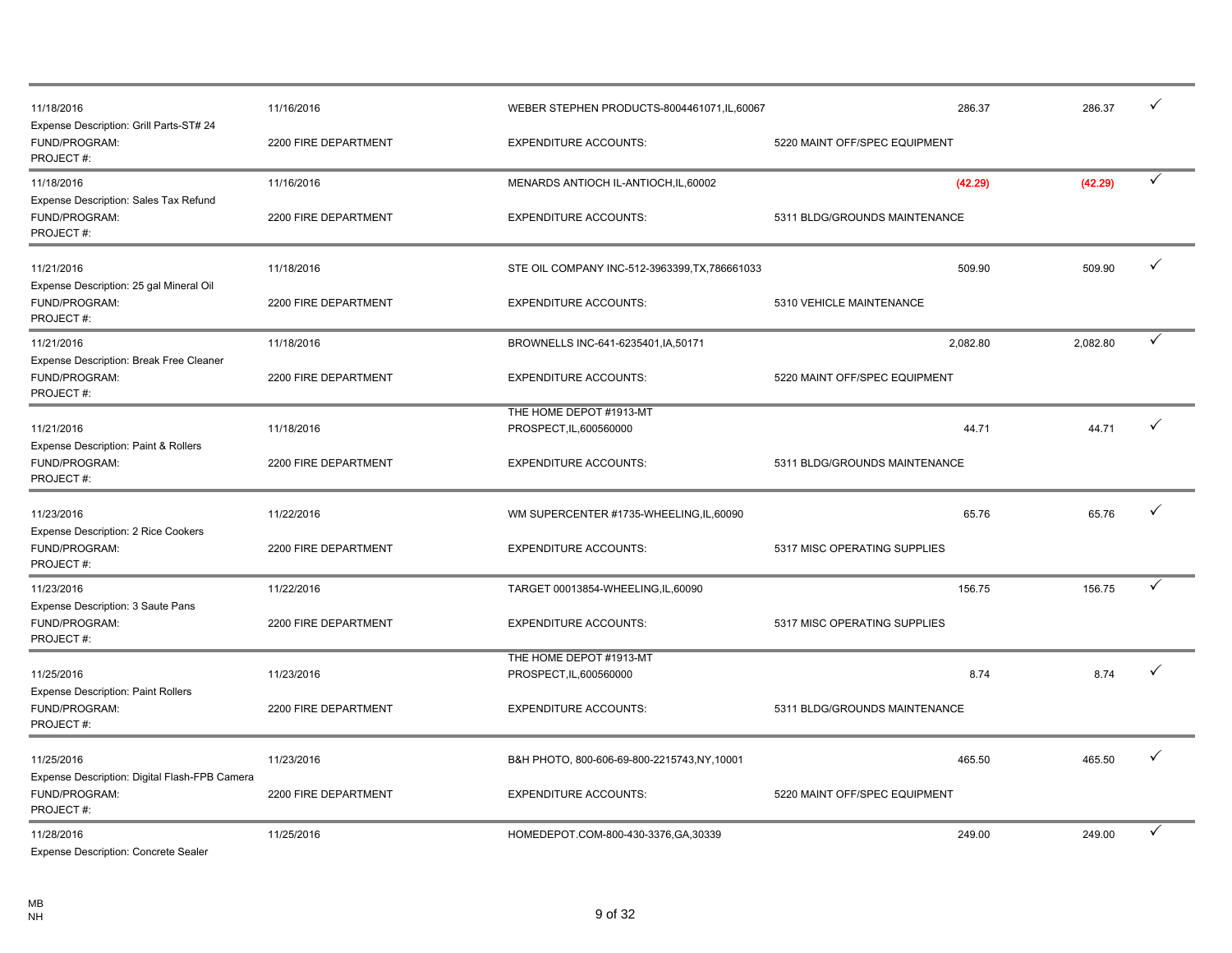| FUND/PROGRAM:<br>PROJECT#:                                                | 2200 FIRE DEPARTMENT               | <b>EXPENDITURE ACCOUNTS:</b>                   | 5311 BLDG/GROUNDS MAINTENANCE |          |              |
|---------------------------------------------------------------------------|------------------------------------|------------------------------------------------|-------------------------------|----------|--------------|
| 12/02/2016<br><b>Expense Description: Code Books</b>                      | 12/02/2016                         | INT'L CODE COUNCIL INC-888-422-7233, IL, 60478 | 851.36                        | 851.36   | ✓            |
| FUND/PROGRAM:<br>PROJECT#:                                                | 2200 FIRE DEPARTMENT               | <b>EXPENDITURE ACCOUNTS:</b>                   | 5228 PRINTING & BINDING       |          |              |
| 12/05/2016                                                                | 12/02/2016                         | FEDEX OFFICE-800-GOFEDEX, TX, 75240            | 74.77                         | 74.77    |              |
| Expense Description: Bus Cards-IB & RN<br>FUND/PROGRAM:<br>PROJECT#:      | 2200 FIRE DEPARTMENT               | <b>EXPENDITURE ACCOUNTS:</b>                   | 5228 PRINTING & BINDING       |          |              |
|                                                                           |                                    | <b>Card Subtotal</b>                           |                               | 6,501.56 |              |
| <b>DERRYL SHAPIRO</b><br><b>Card Transactions</b>                         |                                    |                                                |                               |          |              |
|                                                                           |                                    | AMAZON MKTPLACE PMTS-                          |                               |          |              |
| 11/09/2016                                                                | 11/08/2016                         | AMZN.COM/BILL, WA, 98109                       | 70.48                         | 52.50    | ✓            |
| Expense Description: iPhone Otter Cases (2)<br>FUND/PROGRAM:<br>PROJECT#: | 1300 COMMUNITY DEVELOPMENT         | <b>EXPENDITURE ACCOUNTS:</b>                   | 5220 MAINT OFF/SPEC EQUIPMENT |          |              |
|                                                                           |                                    | AMAZON MKTPLACE PMTS-                          |                               |          | ✓            |
| 11/09/2016<br>Expense Description: iPhone Case Clips                      | 11/08/2016                         | AMZN.COM/BILL, WA, 98109                       | 70.48                         | 17.98    |              |
| FUND/PROGRAM:<br>PROJECT#:                                                | 0015 EMERGENCY TELEPHONE SYS (911) | <b>EXPENDITURE ACCOUNTS:</b>                   | 5231 REG & SPCL AGENCY ASSESS |          |              |
| 11/18/2016                                                                | 11/17/2016                         | WAREHOUSE DIRECT-8479521925, IL, 60056         | 890.08                        | 12.37    | $\checkmark$ |
| Expense Description: Copies CD<br>FUND/PROGRAM:<br>PROJECT#:              | 1300 COMMUNITY DEVELOPMENT         | <b>EXPENDITURE ACCOUNTS:</b>                   | 5220 MAINT OFF/SPEC EQUIPMENT |          |              |
| 11/18/2016                                                                | 11/17/2016                         | WAREHOUSE DIRECT-8479521925, IL, 60056         | 890.08                        | 16.29    | ✓            |
| Expense Description: Copies PW Fleet<br>FUND/PROGRAM:<br>PROJECT#:        | 1240 FLEET SERVICES                | <b>EXPENDITURE ACCOUNTS:</b>                   | 5220 MAINT OFF/SPEC EQUIPMENT |          |              |
| 11/18/2016                                                                | 11/17/2016                         | WAREHOUSE DIRECT-8479521925, IL, 60056         | 890.08                        | 258.88   | ✓            |
| Expense Description: Copies Senior Center<br>FUND/PROGRAM:<br>PROJECT#:   | 1320 SENIOR CITIZENS SERVICES      | <b>EXPENDITURE ACCOUNTS:</b>                   | 5220 MAINT OFF/SPEC EQUIPMENT |          |              |
| 11/18/2016                                                                | 11/17/2016                         | WAREHOUSE DIRECT-8479521925, IL, 60056         | 890.08                        | 134.75   | $\checkmark$ |
| Expense Description: Copies Police Hall<br>FUND/PROGRAM:<br>PROJECT#:     | 2100 POLICE DEPARTMENT             | <b>EXPENDITURE ACCOUNTS:</b>                   | 5220 MAINT OFF/SPEC EQUIPMENT |          |              |
| 11/18/2016                                                                | 11/17/2016                         | WAREHOUSE DIRECT-8479521925, IL, 60056         | 890.08                        | 192.29   | ✓            |
|                                                                           |                                    |                                                |                               |          |              |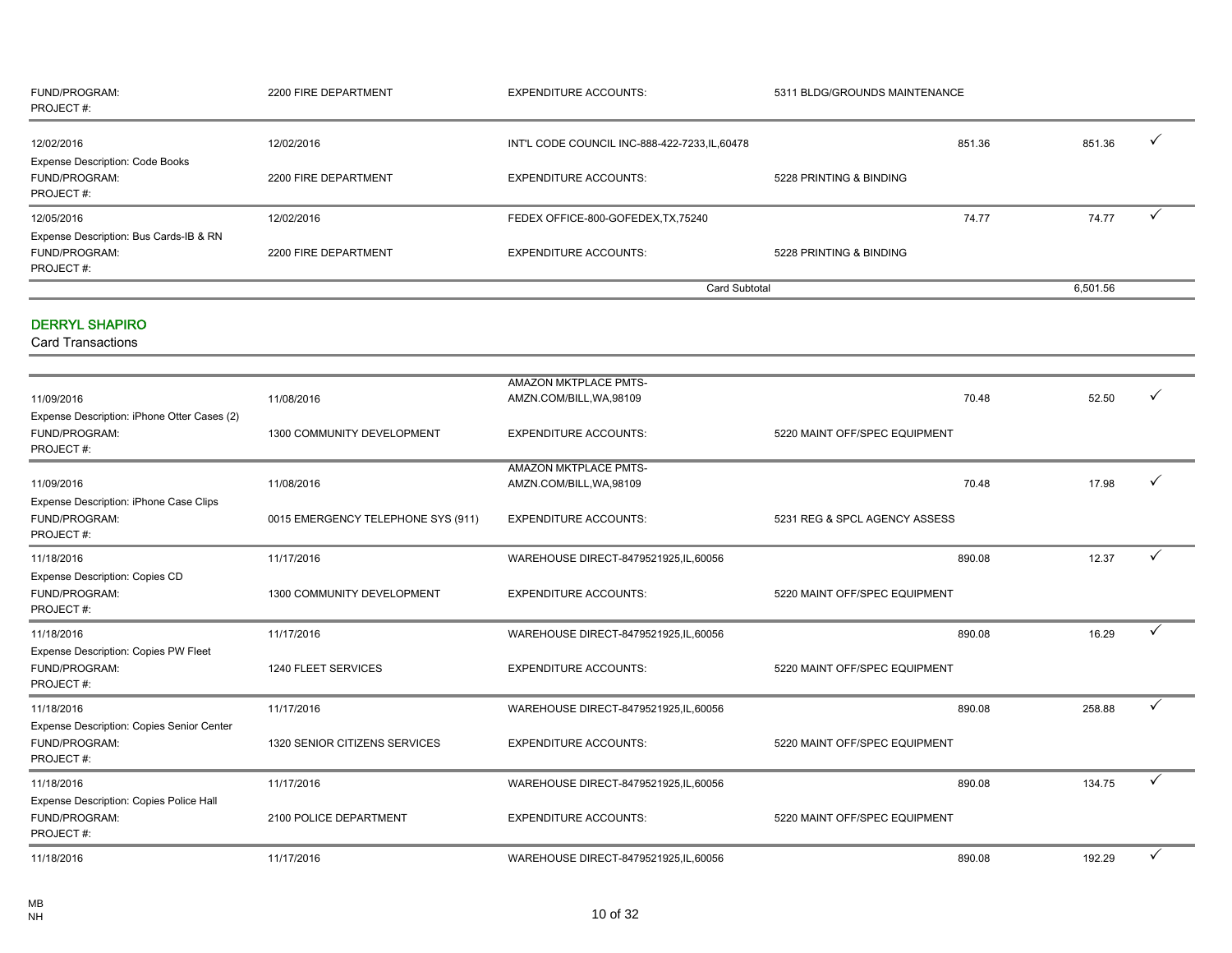| <b>Expense Description: Copies Police Records</b><br>FUND/PROGRAM:<br>PROJECT#: | 2100 POLICE DEPARTMENT          | <b>EXPENDITURE ACCOUNTS:</b>                | 5220 MAINT OFF/SPEC EQUIPMENT |          |              |
|---------------------------------------------------------------------------------|---------------------------------|---------------------------------------------|-------------------------------|----------|--------------|
| 11/18/2016                                                                      | 11/17/2016                      | WAREHOUSE DIRECT-8479521925, IL, 60056      | 890.08                        | 145.53   | ✓            |
| <b>Expense Description: Copies Finance</b><br>FUND/PROGRAM:<br>PROJECT#:        | 1700 FINANCE DEPARTMENT         | <b>EXPENDITURE ACCOUNTS:</b>                | 5220 MAINT OFF/SPEC EQUIPMENT |          |              |
| 11/18/2016                                                                      | 11/17/2016                      | WAREHOUSE DIRECT-8479521925, IL, 60056      | 890.08                        | 43.32    | $\checkmark$ |
| Expense Description: Copies PW Admin<br>FUND/PROGRAM:<br>PROJECT#:              | 1500 PUBLIC WORKS ADMINISTRATI  | <b>EXPENDITURE ACCOUNTS:</b>                | 5220 MAINT OFF/SPEC EQUIPMENT |          |              |
| 11/18/2016                                                                      | 11/17/2016                      | WAREHOUSE DIRECT-8479521925, IL, 60056      | 890.08                        | 43.32    | $\checkmark$ |
| Expense Description: Copies PW Water<br>FUND/PROGRAM:<br>PROJECT#:              | 4100 WATER DIVISION             | <b>EXPENDITURE ACCOUNTS:</b>                | 5220 MAINT OFF/SPEC EQUIPMENT |          |              |
| 11/18/2016                                                                      | 11/17/2016                      | WAREHOUSE DIRECT-8479521925, IL, 60056      | 890.08                        | 43.33    | ✓            |
| Expense Description: Copies PW Sewer<br>FUND/PROGRAM:<br>PROJECT#:              | 4200 SEWER DIVISION             | <b>EXPENDITURE ACCOUNTS:</b>                | 5220 MAINT OFF/SPEC EQUIPMENT |          |              |
| 12/02/2016                                                                      | 12/01/2016                      | PROVANTAGE LLC-8003361166, OH, 44720        | 294.95                        | 294.95   | $\checkmark$ |
| Expense Description: Batteries for UPS<br>FUND/PROGRAM:<br>PROJECT#:            | 1750 INFORMATION SYSTEMS        | <b>EXPENDITURE ACCOUNTS:</b>                | 5220 MAINT OFF/SPEC EQUIPMENT |          |              |
| 12/05/2016<br>Expense Description: Toner LJ Color Printer                       | 12/01/2016                      | GENESIS TECHNOLOGIES,-NORTHBROOK,IL,60062   | 1,116.31                      | 1,116.31 | ✓            |
| FUND/PROGRAM:<br>PROJECT#:                                                      | 1750 INFORMATION SYSTEMS        | <b>EXPENDITURE ACCOUNTS:</b>                | 5220 MAINT OFF/SPEC EQUIPMENT |          |              |
|                                                                                 |                                 | <b>Card Subtotal</b>                        |                               | 2,371.82 |              |
| <b>DONALD WENNERSTROM</b><br><b>Card Transactions</b>                           |                                 |                                             |                               |          |              |
|                                                                                 |                                 |                                             |                               |          |              |
| 11/15/2016                                                                      | 11/14/2016                      | MICHAEL WAGNER & SONS-WHEELING, IL, 60090   | 12.15                         | 12.15    | ✓            |
| Expense Description: 3" Pipe for B-box Repair<br>FUND/PROGRAM:<br>PROJECT#:     | 4100 WATER DIVISION             | <b>EXPENDITURE ACCOUNTS:</b>                | 5344 WATER MAIN MAINTENANCE   |          |              |
| 11/21/2016                                                                      | 11/17/2016                      | MENARDS LONG GROVE IL-LONG GROVE, IL, 60047 | 53.36                         | 53.36    | ✓            |
| Expense Description: Holiday Lighting<br>FUND/PROGRAM:<br>PROJECT#:             | 1140 SPECIAL EVENTS<br>2003-008 | <b>EXPENDITURE ACCOUNTS:</b>                | 5317 MISC OPERATING SUPPLIES  |          |              |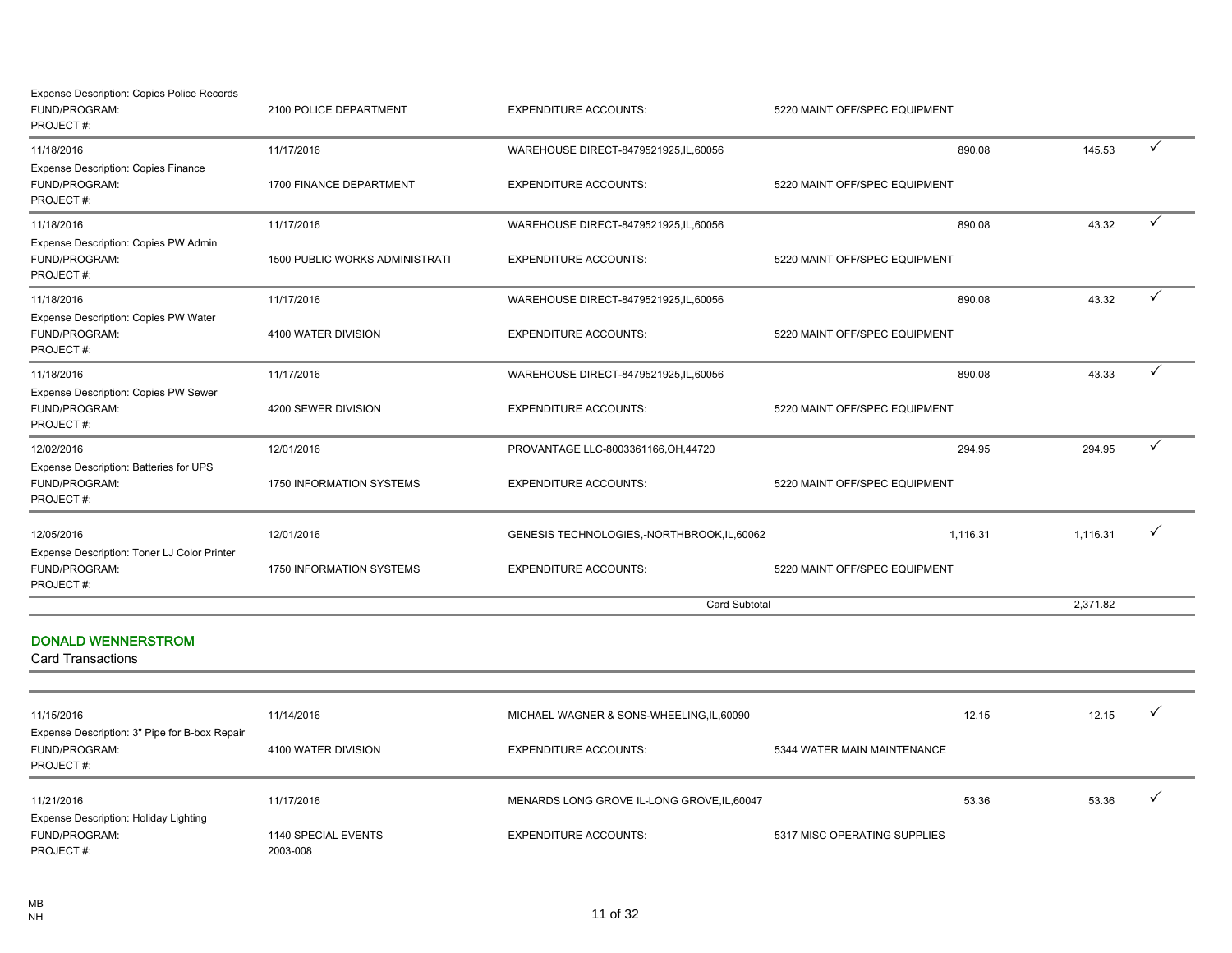Card Subtotal 65.51

#### DRUCILLA GARCIA

Card Transactions

|                     | MATTSCOOKIE-8475373888,IL,60090         |                                   |                                                                 | ✓               |
|---------------------|-----------------------------------------|-----------------------------------|-----------------------------------------------------------------|-----------------|
| 1600 ADMIN & BOT    | <b>EXPENDITURE ACCOUNTS:</b>            | 5105 LOCAL TRAINING & MEETINGS    |                                                                 |                 |
| 11/10/2016          | SOUTH LOOP-CHICAGO, IL, 60604           | 20.00                             | 20.00                                                           | ✓               |
| 1600 ADMIN & BOT    | <b>EXPENDITURE ACCOUNTS:</b>            | 5105 LOCAL TRAINING & MEETINGS    |                                                                 |                 |
| 11/12/2016          | COSTAR GROUP INC-08884141243, DC, 20005 | 600.93                            | 600.93                                                          | $\checkmark$    |
| 1600 ADMIN & BOT    | <b>EXPENDITURE ACCOUNTS:</b>            | 5105 LOCAL TRAINING & MEETINGS    |                                                                 |                 |
| 11/24/2016          | COSTAR GROUP INC-08884141243, DC, 20005 | 600.93                            | 600.93                                                          | $\checkmark$    |
| 1600 ADMIN & BOT    | <b>EXPENDITURE ACCOUNTS:</b>            | 5302 BOOKS & SUBSCRIPTIONS        |                                                                 |                 |
| 11/24/2016          | HTL HIGHTAIL-669-222-8281, CA, 95008    | 15.99                             | 15.99                                                           | ✓               |
| 1600 ADMIN & BOT    | <b>EXPENDITURE ACCOUNTS:</b>            | 5302 BOOKS & SUBSCRIPTIONS        |                                                                 |                 |
|                     |                                         |                                   | 1.252.85                                                        |                 |
|                     |                                         |                                   |                                                                 |                 |
|                     |                                         |                                   |                                                                 |                 |
|                     |                                         |                                   |                                                                 |                 |
| 4200 SEWER DIVISION | <b>EXPENDITURE ACCOUNTS:</b>            | 5205 CONFERENCES & MEETINGS       |                                                                 |                 |
|                     |                                         |                                   | 100.00                                                          |                 |
|                     | 11/09/2016<br>11/14/2016                | WWETT REG-972-536-6300, TX, 75038 | 15.00<br><b>Card Subtotal</b><br>100.00<br><b>Card Subtotal</b> | 15.00<br>100.00 |

|            |          | - S HARD ROCK-OP'<br>LANDO.F<br>$\sim$ $ \sim$ $\sim$<br>.32819-<br>the contract of the contract of the contract of the contract of the contract of the contract of the contract of |       |       |  |
|------------|----------|-------------------------------------------------------------------------------------------------------------------------------------------------------------------------------------|-------|-------|--|
| 11/07/2016 | /03/2016 | 7834                                                                                                                                                                                | 23.70 | 23.70 |  |
|            |          |                                                                                                                                                                                     |       |       |  |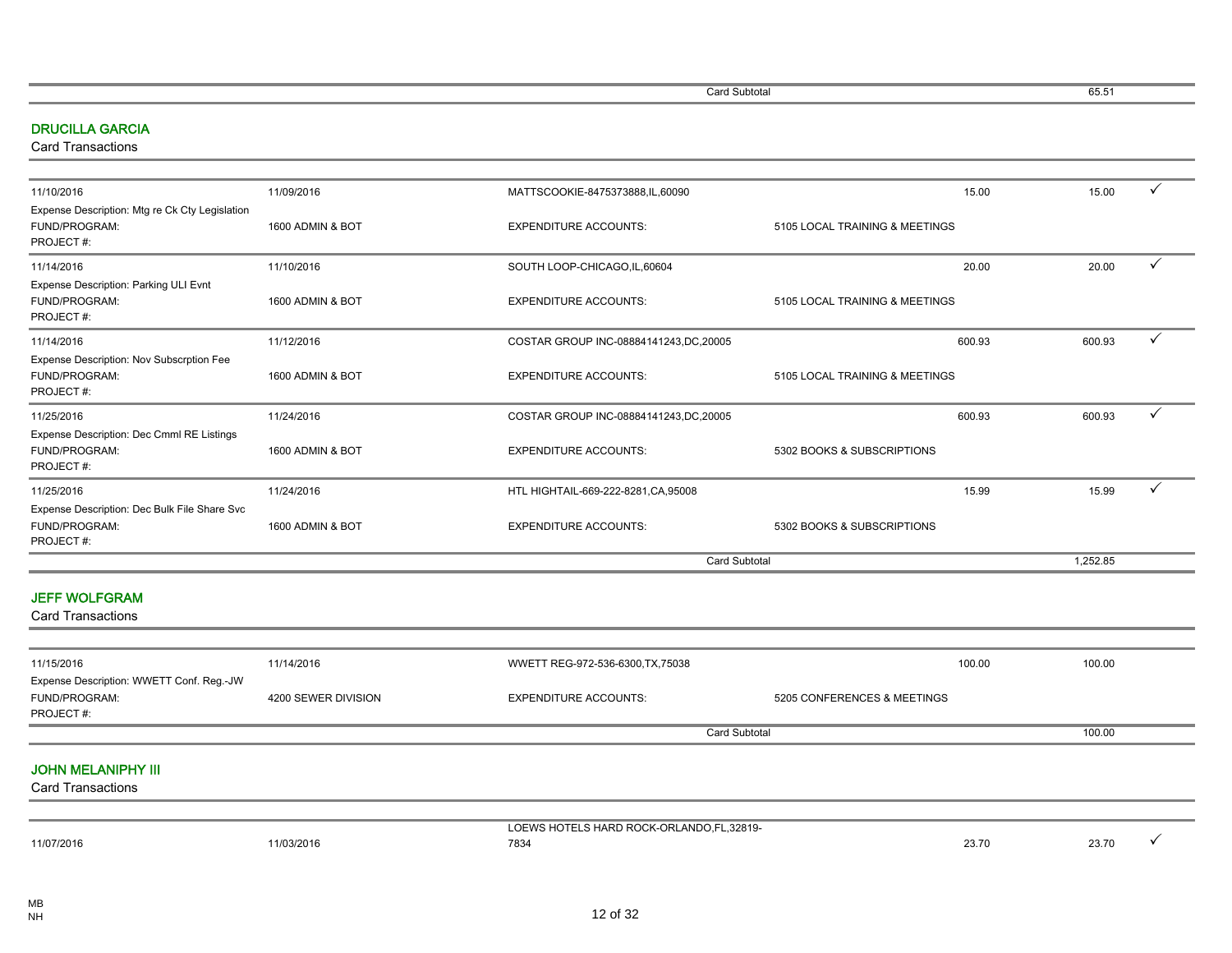Expense Description: Meal-NBAA Conference

| FUND/PROGRAM:<br>PROJECT#:                     | 1600 ADMIN & BOT | <b>EXPENDITURE ACCOUNTS:</b>                  | 5205 CONFERENCES & MEETINGS |       |        |              |
|------------------------------------------------|------------------|-----------------------------------------------|-----------------------------|-------|--------|--------------|
| 11/07/2016                                     | 11/04/2016       | WHEELING PROSPECT HEIG-847-5410170, IL, 60090 |                             | 35.00 | 35.00  |              |
| Expense Description: Chamber Networking Event  |                  |                                               |                             |       |        |              |
| FUND/PROGRAM:                                  | 1600 ADMIN & BOT | <b>EXPENDITURE ACCOUNTS:</b>                  | 5205 CONFERENCES & MEETINGS |       |        |              |
| PROJECT#:                                      |                  |                                               |                             |       |        |              |
| 11/08/2016                                     | 11/07/2016       | EB NOVEMBER LUNCHEON-8014137200,CA,94103      |                             | 40.00 | 40.00  |              |
| Expense Description: Lambda Alpha Luncheon     |                  |                                               |                             |       |        |              |
| FUND/PROGRAM:<br>PROJECT#:                     | 1600 ADMIN & BOT | <b>EXPENDITURE ACCOUNTS:</b>                  | 5205 CONFERENCES & MEETINGS |       |        |              |
| 11/18/2016                                     | 11/16/2016       | 72417 - BLOCK 37-CHICAGO, IL, 60602           |                             | 38.00 | 38.00  | $\checkmark$ |
| Expense Description: Parking - Lambda Alpha    |                  |                                               |                             |       |        |              |
| FUND/PROGRAM:                                  | 1600 ADMIN & BOT | <b>EXPENDITURE ACCOUNTS:</b>                  | 5205 CONFERENCES & MEETINGS |       |        |              |
| PROJECT#:                                      |                  |                                               |                             |       |        |              |
| 12/02/2016                                     | 12/01/2016       | WHEELING PROSPECT HEIG-847-5410170, IL, 60090 |                             | 30.00 | 30.00  |              |
| Expense Description: Chamber Luncheon          |                  |                                               |                             |       |        |              |
| FUND/PROGRAM:                                  | 1600 ADMIN & BOT | <b>EXPENDITURE ACCOUNTS:</b>                  | 5205 CONFERENCES & MEETINGS |       |        |              |
| PROJECT#:                                      |                  |                                               |                             |       |        |              |
| 12/05/2016                                     | 12/01/2016       | PARKING AT 777-CHICAGO,IL,60611               |                             | 28.00 | 28.00  |              |
| Expense Description: PARKING-Japan - Reception |                  |                                               |                             |       |        |              |
| FUND/PROGRAM:                                  | 1600 ADMIN & BOT | <b>EXPENDITURE ACCOUNTS:</b>                  | 5205 CONFERENCES & MEETINGS |       |        |              |
| PROJECT#:                                      |                  |                                               |                             |       |        |              |
|                                                |                  | <b>Card Subtotal</b>                          |                             |       | 194.70 |              |
|                                                |                  |                                               |                             |       |        |              |

#### JOHNNY PEREZ

|                                                  |                        | <b>AMAZON MKTPLACE PMTS-</b>                 |                               |       |       |  |
|--------------------------------------------------|------------------------|----------------------------------------------|-------------------------------|-------|-------|--|
| 11/07/2016                                       | 11/04/2016             | AMZN.COM/BILL, WA, 98109                     |                               | 18.00 | 18.00 |  |
| <b>Expense Description: Emergency Exit Light</b> |                        |                                              |                               |       |       |  |
| <b>FUND/PROGRAM:</b>                             | 1220 BUILDING SERVICES | <b>EXPENDITURE ACCOUNTS:</b>                 | 5311 BLDG/GROUNDS MAINTENANCE |       |       |  |
| PROJECT#:                                        |                        |                                              |                               |       |       |  |
| 11/07/2016                                       | 11/05/2016             | FRONTIER LIGHTING INC-727-4477676, FL, 33765 |                               | 46.00 | 46.00 |  |
| Expense Description: Light Mount Diffuser        |                        |                                              |                               |       |       |  |
| <b>FUND/PROGRAM:</b>                             | 1220 BUILDING SERVICES | <b>EXPENDITURE ACCOUNTS:</b>                 | 5311 BLDG/GROUNDS MAINTENANCE |       |       |  |
| PROJECT#:                                        |                        |                                              |                               |       |       |  |
|                                                  |                        | AMAZON MKTPLACE PMTS-                        |                               |       |       |  |
| 11/07/2016                                       | 11/05/2016             | AMZN.COM/BILL, WA, 98109                     |                               | 65.61 | 65.61 |  |
| Expense Description: Emergency light/ switch     |                        |                                              |                               |       |       |  |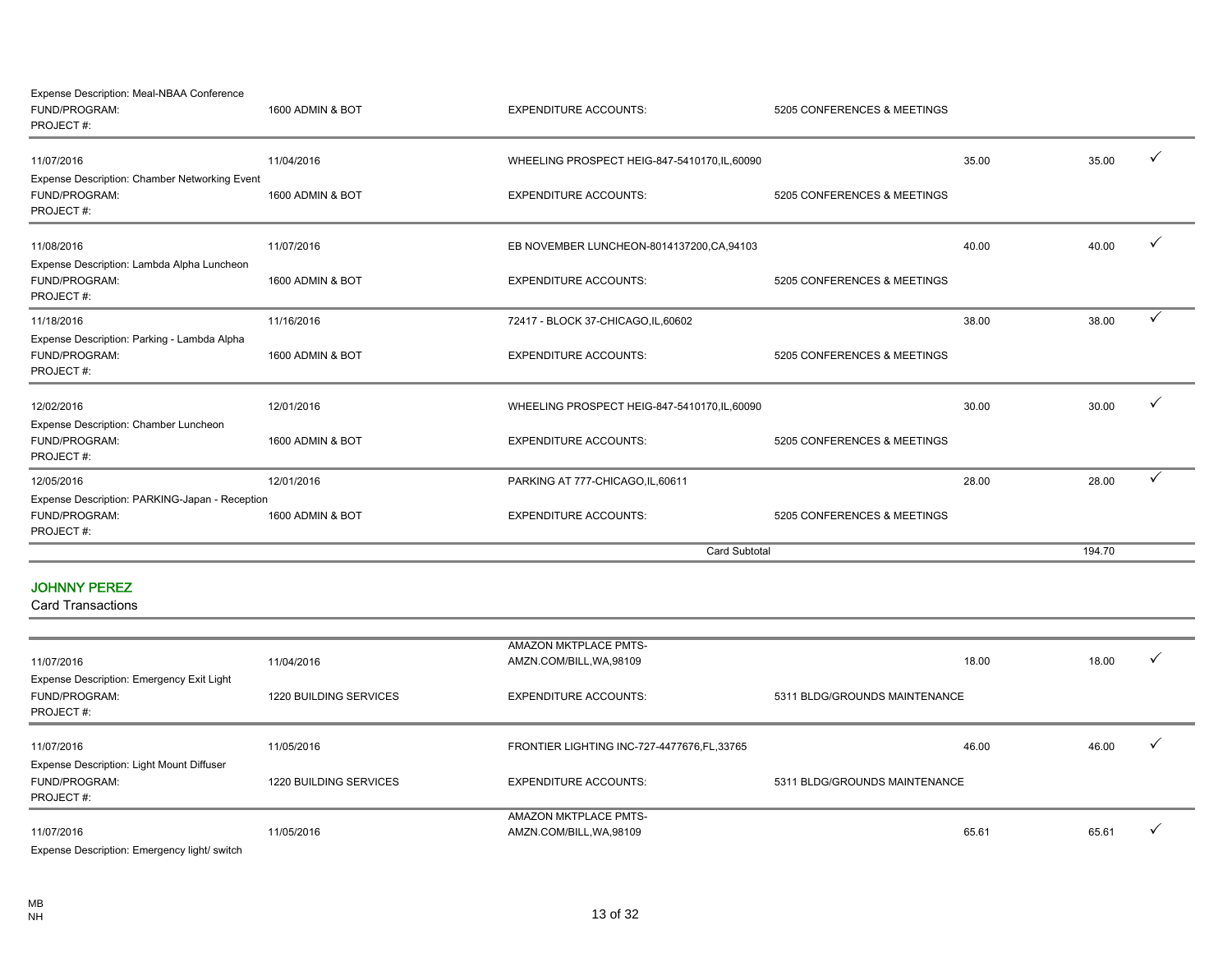| FUND/PROGRAM:<br>PROJECT#:                                                  | 1220 BUILDING SERVICES | <b>EXPENDITURE ACCOUNTS:</b>                       | 5311 BLDG/GROUNDS MAINTENANCE |          |              |
|-----------------------------------------------------------------------------|------------------------|----------------------------------------------------|-------------------------------|----------|--------------|
| 11/08/2016                                                                  | 11/07/2016             | BANNER PLUMBING SUPPLY-BUFFALO<br>GROVE, IL, 60089 | 8.25                          | 8.25     | ✓            |
| <b>Expense Description: Plumbing Supplies</b><br>FUND/PROGRAM:<br>PROJECT#: | 1220 BUILDING SERVICES | <b>EXPENDITURE ACCOUNTS:</b>                       | 5311 BLDG/GROUNDS MAINTENANCE |          |              |
| 11/08/2016                                                                  | 11/07/2016             | BANNER PLUMBING SUPPLY-BUFFALO<br>GROVE, IL, 60089 | 31.52                         | 31.52    | $\checkmark$ |
| <b>Expense Description: Plumbing Supplies</b><br>FUND/PROGRAM:<br>PROJECT#: | 1220 BUILDING SERVICES | <b>EXPENDITURE ACCOUNTS:</b>                       | 5311 BLDG/GROUNDS MAINTENANCE |          |              |
| 11/15/2016                                                                  | 11/04/2016             | ZORO TOOLS INC-855-2899676, IL, 60089              | (15.05)                       | (15.05)  | ✓            |
| <b>Expense Description: Return Credit</b><br>FUND/PROGRAM:<br>PROJECT#:     | 1220 BUILDING SERVICES | <b>EXPENDITURE ACCOUNTS:</b>                       | 5311 BLDG/GROUNDS MAINTENANCE |          |              |
| 11/16/2016                                                                  | 11/15/2016             | WW GRAINGER-877-2022594, PA, 15201-1416            | 76.14                         | 76.14    | ✓            |
| Expense Description: Exhaust Fan Motor<br>FUND/PROGRAM:<br>PROJECT#:        | 1220 BUILDING SERVICES | <b>EXPENDITURE ACCOUNTS:</b>                       | 5311 BLDG/GROUNDS MAINTENANCE |          |              |
| 11/16/2016                                                                  | 11/15/2016             | LENNOX INDUSTRIES-09724976730, TX, 75080           | 125.00                        | 125.00   | $\checkmark$ |
| Expense Description: Inducer Fan Motor<br>FUND/PROGRAM:<br>PROJECT#:        | 2200 FIRE DEPARTMENT   | <b>EXPENDITURE ACCOUNTS:</b>                       | 5311 BLDG/GROUNDS MAINTENANCE |          |              |
| 11/23/2016                                                                  | 11/22/2016             | NOR NORTHERN TOOL-800-222-5381, MN, 55337          | 1,099.46                      | 1,099.46 | ✓            |
| <b>Expense Description: Safety Cabinet</b><br>FUND/PROGRAM:<br>PROJECT#:    | 1430 FORESTRY DIVISION | <b>EXPENDITURE ACCOUNTS:</b>                       | 5315 SMALL TOOLS & EQUIPMENT  |          |              |
| 11/29/2016                                                                  | 11/28/2016             | AMAZON MKTPLACE PMTS-<br>AMZN.COM/BILL, WA, 98109  | 43.95                         | 43.95    | ✓            |
| Expense Description: Straight T8 Light Bulbs<br>FUND/PROGRAM:<br>PROJECT#:  | 2200 FIRE DEPARTMENT   | <b>EXPENDITURE ACCOUNTS:</b>                       | 5311 BLDG/GROUNDS MAINTENANCE |          |              |
| 11/29/2016                                                                  | 11/28/2016             | WW GRAINGER-877-2022594, PA, 15201-1416            | 89.74                         | 89.74    |              |
| Expense Description: LED Cove Light<br>FUND/PROGRAM:<br>PROJECT#:           | 1430 FORESTRY DIVISION | <b>EXPENDITURE ACCOUNTS:</b>                       | 5311 BLDG/GROUNDS MAINTENANCE |          |              |
| 11/30/2016                                                                  | 11/29/2016             | ZORO TOOLS INC-855-2899676, IL, 60089              | 213.53                        | 213.53   | ✓            |
| Expense Description: Urinal Retrofit Kit<br>FUND/PROGRAM:<br>PROJECT#:      | 1220 BUILDING SERVICES | <b>EXPENDITURE ACCOUNTS:</b>                       | 5311 BLDG/GROUNDS MAINTENANCE |          |              |
| 12/01/2016                                                                  | 11/30/2016             | MROSUPPLY.COM-03232634131,CA,90023                 | 439.20                        | 439.20   | ✓            |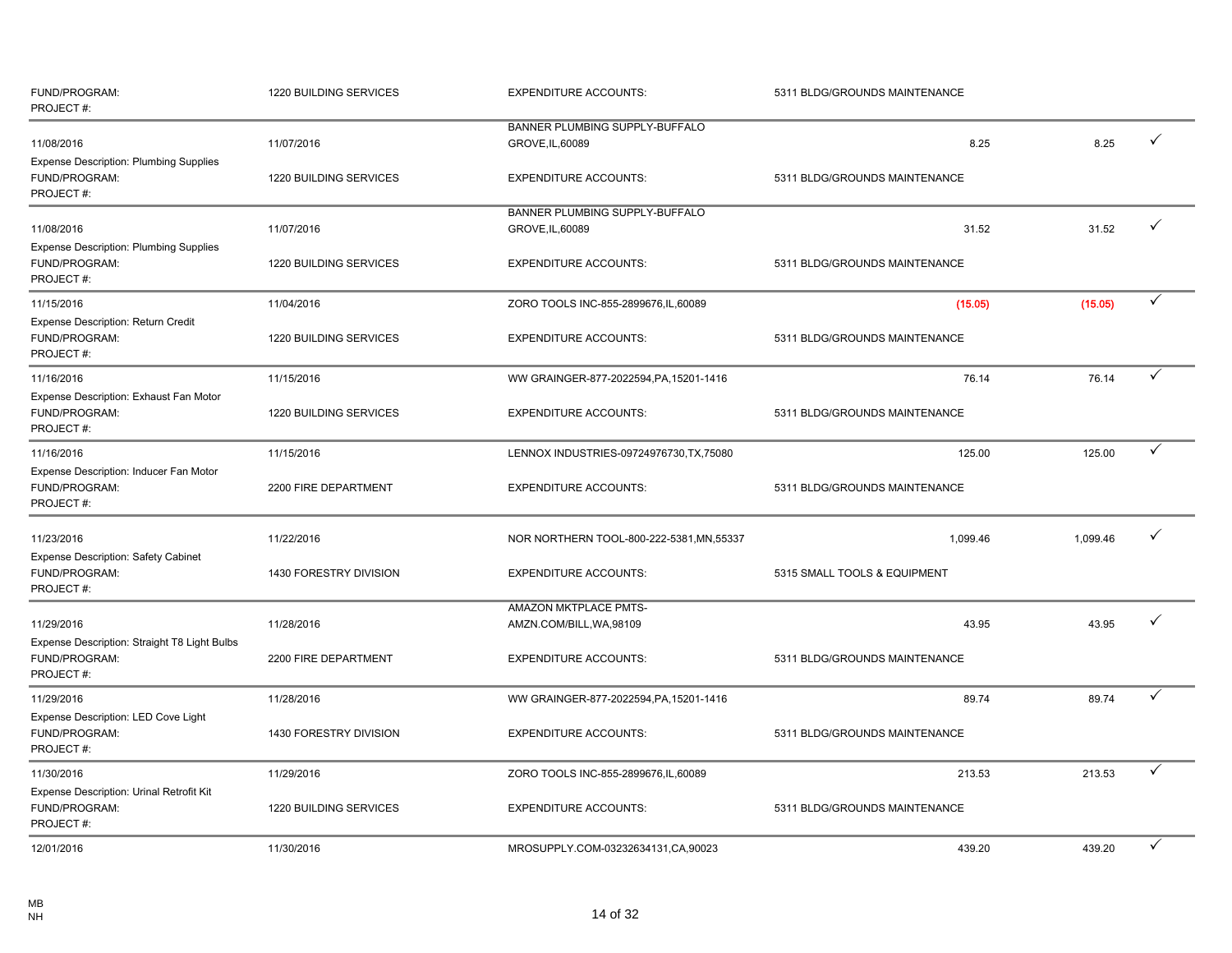| Expense Description: Exhaust Fan Motor        |                        |                                       |                               |          |  |
|-----------------------------------------------|------------------------|---------------------------------------|-------------------------------|----------|--|
| FUND/PROGRAM:                                 | 1220 BUILDING SERVICES | <b>EXPENDITURE ACCOUNTS:</b>          | 5311 BLDG/GROUNDS MAINTENANCE |          |  |
| PROJECT#:                                     |                        |                                       |                               |          |  |
|                                               |                        | AMAZON.COM AMZN.COM/BI-               |                               |          |  |
| 12/02/2016                                    | 12/02/2016             | AMZN.COM/BILL, WA, 98109              | 119.98                        | 119.98   |  |
| Expense Description: Battery Back Up          |                        |                                       |                               |          |  |
| FUND/PROGRAM:                                 | 4100 WATER DIVISION    | <b>EXPENDITURE ACCOUNTS:</b>          | 5243 PUMPHOUSE MAINTENANCE    |          |  |
| PROJECT#:                                     |                        |                                       |                               |          |  |
| 12/05/2016                                    | 12/02/2016             | ZORO TOOLS INC-855-2899676, IL, 60089 | 173.25                        | 173.25   |  |
| Expense Description: 4 Retractable Cord Reels |                        |                                       |                               |          |  |
| FUND/PROGRAM:                                 | 2200 FIRE DEPARTMENT   | <b>EXPENDITURE ACCOUNTS:</b>          | 5311 BLDG/GROUNDS MAINTENANCE |          |  |
| PROJECT#:                                     |                        |                                       |                               |          |  |
|                                               |                        |                                       | Card Subtotal                 | 2,534.58 |  |

#### JON SFONDILIS

Card Transactions

| 11/15/2016                                                                   | 11/14/2016       | BB AHA-8002428721, TX, 75231                    |                            | 100.00 | 100.00   | $\checkmark$ |
|------------------------------------------------------------------------------|------------------|-------------------------------------------------|----------------------------|--------|----------|--------------|
| Expense Description: W Brimm Memorial Donation                               |                  |                                                 |                            |        |          |              |
| FUND/PROGRAM:<br>PROJECT#:                                                   | 1600 ADMIN & BOT | <b>EXPENDITURE ACCOUNTS:</b>                    | 5323 AWARDS/DECORATIONS    |        |          |              |
| 11/15/2016                                                                   | 11/15/2016       | 1-800-FLOWERS.COM, INC.-800-468-1141, NY, 11514 |                            | 125.33 | 125.33   |              |
| Expense Description: Lang Mother-in-Law Flower<br>FUND/PROGRAM:<br>PROJECT#: | 1600 ADMIN & BOT | <b>EXPENDITURE ACCOUNTS:</b>                    | 5323 AWARDS/DECORATIONS    |        |          |              |
| 11/21/2016                                                                   | 11/18/2016       | PINPROS-8663457467, UT, 84037                   |                            | 870.00 | 870.00   | $\checkmark$ |
| Expense Description: Employee Anniversary Pins<br>FUND/PROGRAM:<br>PROJECT#: | 1600 ADMIN & BOT | <b>EXPENDITURE ACCOUNTS:</b>                    | 5323 AWARDS/DECORATIONS    |        |          |              |
| 11/22/2016                                                                   | 11/22/2016       | 1-800-FLOWERS.COM, INC.-800-468-1141, NY, 11514 |                            | 161.30 | 161.30   |              |
| Expense Description: Papantos Mother Flowers<br>FUND/PROGRAM:<br>PROJECT#:   | 1600 ADMIN & BOT | <b>EXPENDITURE ACCOUNTS:</b>                    | 5323 AWARDS/DECORATIONS    |        |          |              |
| 11/25/2016                                                                   | 11/23/2016       | CHICAGO TRIBUNE SUBS-08008742863, TX, 60611     |                            | 3.96   | 3.96     |              |
| Expense Description: Tribune Online Subscrip<br>FUND/PROGRAM:<br>PROJECT#:   | 1600 ADMIN & BOT | <b>EXPENDITURE ACCOUNTS:</b>                    | 5302 BOOKS & SUBSCRIPTIONS |        |          |              |
|                                                                              |                  | <b>Card Subtotal</b>                            |                            |        | 1,260.59 |              |

#### JOSHUA BERMAN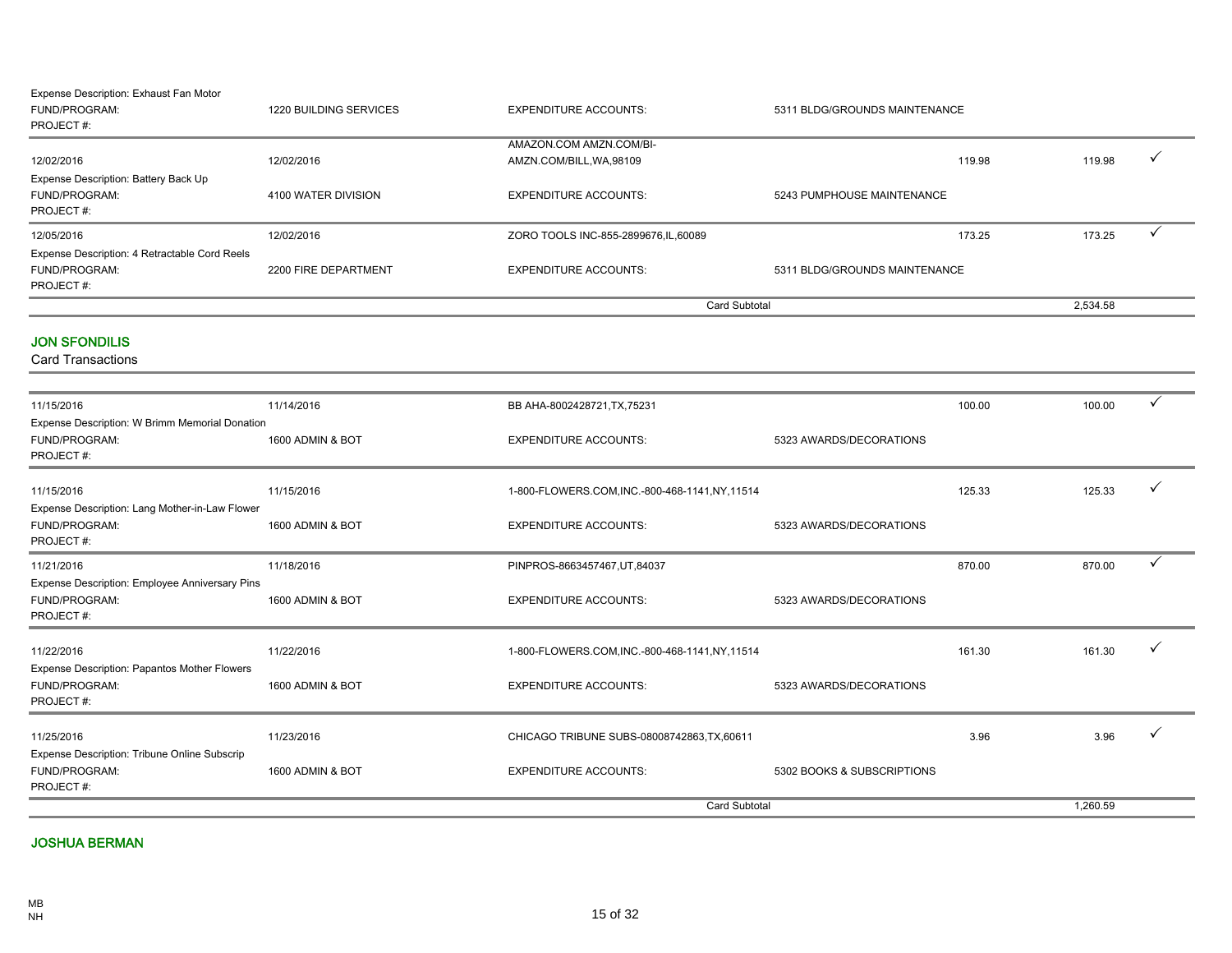Card Transactions

| 11/07/2016                                                               | 11/04/2016          | WALMART.COM-08009666546,AR,72716        |                              | 99.99 | 99.99  |  |
|--------------------------------------------------------------------------|---------------------|-----------------------------------------|------------------------------|-------|--------|--|
| Expense Description: Duckling Rescue Net<br>FUND/PROGRAM:<br>PROJECT#:   | 4200 SEWER DIVISION | <b>EXPENDITURE ACCOUNTS:</b>            | 5315 SMALL TOOLS & EQUIPMENT |       |        |  |
|                                                                          |                     | BANNER PLUMBING SUPPLY-BUFFALO          |                              |       |        |  |
| 11/16/2016                                                               | 11/15/2016          | GROVE, IL, 60089                        |                              | 55.15 | 55.15  |  |
| <b>Expense Description: Brass Fittings</b><br>FUND/PROGRAM:<br>PROJECT#: | 4100 WATER DIVISION | <b>EXPENDITURE ACCOUNTS:</b>            | 5344 WATER MAIN MAINTENANCE  |       |        |  |
|                                                                          |                     | ZIMMERMANNS ACE HARDWA-BUFFALO          |                              |       |        |  |
| 11/30/2016                                                               | 11/29/2016          | GROVE, IL, 60089                        |                              | 6.58  | 6.58   |  |
| <b>Expense Description: Galv Nipple</b><br>FUND/PROGRAM:<br>PROJECT#:    | 4100 WATER DIVISION | <b>EXPENDITURE ACCOUNTS:</b>            | 5344 WATER MAIN MAINTENANCE  |       |        |  |
| 12/02/2016                                                               | 12/02/2016          | WW GRAINGER-877-2022594, PA, 15201-1416 |                              | 25.96 | 25.96  |  |
| Expense Description: Vac Filter<br>FUND/PROGRAM:<br>PROJECT#:            | 4200 SEWER DIVISION | <b>EXPENDITURE ACCOUNTS:</b>            | 5315 SMALL TOOLS & EQUIPMENT |       |        |  |
|                                                                          |                     | <b>Card Subtotal</b>                    |                              |       | 187.68 |  |

#### LANA RUDNIK

Card Transactions

| 11/11/2016                                                                   | 11/10/2016           | AMAZON.COM-AMZN.COM/BILL, WA, 98109          |                      | 45.47 | 45.47  |  |
|------------------------------------------------------------------------------|----------------------|----------------------------------------------|----------------------|-------|--------|--|
| <b>Expense Description: Toner</b><br>FUND/PROGRAM:<br>PROJECT#:              | 1400 CIP ENGINEERING | <b>EXPENDITURE ACCOUNTS:</b>                 | 5318 OFFICE SUPPLIES |       |        |  |
| 12/05/2016                                                                   | 12/02/2016           | OFFICE DEPOT #1105-800-463-3768, IL, 60188   |                      | 68.35 | 68.35  |  |
| Expense Description: Calendars, Tape, Post-its<br>FUND/PROGRAM:<br>PROJECT#: | 1400 CIP ENGINEERING | <b>EXPENDITURE ACCOUNTS:</b>                 | 5318 OFFICE SUPPLIES |       |        |  |
| 12/05/2016                                                                   | 12/02/2016           | OFFICEMAX/OFFICEDEPT#6-800-463-3768,IL,60143 |                      | 16.47 | 16.47  |  |
| <b>Expense Description: Calendar</b><br>FUND/PROGRAM:<br>PROJECT#:           | 1400 CIP ENGINEERING | <b>EXPENDITURE ACCOUNTS:</b>                 | 5318 OFFICE SUPPLIES |       |        |  |
|                                                                              |                      |                                              | <b>Card Subtotal</b> |       | 130.29 |  |

#### LINA COLUNGA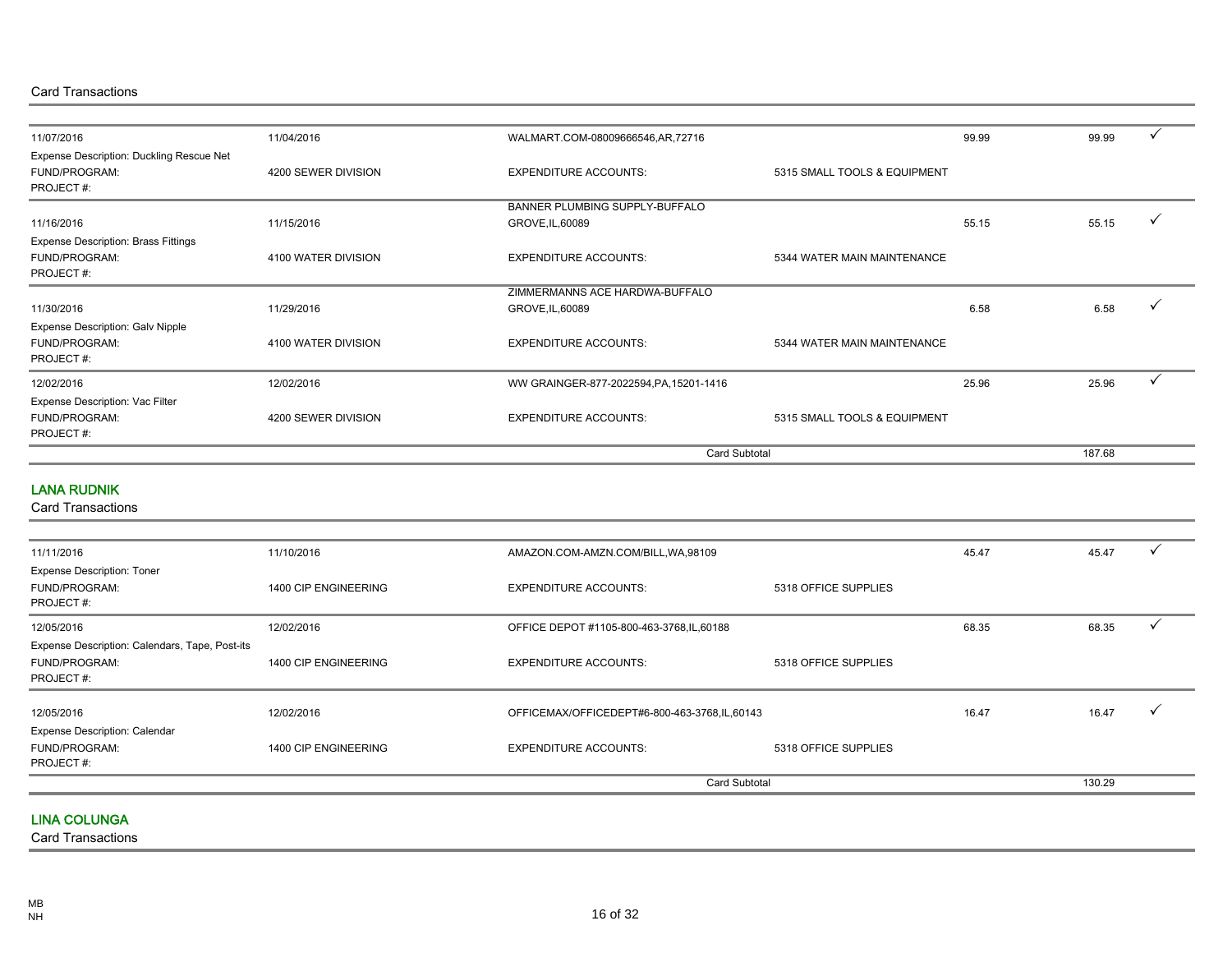| 11/07/2016                                                                   | 11/04/2016                         | B&H PHOTO MOTO-800-606-6969.NY.10001          | (279.36)                       | (279.36) | ✓ |
|------------------------------------------------------------------------------|------------------------------------|-----------------------------------------------|--------------------------------|----------|---|
| Expense Description: Refund Dome Camea<br>FUND/PROGRAM:<br>PROJECT#:         | 2100 POLICE DEPARTMENT             | <b>EXPENDITURE ACCOUNTS:</b>                  | 5317 MISC OPERATING SUPPLIES   |          |   |
| 11/07/2016                                                                   | 11/04/2016                         | B&H PHOTO MOTO-800-606-6969,NY,10001          | 886.36                         | 886.36   | ✓ |
| Expense Description: Processing Room Camera<br>FUND/PROGRAM:<br>PROJECT#:    | 2100 POLICE DEPARTMENT             | <b>EXPENDITURE ACCOUNTS:</b>                  | 5317 MISC OPERATING SUPPLIES   |          |   |
|                                                                              |                                    | AMAZON MKTPLACE PMTS-                         |                                |          |   |
| 11/07/2016                                                                   | 11/05/2016                         | AMZN.COM/BILL, WA, 98109                      | 209.95                         | 209.95   | ✓ |
| Expense Description: Air Purifier Filter<br>FUND/PROGRAM:<br>PROJECT#:       | 2100 POLICE DEPARTMENT             | <b>EXPENDITURE ACCOUNTS:</b>                  | 5317 MISC OPERATING SUPPLIES   |          |   |
| 11/14/2016                                                                   | 11/11/2016                         | SAFE KIDS WORLDWIDE-WASHINGTON, DC, 20037     | 50.00                          | 50.00    | ✓ |
| Expense Description: Car Seat Install Cert-JD<br>FUND/PROGRAM:<br>PROJECT#:  | 2100 POLICE DEPARTMENT             | <b>EXPENDITURE ACCOUNTS:</b>                  | 5222 MEMBERSHIP DUES           |          |   |
| 11/16/2016                                                                   | 11/15/2016                         | PROVANTAGE LLC-8003361166, OH, 44720          | 117.90                         | 117.90   | ✓ |
| Expense Description: Squad Printer Parts<br>FUND/PROGRAM:<br>PROJECT#:       | 2100 POLICE DEPARTMENT             | <b>EXPENDITURE ACCOUNTS:</b>                  | 5313 IS MISC EQPT & SUPPLIES   |          |   |
| 11/23/2016                                                                   | 11/21/2016                         | AMERICAN AIRLINES-08004337300, TX, 75261      | 210.20                         | 210.20   | ✓ |
| Expense Description: TriCon Conf Airfare-RR<br>FUND/PROGRAM:<br>PROJECT#:    | 0015 EMERGENCY TELEPHONE SYS (911) | <b>EXPENDITURE ACCOUNTS:</b>                  | 5105 LOCAL TRAINING & MEETINGS |          |   |
| 11/23/2016                                                                   | 11/21/2016                         | AMERICAN AIRLINES-08004337300, TX, 75261      | 210.20                         | 210.20   | ✓ |
| Expense Description: TriCon Conf Airfare-MK<br>FUND/PROGRAM:<br>PROJECT#:    | 0015 EMERGENCY TELEPHONE SYS (911) | <b>EXPENDITURE ACCOUNTS:</b>                  | 5205 CONFERENCES & MEETINGS    |          |   |
| 11/23/2016                                                                   | 11/21/2016                         | AMERICAN AIRLINES-08004337300, TX, 75261      | 210.20                         | 210.20   | ✓ |
| Expense Description: TriCon Conf Airfare-JT<br>FUND/PROGRAM:<br>PROJECT#:    | 2100 POLICE DEPARTMENT             | <b>EXPENDITURE ACCOUNTS:</b>                  | 5205 CONFERENCES & MEETINGS    |          |   |
| 11/29/2016                                                                   | 11/29/2016                         | COMCAST CHICAGO CS 1X-800-266-2278, IL, 60173 | 237.85                         | 237.85   |   |
| Expense Description: InternetConnec11/19-12/28<br>FUND/PROGRAM:<br>PROJECT#: | 0015 EMERGENCY TELEPHONE SYS (911) | <b>EXPENDITURE ACCOUNTS:</b>                  | 5207 IS SERV & MAINT AGREEMENT |          |   |
| 11/29/2016                                                                   | 11/29/2016                         | ATT BILL PAYMENT-800-288-2020, TX, 75202      | 80.00                          | 80.00    | ✓ |
| Expense Description: WirelesDataSvc11/20-12/19<br>FUND/PROGRAM:              | 0015 EMERGENCY TELEPHONE SYS (911) | <b>EXPENDITURE ACCOUNTS:</b>                  | 5207 IS SERV & MAINT AGREEMENT |          |   |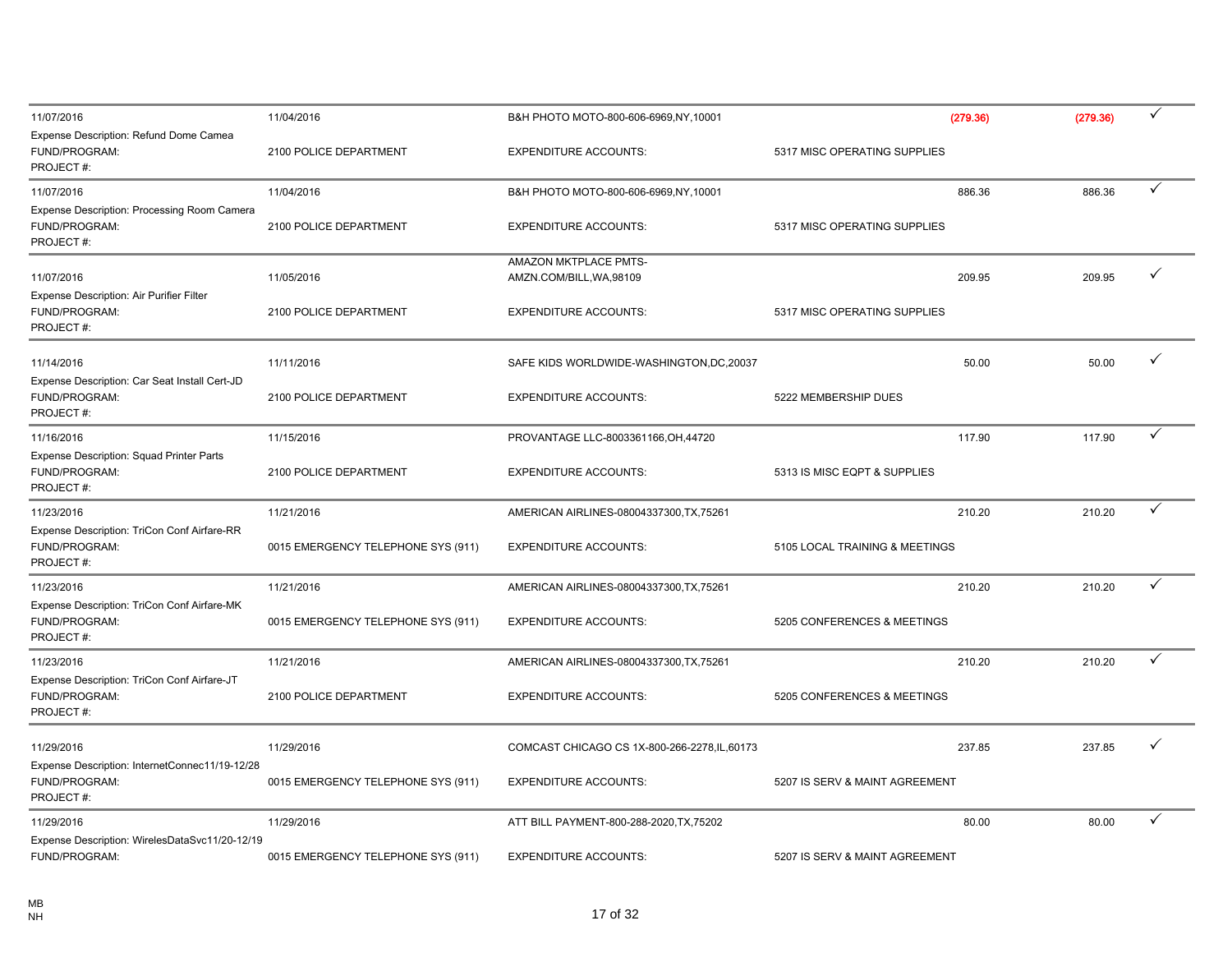| 12/02/2016                                    | 12/01/2016                         | AMAZON.COM-AMZN.COM/BILL, WA, 98109 |                              | 766.99 | 766.99   |  |
|-----------------------------------------------|------------------------------------|-------------------------------------|------------------------------|--------|----------|--|
| Expense Description: Airmega Max Air Purifier |                                    |                                     |                              |        |          |  |
| <b>FUND/PROGRAM:</b>                          | 0015 EMERGENCY TELEPHONE SYS (911) | <b>EXPENDITURE ACCOUNTS:</b>        | 5317 MISC OPERATING SUPPLIES |        |          |  |
| PROJECT#:                                     |                                    |                                     |                              |        |          |  |
|                                               |                                    | <b>Card Subtotal</b>                |                              |        | 2,700.29 |  |
|                                               |                                    |                                     |                              |        |          |  |
| <b>LORI HAZLEWOOD</b>                         |                                    |                                     |                              |        |          |  |
| <b>Card Transactions</b>                      |                                    |                                     |                              |        |          |  |
|                                               |                                    |                                     |                              |        |          |  |
|                                               |                                    |                                     |                              |        |          |  |
|                                               |                                    | ZIMMERMANNS ACE HARDWA-BUFFALO      |                              |        |          |  |
| 11/10/2016                                    | 11/09/2016                         | GROVE, IL, 60089                    |                              | 25.98  | 25.98    |  |

|                                                |                        | <b>Card Subtotal</b>         |                              | 25.98 |       |  |
|------------------------------------------------|------------------------|------------------------------|------------------------------|-------|-------|--|
| FUND/PROGRAM:<br>PROJECT#:                     | 1430 FORESTRY DIVISION | <b>EXPENDITURE ACCOUNTS:</b> | 5315 SMALL TOOLS & EQUIPMENT |       |       |  |
| Expense Description: 8" Scissors & D Batteries |                        |                              |                              |       |       |  |
| 11/10/2016                                     | 11/09/2016             | GROVE, IL, 60089             |                              | 25.98 | 25.98 |  |

LUCA URSAN

| AMAZON MKTPLACE PMTS-<br>11/05/2016<br>101.67<br>101.67<br>11/07/2016<br>AMZN.COM/BILL, WA, 98109<br>Expense Description: Equipment Repair Tools<br>FUND/PROGRAM:<br>1750 INFORMATION SYSTEMS<br>5313 IS MISC EQPT & SUPPLIES<br><b>EXPENDITURE ACCOUNTS:</b><br>PROJECT#:<br>AMAZON MKTPLACE PMTS-<br>11/05/2016<br>42.61<br>42.61<br>11/07/2016<br>AMZN.COM/BILL, WA, 98109<br>Expense Description: Precision Screwdriver Set<br>FUND/PROGRAM:<br>1750 INFORMATION SYSTEMS<br><b>EXPENDITURE ACCOUNTS:</b><br>5313 IS MISC EQPT & SUPPLIES<br>PROJECT#:<br>✓<br>11/07/2016<br>11/05/2016<br>COMCAST CHICAGO-800-COMCAST, IL, 60173<br>239.85<br>239.85<br>Expense Description: HighSpeed Internet Svcs<br>FUND/PROGRAM:<br>1750 INFORMATION SYSTEMS<br><b>EXPENDITURE ACCOUNTS:</b><br>5207 IS SERV & MAINT AGREEMENT<br>PROJECT#:<br>11.42<br>11.42<br>11/07/2016<br>11/07/2016<br>AMAZON.COM-AMZN.COM/BILL, WA, 98109<br>Expense Description: Ratcheting Screwriver |               |                          |                              |                              |  |  |
|-------------------------------------------------------------------------------------------------------------------------------------------------------------------------------------------------------------------------------------------------------------------------------------------------------------------------------------------------------------------------------------------------------------------------------------------------------------------------------------------------------------------------------------------------------------------------------------------------------------------------------------------------------------------------------------------------------------------------------------------------------------------------------------------------------------------------------------------------------------------------------------------------------------------------------------------------------------------------|---------------|--------------------------|------------------------------|------------------------------|--|--|
|                                                                                                                                                                                                                                                                                                                                                                                                                                                                                                                                                                                                                                                                                                                                                                                                                                                                                                                                                                         |               |                          |                              |                              |  |  |
|                                                                                                                                                                                                                                                                                                                                                                                                                                                                                                                                                                                                                                                                                                                                                                                                                                                                                                                                                                         |               |                          |                              |                              |  |  |
|                                                                                                                                                                                                                                                                                                                                                                                                                                                                                                                                                                                                                                                                                                                                                                                                                                                                                                                                                                         |               |                          |                              |                              |  |  |
|                                                                                                                                                                                                                                                                                                                                                                                                                                                                                                                                                                                                                                                                                                                                                                                                                                                                                                                                                                         |               |                          |                              |                              |  |  |
|                                                                                                                                                                                                                                                                                                                                                                                                                                                                                                                                                                                                                                                                                                                                                                                                                                                                                                                                                                         |               |                          |                              |                              |  |  |
|                                                                                                                                                                                                                                                                                                                                                                                                                                                                                                                                                                                                                                                                                                                                                                                                                                                                                                                                                                         |               |                          |                              |                              |  |  |
|                                                                                                                                                                                                                                                                                                                                                                                                                                                                                                                                                                                                                                                                                                                                                                                                                                                                                                                                                                         |               |                          |                              |                              |  |  |
|                                                                                                                                                                                                                                                                                                                                                                                                                                                                                                                                                                                                                                                                                                                                                                                                                                                                                                                                                                         |               |                          |                              |                              |  |  |
|                                                                                                                                                                                                                                                                                                                                                                                                                                                                                                                                                                                                                                                                                                                                                                                                                                                                                                                                                                         |               |                          |                              |                              |  |  |
|                                                                                                                                                                                                                                                                                                                                                                                                                                                                                                                                                                                                                                                                                                                                                                                                                                                                                                                                                                         |               |                          |                              |                              |  |  |
|                                                                                                                                                                                                                                                                                                                                                                                                                                                                                                                                                                                                                                                                                                                                                                                                                                                                                                                                                                         |               |                          |                              |                              |  |  |
|                                                                                                                                                                                                                                                                                                                                                                                                                                                                                                                                                                                                                                                                                                                                                                                                                                                                                                                                                                         |               |                          |                              |                              |  |  |
|                                                                                                                                                                                                                                                                                                                                                                                                                                                                                                                                                                                                                                                                                                                                                                                                                                                                                                                                                                         |               |                          |                              |                              |  |  |
|                                                                                                                                                                                                                                                                                                                                                                                                                                                                                                                                                                                                                                                                                                                                                                                                                                                                                                                                                                         |               |                          |                              |                              |  |  |
|                                                                                                                                                                                                                                                                                                                                                                                                                                                                                                                                                                                                                                                                                                                                                                                                                                                                                                                                                                         |               |                          |                              |                              |  |  |
|                                                                                                                                                                                                                                                                                                                                                                                                                                                                                                                                                                                                                                                                                                                                                                                                                                                                                                                                                                         |               |                          |                              |                              |  |  |
|                                                                                                                                                                                                                                                                                                                                                                                                                                                                                                                                                                                                                                                                                                                                                                                                                                                                                                                                                                         | FUND/PROGRAM: | 1750 INFORMATION SYSTEMS | <b>EXPENDITURE ACCOUNTS:</b> | 5317 MISC OPERATING SUPPLIES |  |  |
| PROJECT#:                                                                                                                                                                                                                                                                                                                                                                                                                                                                                                                                                                                                                                                                                                                                                                                                                                                                                                                                                               |               |                          |                              |                              |  |  |
| 11/08/2016<br>11/07/2016<br>14.99<br>14.99<br>AT&T DATA-08003310500, GA, 30004                                                                                                                                                                                                                                                                                                                                                                                                                                                                                                                                                                                                                                                                                                                                                                                                                                                                                          |               |                          |                              |                              |  |  |
| <b>Expense Description: Wireless Data Svcs</b>                                                                                                                                                                                                                                                                                                                                                                                                                                                                                                                                                                                                                                                                                                                                                                                                                                                                                                                          |               |                          |                              |                              |  |  |
| FUND/PROGRAM:<br>1600 ADMIN & BOT<br><b>EXPENDITURE ACCOUNTS:</b><br>5239 CELLULAR SERVICES                                                                                                                                                                                                                                                                                                                                                                                                                                                                                                                                                                                                                                                                                                                                                                                                                                                                             |               |                          |                              |                              |  |  |
| PROJECT#:                                                                                                                                                                                                                                                                                                                                                                                                                                                                                                                                                                                                                                                                                                                                                                                                                                                                                                                                                               |               |                          |                              |                              |  |  |
| ✓<br>ATT BILL PAYMENT-800-288-2020, TX, 75202<br>55.00<br>55.00<br>11/09/2016<br>11/08/2016                                                                                                                                                                                                                                                                                                                                                                                                                                                                                                                                                                                                                                                                                                                                                                                                                                                                             |               |                          |                              |                              |  |  |
| Expense Description: U-Verse Internet Svcs                                                                                                                                                                                                                                                                                                                                                                                                                                                                                                                                                                                                                                                                                                                                                                                                                                                                                                                              |               |                          |                              |                              |  |  |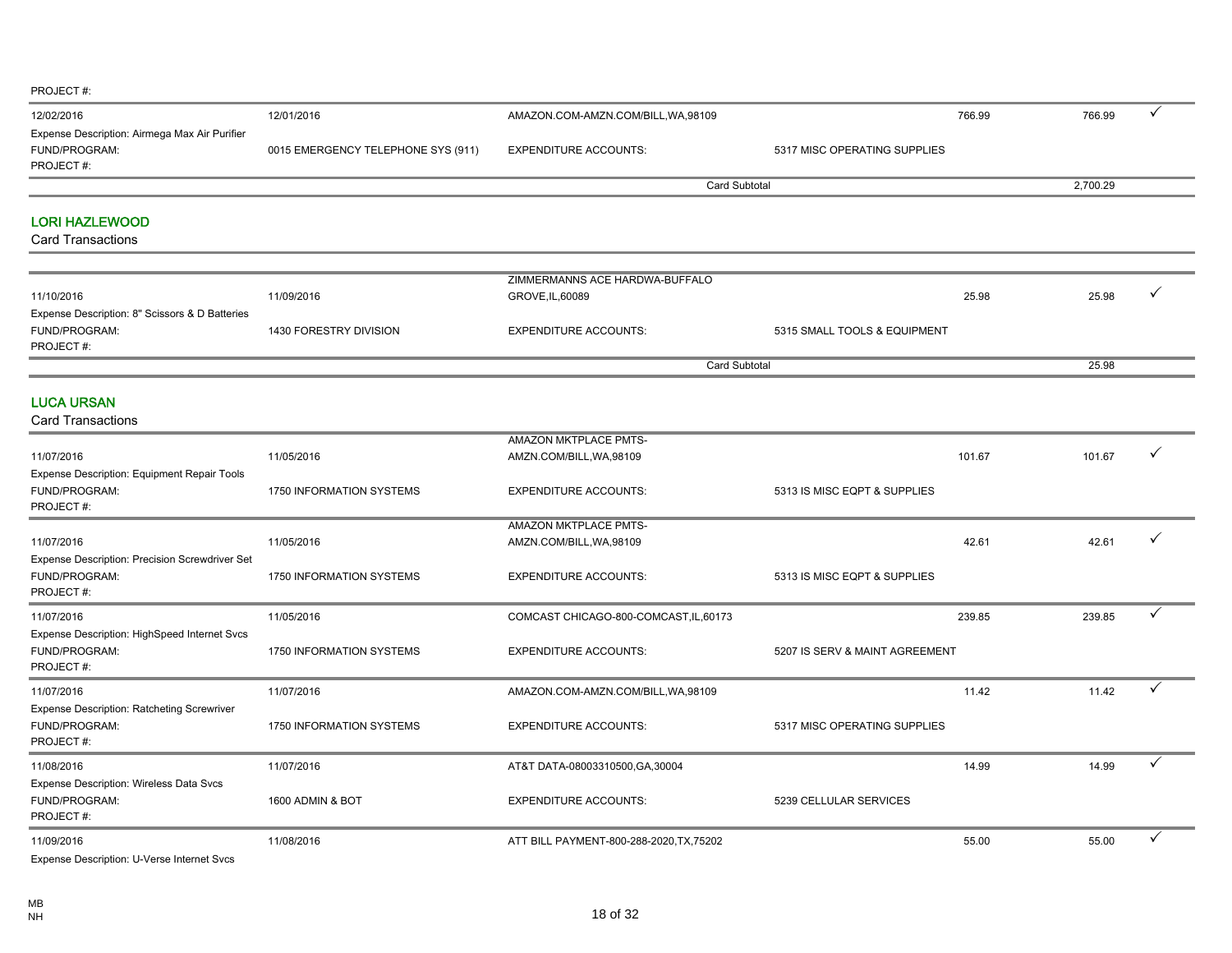| FUND/PROGRAM:<br>PROJECT#:                                                   | 1750 INFORMATION SYSTEMS | <b>EXPENDITURE ACCOUNTS:</b>        | 5207 IS SERV & MAINT AGREEMENT |          |              |
|------------------------------------------------------------------------------|--------------------------|-------------------------------------|--------------------------------|----------|--------------|
| 11/11/2016                                                                   | 11/09/2016               | CALENDAR WIZ LLC-HAMPTON, NH, 03842 | 88.00                          | 88.00    | $\checkmark$ |
| Expense Description: Web Calendar Renewal<br>FUND/PROGRAM:<br>PROJECT#:      | 1750 INFORMATION SYSTEMS | <b>EXPENDITURE ACCOUNTS:</b>        | 5207 IS SERV & MAINT AGREEMENT |          |              |
| 11/14/2016                                                                   | 11/11/2016               | AT&T DATA-08003310500, GA, 30004    | 14.99                          | 14.99    | ✓            |
| <b>Expense Description: Wireless Data Svcs</b><br>FUND/PROGRAM:<br>PROJECT#: | 1600 ADMIN & BOT         | <b>EXPENDITURE ACCOUNTS:</b>        | 5239 CELLULAR SERVICES         |          |              |
| 11/14/2016                                                                   | 11/11/2016               | AT&T DATA-08003310500, GA, 30004    | 14.99                          | 14.99    | ✓            |
| Expense Description: Wireless Data Svcs<br>FUND/PROGRAM:<br>PROJECT#:        | 1600 ADMIN & BOT         | <b>EXPENDITURE ACCOUNTS:</b>        | 5239 CELLULAR SERVICES         |          |              |
| 11/14/2016                                                                   | 11/11/2016               | IXSYSTEMS-4089434100,CA,95131       | 4,299.05                       | 2,149.53 | ✓            |
| Expense Description: GIS/IT Data Storage Equip<br>FUND/PROGRAM:<br>PROJECT#: | 1600 ADMIN & BOT         | <b>EXPENDITURE ACCOUNTS:</b>        | 5207 IS SERV & MAINT AGREEMENT |          |              |
| 11/14/2016                                                                   | 11/11/2016               | IXSYSTEMS-4089434100,CA,95131       | 4,299.05                       | 1,074.76 | ✓            |
| Expense Description: GIS/IT Data Storage Equip<br>FUND/PROGRAM:<br>PROJECT#: | 4100 WATER DIVISION      | <b>EXPENDITURE ACCOUNTS:</b>        | 5207 IS SERV & MAINT AGREEMENT |          |              |
| 11/14/2016                                                                   | 11/11/2016               | IXSYSTEMS-4089434100,CA,95131       | 4,299.05                       | 1,074.76 | ✓            |
| Expense Description: GIS/IT Data Storage Equip<br>FUND/PROGRAM:<br>PROJECT#: | 4200 SEWER DIVISION      | <b>EXPENDITURE ACCOUNTS:</b>        | 5207 IS SERV & MAINT AGREEMENT |          |              |
| 11/16/2016                                                                   | 11/14/2016               | EASYDNS.COM-8553213279,ON, M6K 3J1  | 39.95                          | 39.95    | ✓            |
| Expense Description: Domain Registration<br>FUND/PROGRAM:<br>PROJECT#:       | 1750 INFORMATION SYSTEMS | <b>EXPENDITURE ACCOUNTS:</b>        | 5207 IS SERV & MAINT AGREEMENT |          |              |
| 11/16/2016                                                                   | 11/15/2016               | AT&T DATA-08003310500, GA, 30004    | 25.00                          | 25.00    | ✓            |
| Expense Description: Wireless Data Svcs<br>FUND/PROGRAM:<br>PROJECT#:        | 1600 ADMIN & BOT         | <b>EXPENDITURE ACCOUNTS:</b>        | 5239 CELLULAR SERVICES         |          |              |
| 11/16/2016                                                                   | 11/15/2016               | AT&T DATA-08003310500, GA, 30004    | 14.99                          | 14.99    | ✓            |
| Expense Description: Wireless Data Svcs<br>FUND/PROGRAM:<br>PROJECT#:        | 1600 ADMIN & BOT         | <b>EXPENDITURE ACCOUNTS:</b>        | 5239 CELLULAR SERVICES         |          |              |
| 11/16/2016<br>Expense Description: Wireless Data Svcs                        | 11/15/2016               | AT&T DATA-08003310500, GA, 30004    | 14.99                          | 14.99    | ✓            |
| FUND/PROGRAM:                                                                | 1600 ADMIN & BOT         | <b>EXPENDITURE ACCOUNTS:</b>        | 5239 CELLULAR SERVICES         |          |              |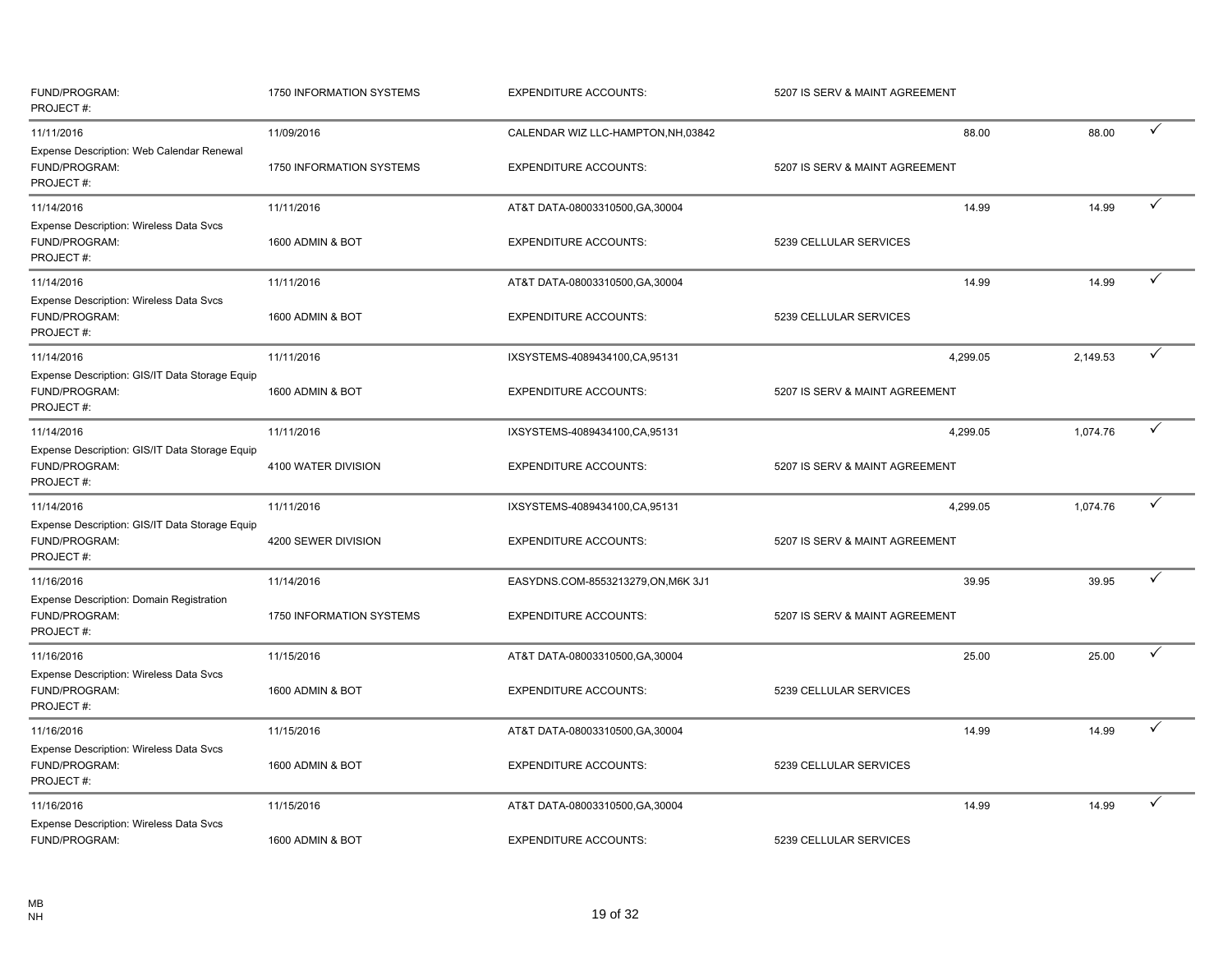| 11/16/2016                                                                      | 11/15/2016               | AT&T DATA-08003310500, GA, 30004          |                                | 14.99   | 14.99   | $\checkmark$ |
|---------------------------------------------------------------------------------|--------------------------|-------------------------------------------|--------------------------------|---------|---------|--------------|
| Expense Description: Wireless Data Svcs<br>FUND/PROGRAM:<br>PROJECT#:           | 1600 ADMIN & BOT         | <b>EXPENDITURE ACCOUNTS:</b>              | 5239 CELLULAR SERVICES         |         |         |              |
| 11/16/2016                                                                      | 11/15/2016               | AT&T DATA-08003310500, GA, 30004          |                                | 30.00   | 30.00   | ✓            |
| Expense Description: Wireless Data Svcs<br>FUND/PROGRAM:<br>PROJECT#:           | 1600 ADMIN & BOT         | <b>EXPENDITURE ACCOUNTS:</b>              | 5239 CELLULAR SERVICES         |         |         |              |
| 11/16/2016                                                                      | 11/15/2016               | AT&T DATA-08003310500, GA, 30004          |                                | 14.99   | 14.99   | $\checkmark$ |
| Expense Description: Wireless Data Svcs<br>FUND/PROGRAM:<br>PROJECT#:           | 1600 ADMIN & BOT         | <b>EXPENDITURE ACCOUNTS:</b>              | 5239 CELLULAR SERVICES         |         |         |              |
| 11/16/2016                                                                      | 11/15/2016               | AT&T DATA-08003310500, GA, 30004          |                                | 14.99   | 14.99   | ✓            |
| Expense Description: Wireless Data Svcs<br>FUND/PROGRAM:<br>PROJECT#:           | 1600 ADMIN & BOT         | <b>EXPENDITURE ACCOUNTS:</b>              | 5239 CELLULAR SERVICES         |         |         |              |
| 11/16/2016                                                                      | 11/15/2016               | AT&T DATA-08003310500, GA, 30004          |                                | 25.00   | 25.00   | ✓            |
| Expense Description: Wireless Data Svcs<br>FUND/PROGRAM:<br>PROJECT#:           | 1600 ADMIN & BOT         | <b>EXPENDITURE ACCOUNTS:</b>              | 5239 CELLULAR SERVICES         |         |         |              |
| 11/16/2016                                                                      | 11/15/2016               | AT&T DATA-08003310500, GA, 30004          |                                | 14.99   | 14.99   | ✓            |
| Expense Description: Wireless Data Svcs<br>FUND/PROGRAM:<br>PROJECT#:           | 1600 ADMIN & BOT         | <b>EXPENDITURE ACCOUNTS:</b>              | 5239 CELLULAR SERVICES         |         |         |              |
| 11/16/2016                                                                      | 11/15/2016               | AT&T DATA-08003310500, GA, 30004          |                                | 25.00   | 25.00   | $\checkmark$ |
| Expense Description: Wireless Data Svcs<br>FUND/PROGRAM:<br>PROJECT#:           | 1600 ADMIN & BOT         | <b>EXPENDITURE ACCOUNTS:</b>              | 5239 CELLULAR SERVICES         |         |         |              |
| 11/21/2016                                                                      | 11/17/2016               | LPC 500 W MONROE TRANS-CHICAGO, IL, 60661 |                                | 11.00   | 11.00   | ✓            |
| <b>Expense Description: Training Parking Fees</b><br>FUND/PROGRAM:<br>PROJECT#: | 1750 INFORMATION SYSTEMS | <b>EXPENDITURE ACCOUNTS:</b>              | 5105 LOCAL TRAINING & MEETINGS |         |         |              |
| 11/21/2016                                                                      | 11/17/2016               | LPC 500 W MONROE TRANS-CHICAGO, IL, 60661 |                                | 35.00   | 35.00   | ✓            |
| <b>Expense Description: Training Parking Fees</b><br>FUND/PROGRAM:<br>PROJECT#: | 1750 INFORMATION SYSTEMS | <b>EXPENDITURE ACCOUNTS:</b>              | 5105 LOCAL TRAINING & MEETINGS |         |         |              |
| 11/21/2016                                                                      | 11/18/2016               | LPC 500 W MONROE TRANS-CHICAGO, IL, 60661 |                                | (11.00) | (11.00) | ✓            |
| Expense Description: Credit for Parking Fees<br>FUND/PROGRAM:                   | 1750 INFORMATION SYSTEMS | <b>EXPENDITURE ACCOUNTS:</b>              | 5105 LOCAL TRAINING & MEETINGS |         |         |              |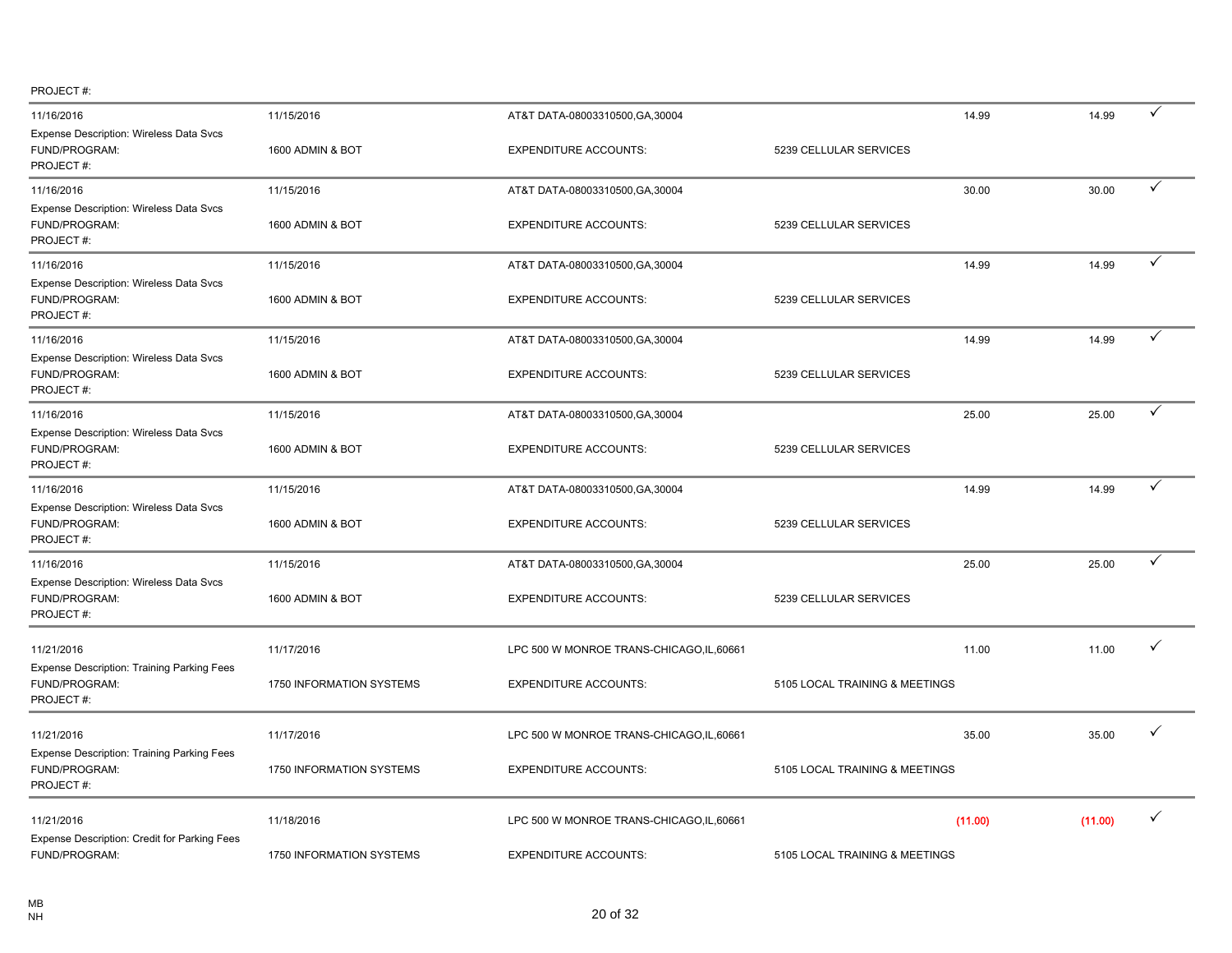| 11/21/2016                                                            | 11/18/2016                     | AT&T DATA-08003310500, GA, 30004        |                              | 25.00  | 25.00  | ✓            |
|-----------------------------------------------------------------------|--------------------------------|-----------------------------------------|------------------------------|--------|--------|--------------|
| Expense Description: Wireless Data Svcs<br>FUND/PROGRAM:<br>PROJECT#: | 1600 ADMIN & BOT               | <b>EXPENDITURE ACCOUNTS:</b>            | 5239 CELLULAR SERVICES       |        |        |              |
| 11/21/2016                                                            | 11/19/2016                     | AT&T DATA-08003310500, GA, 30004        |                              | 25.00  | 25.00  | $\checkmark$ |
| Expense Description: Wireless Data Svcs<br>FUND/PROGRAM:<br>PROJECT#: | 1600 ADMIN & BOT               | <b>EXPENDITURE ACCOUNTS:</b>            | 5239 CELLULAR SERVICES       |        |        |              |
| 11/22/2016                                                            | 11/21/2016                     | AT&T DATA-08003310500, GA, 30004        |                              | 14.99  | 14.99  | ✓            |
| Expense Description: Wireless Data Svcs<br>FUND/PROGRAM:<br>PROJECT#: | 1600 ADMIN & BOT               | <b>EXPENDITURE ACCOUNTS:</b>            | 5239 CELLULAR SERVICES       |        |        |              |
| 11/22/2016                                                            | 11/21/2016                     | AT&T DATA-08003310500, GA, 30004        |                              | 14.99  | 14.99  | $\checkmark$ |
| Expense Description: Wireless Data Svcs<br>FUND/PROGRAM:<br>PROJECT#: | 1600 ADMIN & BOT               | <b>EXPENDITURE ACCOUNTS:</b>            | 5239 CELLULAR SERVICES       |        |        |              |
| 11/23/2016                                                            | 11/21/2016                     | VERIZON WRLS-B2B INTER-ELGIN, IL, 60123 |                              | 199.99 | 199.99 | ✓            |
| Expense Description: iPhone 6S-CB<br>FUND/PROGRAM:<br>PROJECT#:       | 1500 PUBLIC WORKS ADMINISTRATI | <b>EXPENDITURE ACCOUNTS:</b>            | 5221 MAINT RADIO EQUIPMENT   |        |        |              |
| 11/25/2016                                                            | 11/23/2016                     | AT&T DATA-08003310500, GA, 30004        |                              | 14.99  | 14.99  | ✓            |
| Expense Description: Wireless Data Svcs<br>FUND/PROGRAM:<br>PROJECT#: | 1600 ADMIN & BOT               | <b>EXPENDITURE ACCOUNTS:</b>            | 5239 CELLULAR SERVICES       |        |        |              |
| 11/25/2016                                                            | 11/23/2016                     | AT&T DATA-08003310500, GA, 30004        |                              | 25.00  | 25.00  | ✓            |
| Expense Description: Wireless Data Svcs<br>FUND/PROGRAM:<br>PROJECT#: | 1600 ADMIN & BOT               | <b>EXPENDITURE ACCOUNTS:</b>            | 5239 CELLULAR SERVICES       |        |        |              |
| 11/25/2016                                                            | 11/23/2016                     | AT&T DATA-08003310500, GA, 30004        |                              | 14.99  | 14.99  | ✓            |
| Expense Description: Wireless Data Svcs<br>FUND/PROGRAM:<br>PROJECT#: | 1600 ADMIN & BOT               | <b>EXPENDITURE ACCOUNTS:</b>            | 5239 CELLULAR SERVICES       |        |        |              |
| 11/25/2016                                                            | 11/23/2016                     | AT&T DATA-08003310500, GA, 30004        |                              | 25.00  | 25.00  | ✓            |
| Expense Description: Wireless Data Svcs<br>FUND/PROGRAM:<br>PROJECT#: | 1600 ADMIN & BOT               | <b>EXPENDITURE ACCOUNTS:</b>            | 5239 CELLULAR SERVICES       |        |        |              |
|                                                                       |                                | AMAZON.COM AMZN.COM/BI-                 |                              |        |        |              |
| 11/25/2016<br>Expense Description: Cisco IT Equipment                 | 11/23/2016                     | AMZN.COM/BILL, WA, 98109                |                              | 623.65 | 623.65 |              |
| FUND/PROGRAM:<br>PROJECT#:                                            | 1750 INFORMATION SYSTEMS       | <b>EXPENDITURE ACCOUNTS:</b>            | 5313 IS MISC EQPT & SUPPLIES |        |        |              |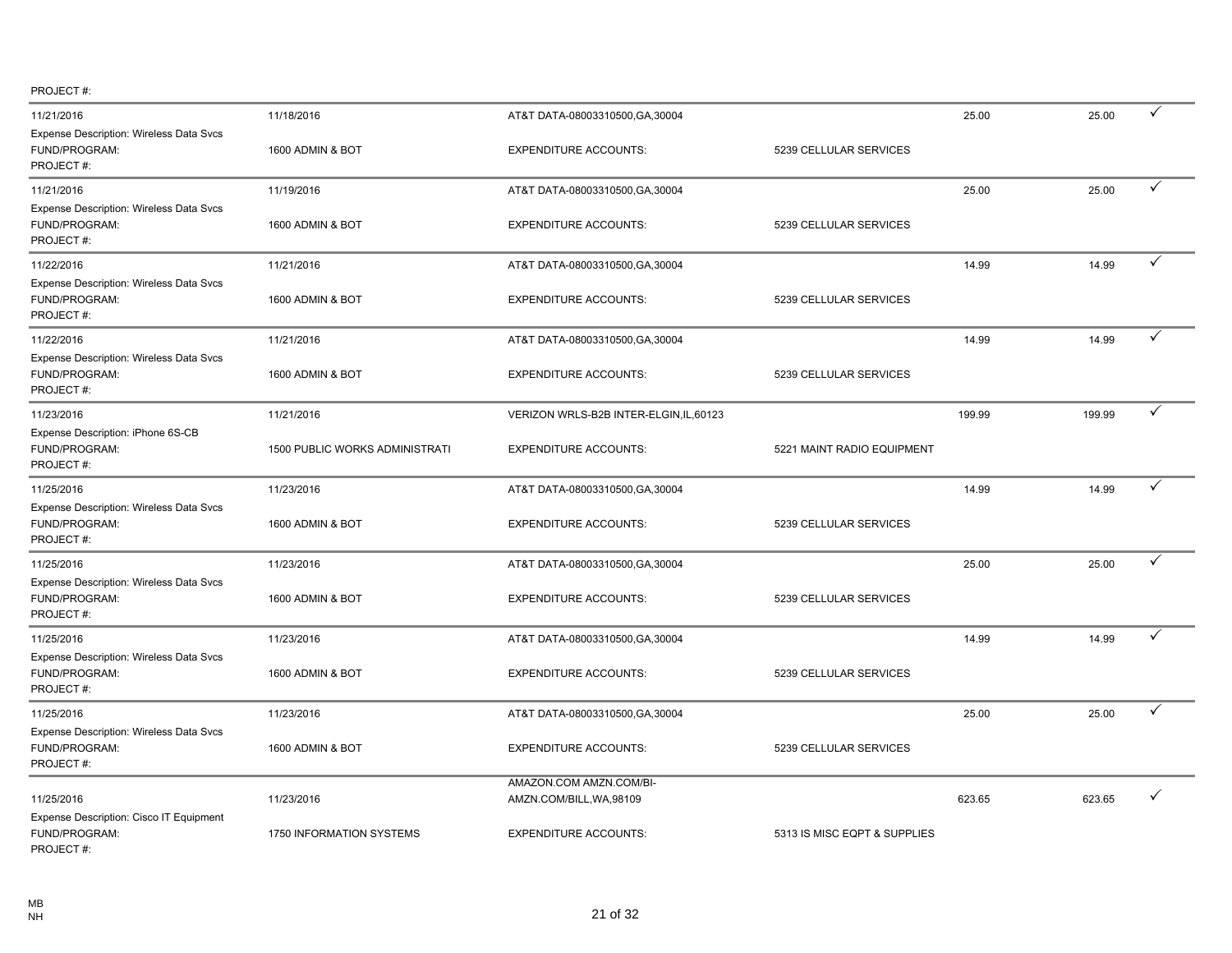|                                                                                                        |                                                             | <b>Card Subtotal</b>                                                                                          |                                                   | 7,578.75        |        |
|--------------------------------------------------------------------------------------------------------|-------------------------------------------------------------|---------------------------------------------------------------------------------------------------------------|---------------------------------------------------|-----------------|--------|
| Expense Description: HighSpeed Internet Svcs<br>FUND/PROGRAM:<br>PROJECT#:                             | 1750 INFORMATION SYSTEMS                                    | <b>EXPENDITURE ACCOUNTS:</b>                                                                                  | 5207 IS SERV & MAINT AGREEMENT                    |                 |        |
| 12/05/2016<br><b>Expense Description: Webpayments Fees</b><br>FUND/PROGRAM:<br>PROJECT#:<br>12/05/2016 | 12/02/2016<br><b>1750 INFORMATION SYSTEMS</b><br>12/05/2016 | PAYFLOW/PAYPAL-08888839770,NE,68126<br><b>EXPENDITURE ACCOUNTS:</b><br>COMCAST CHICAGO-800-COMCAST, IL, 60173 | 19.95<br>5207 IS SERV & MAINT AGREEMENT<br>239.85 | 19.95<br>239.85 | ✓      |
| 12/02/2016<br>Expense Description: Sungard User Grp Member.<br>FUND/PROGRAM:<br>PROJECT#:              | 12/01/2016<br>1750 INFORMATION SYSTEMS                      | HTE USER'S GROUP-05406588692, CA, 92504<br><b>EXPENDITURE ACCOUNTS:</b>                                       | 195.00<br>5222 MEMBERSHIP DUES                    | 195.00          | ✓<br>✓ |
| 12/02/2016<br><b>Expense Description: Webcasting Fees</b><br>FUND/PROGRAM:<br>PROJECT#:                | 12/01/2016<br>1750 INFORMATION SYSTEMS                      | LEAVER&CO / MEDIASERVE-6154428300, TN, 37066<br><b>EXPENDITURE ACCOUNTS:</b>                                  | 60.00<br>5207 IS SERV & MAINT AGREEMENT           | 60.00           | ✓      |
| 12/02/2016<br><b>Expense Description: Wireless Data Svcs</b><br>FUND/PROGRAM:<br>PROJECT#:             | 12/01/2016<br>1600 ADMIN & BOT                              | AT&T DATA-08003310500, GA, 30004<br><b>EXPENDITURE ACCOUNTS:</b>                                              | 14.99<br>5239 CELLULAR SERVICES                   | 14.99           | ✓      |
| 11/28/2016<br>Expense Description: HighSpeed Internet Svcs<br>FUND/PROGRAM:<br>PROJECT#:               | 11/27/2016<br>1750 INFORMATION SYSTEMS                      | COMCAST CHICAGO-800-COMCAST, IL, 60173<br><b>EXPENDITURE ACCOUNTS:</b>                                        | 254.80<br>5207 IS SERV & MAINT AGREEMENT          | 254.80          | ✓      |
| 11/25/2016<br>Expense Description: Cisco CVR Adaptor Module<br>FUND/PROGRAM:<br>PROJECT#:              | 11/24/2016<br>1750 INFORMATION SYSTEMS                      | AMAZON MKTPLACE PMTS-<br>AMZN.COM/BILL, WA, 98109<br><b>EXPENDITURE ACCOUNTS:</b>                             | 124.98<br>5313 IS MISC EQPT & SUPPLIES            | 124.98          | ✓      |
| 11/25/2016<br>Expense Description: Fiber Optic Cables<br>FUND/PROGRAM:<br>PROJECT#:                    | 11/23/2016<br>1750 INFORMATION SYSTEMS                      | CABLES FOR LESS-317-5395620, IN, 46158<br><b>EXPENDITURE ACCOUNTS:</b>                                        | 160.88<br>5313 IS MISC EQPT & SUPPLIES            | 160.88          | ✓      |
| Expense Description: Cisco 10G Base Module<br>FUND/PROGRAM:<br>PROJECT#:                               | 1750 INFORMATION SYSTEMS                                    | <b>EXPENDITURE ACCOUNTS:</b>                                                                                  | 5313 IS MISC EQPT & SUPPLIES                      |                 |        |
| 11/25/2016                                                                                             | 11/23/2016                                                  | AMAZON MKTPLACE PMTS-<br>AMZN.COM/BILL, WA, 98109                                                             | 372.24                                            | 372.24          | ✓      |

#### MICHAEL BLIEFERNICH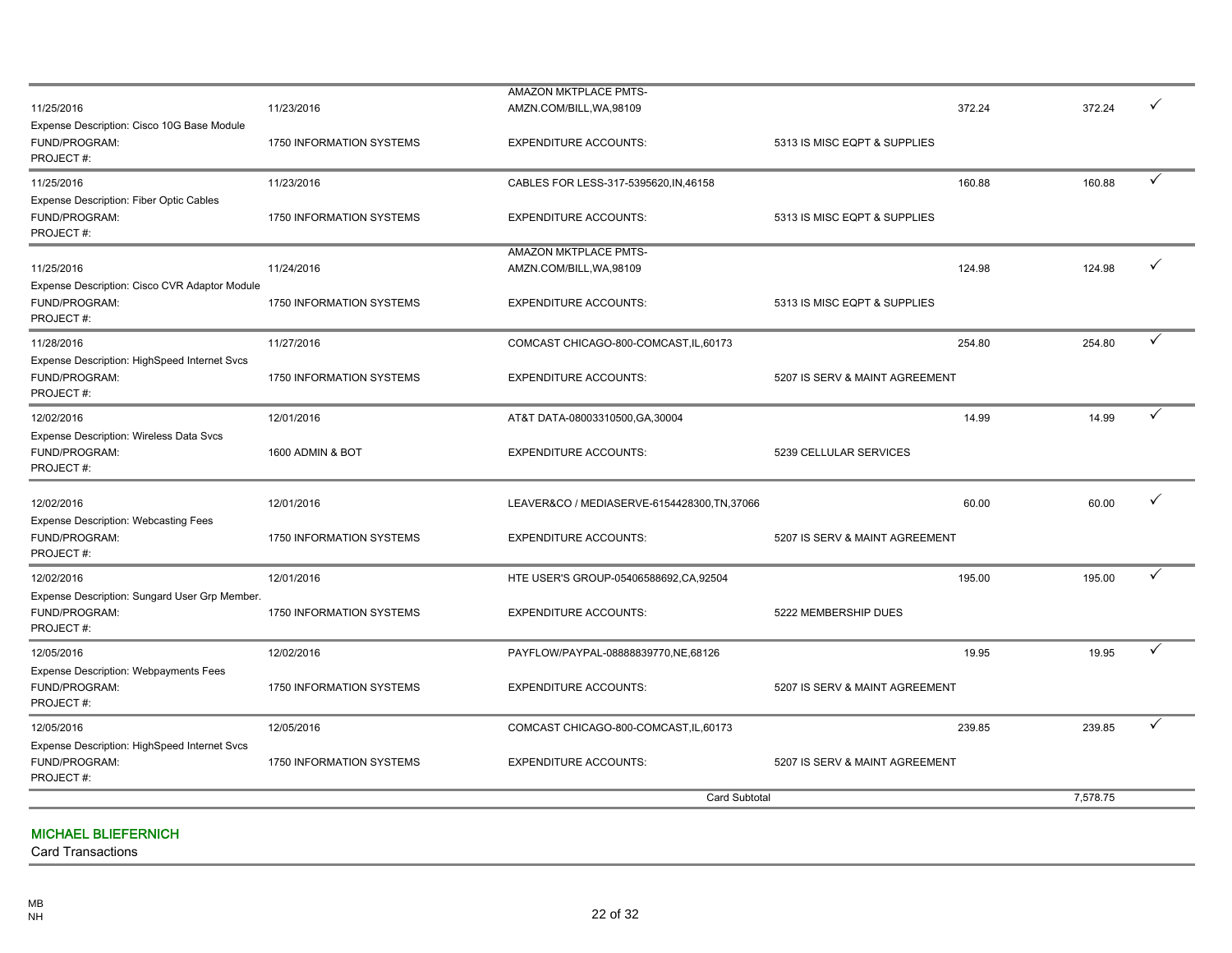| 12/01/2016                                                                 | 11/29/2016                    | GARAGE DOOR SPECIALIST-WHEELING, IL, 60090 |                               | 44.50  | 12.00  |  |
|----------------------------------------------------------------------------|-------------------------------|--------------------------------------------|-------------------------------|--------|--------|--|
| Expense Description: Garage Door Chain<br>FUND/PROGRAM:<br>PROJECT#:       | <b>1220 BUILDING SERVICES</b> | <b>EXPENDITURE ACCOUNTS:</b>               | 5220 MAINT OFF/SPEC EQUIPMENT |        |        |  |
| 12/01/2016<br>Expense Description: Garage Air PressureSwitch               | 11/29/2016                    | GARAGE DOOR SPECIALIST-WHEELING, IL, 60090 |                               | 44.50  | 32.50  |  |
| FUND/PROGRAM:<br>PROJECT#:                                                 | 2200 FIRE DEPARTMENT          | <b>EXPENDITURE ACCOUNTS:</b>               | 5311 BLDG/GROUNDS MAINTENANCE |        |        |  |
| 12/02/2016                                                                 | 11/30/2016                    | FULLIFE SAFETY CENTER-ROSELLE, IL, 60172   |                               | 358.00 | 358.00 |  |
| Expense Description: Air Monitor Calibration<br>FUND/PROGRAM:<br>PROJECT#: | <b>1220 BUILDING SERVICES</b> | <b>EXPENDITURE ACCOUNTS:</b>               | 5220 MAINT OFF/SPEC EQUIPMENT |        |        |  |
|                                                                            |                               | <b>Card Subtotal</b>                       |                               |        | 402.50 |  |

#### MICHAEL CROTTY

| 11/08/2016                                                                   | 11/07/2016                | UTOMIC-8003491453,CA,92075                    |                                | 34.99  | 34.99  | $\checkmark$ |
|------------------------------------------------------------------------------|---------------------------|-----------------------------------------------|--------------------------------|--------|--------|--------------|
| <b>Expense Description: Phone Supplies</b><br>FUND/PROGRAM:<br>PROJECT#:     | 1600 ADMIN & BOT          | <b>EXPENDITURE ACCOUNTS:</b>                  | 5315 SMALL TOOLS & EQUIPMENT   |        |        |              |
| 11/16/2016                                                                   | 11/14/2016                | ILLINOIS CITY COUNTY M-DEKALB, IL, 60115      |                                | 25.00  | 25.00  |              |
| Expense Description: Prof.Development Luncheon<br>FUND/PROGRAM:<br>PROJECT#: | 1600 ADMIN & BOT          | <b>EXPENDITURE ACCOUNTS:</b>                  | 5105 LOCAL TRAINING & MEETINGS |        |        |              |
| 11/17/2016                                                                   | 11/16/2016                | NATL PUBLIC EMPLOYER L-07604331686, CA, 94043 |                                | 55.00  | 55.00  | $\checkmark$ |
| Expense Description: IPELRA Training-MC<br>FUND/PROGRAM:<br>PROJECT#:        | 1800 HUMAN RESOURCES DEPT | <b>EXPENDITURE ACCOUNTS:</b>                  | 5105 LOCAL TRAINING & MEETINGS |        |        |              |
| 11/18/2016                                                                   | 11/17/2016                | NATL PUBLIC EMPLOYER L-07604331686, CA, 94043 |                                | 205.00 | 205.00 | $\checkmark$ |
| Expense Description: Membership Dues-MC<br>FUND/PROGRAM:<br>PROJECT#:        | 1800 HUMAN RESOURCES DEPT | <b>EXPENDITURE ACCOUNTS:</b>                  | 5222 MEMBERSHIP DUES           |        |        |              |
| 11/25/2016                                                                   | 11/23/2016                | NATL PUBLIC EMPLOYER L-07604331686, CA, 94043 |                                | 295.00 | 295.00 | $\checkmark$ |
| Expense Description: NPELRA Conf. Reg.-MC<br>FUND/PROGRAM:<br>PROJECT#:      | 1800 HUMAN RESOURCES DEPT | <b>EXPENDITURE ACCOUNTS:</b>                  | 5205 CONFERENCES & MEETINGS    |        |        |              |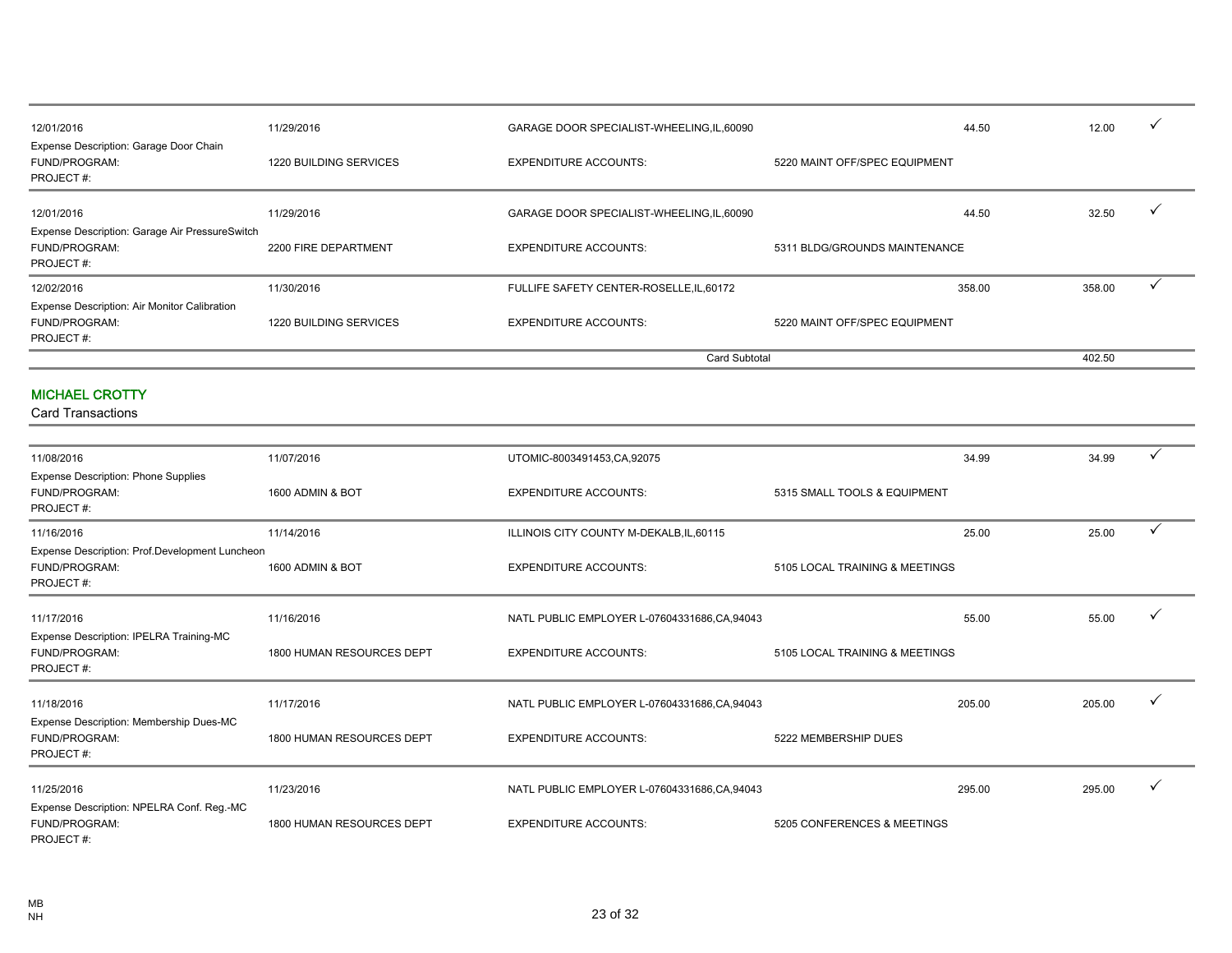| 11/25/2016                                                                 | 11/23/2016                | SOUTHWEST AIRLINES-800-435-9792, TX, 75235  |                                | 377.97 | 377.97   | $\checkmark$ |
|----------------------------------------------------------------------------|---------------------------|---------------------------------------------|--------------------------------|--------|----------|--------------|
| Expense Description: NPELRA Conf. Airfare-MC<br>FUND/PROGRAM:<br>PROJECT#: | 1800 HUMAN RESOURCES DEPT | <b>EXPENDITURE ACCOUNTS:</b>                | 5205 CONFERENCES & MEETINGS    |        |          |              |
| 12/05/2016                                                                 | 12/02/2016                | EB 2016 HOLIDAY LUNCH-8014137200, CA, 94103 |                                | 30.00  | 30.00    | $\mathbf v$  |
| Expense Description: ILCMA Lunch Training-MC<br>FUND/PROGRAM:<br>PROJECT#: | 1600 ADMIN & BOT          | <b>EXPENDITURE ACCOUNTS:</b>                | 5105 LOCAL TRAINING & MEETINGS |        |          |              |
|                                                                            |                           | Card Subtotal                               |                                |        | 1,022.96 |              |
| <b>MICHAEL MONDSCHAIN</b><br><b>Card Transactions</b>                      |                           |                                             |                                |        |          |              |
| 11/14/2016                                                                 | 11/12/2016                | MARKET SQUARE REST-WHEELING, IL, 60090      |                                | 483.00 | 483.00   | $\checkmark$ |
| Expense Description: Budget Workshop Lunch<br>FUND/PROGRAM:<br>PROJECT#:   | 1600 ADMIN & BOT          | <b>EXPENDITURE ACCOUNTS:</b>                | 5105 LOCAL TRAINING & MEETINGS |        |          |              |
| 11/14/2016<br>Expense Description: Budget Workshop Breakfast               | 11/12/2016                | DUNKIN #352990 Q-WHEELING, IL, 60090        |                                | 65.95  | 65.95    |              |

11/18/2016 11/18/2016 11/18/2016 11/18/2016 DUNKIN #352990 Q-WHEELING,IL,60090 12.20 12.20 12.20 12.20 12.20 1

Card Subtotal 561.15

FUND/PROGRAM: 1600 ADMIN & BOT EXPENDITURE ACCOUNTS: 5105 LOCAL TRAINING & MEETINGS

FUND/PROGRAM: 1700 FINANCE DEPARTMENT EXPENDITURE ACCOUNTS: 5105 LOCAL TRAINING & MEETINGS

### MICHAEL SCHROEDER

Expense Description: Finance Dept Mtg/11-18-16

Card Transactions

PROJECT #:

PROJECT #:

| 11/21/2016                                    | 11/18/2016          | THE HOME DEPOT #1926-DEERFIELD, IL, 600150000 |                              | 176.48 | 176.48 | $\mathbf{v}$         |
|-----------------------------------------------|---------------------|-----------------------------------------------|------------------------------|--------|--------|----------------------|
| Expense Description: Cable & Hardware         |                     |                                               |                              |        |        |                      |
| <b>FUND/PROGRAM:</b>                          | 1140 SPECIAL EVENTS | <b>EXPENDITURE ACCOUNTS:</b>                  | 5317 MISC OPERATING SUPPLIES |        |        |                      |
| PROJECT#:                                     | 2006-036            |                                               |                              |        |        |                      |
|                                               |                     | MENARDS MOUNT PROSPECT-MT                     |                              |        |        |                      |
| 11/25/2016                                    | 11/22/2016          | PROSPECT, IL, 60056                           |                              | 178.11 | 51.82  | $\ddot{\phantom{1}}$ |
| Expense Description: Velvet Bows&Storage Bins |                     |                                               |                              |        |        |                      |
| FUND/PROGRAM:                                 | 1140 SPECIAL EVENTS | <b>EXPENDITURE ACCOUNTS:</b>                  | 5317 MISC OPERATING SUPPLIES |        |        |                      |
| PROJECT#:                                     | 2006-036            |                                               |                              |        |        |                      |
|                                               |                     | MENARDS MOUNT PROSPECT-MT                     |                              |        |        |                      |
| 11/25/2016                                    | 11/22/2016          | PROSPECT, IL, 60056                           |                              | 178.11 | 126.29 |                      |
|                                               |                     |                                               |                              |        |        |                      |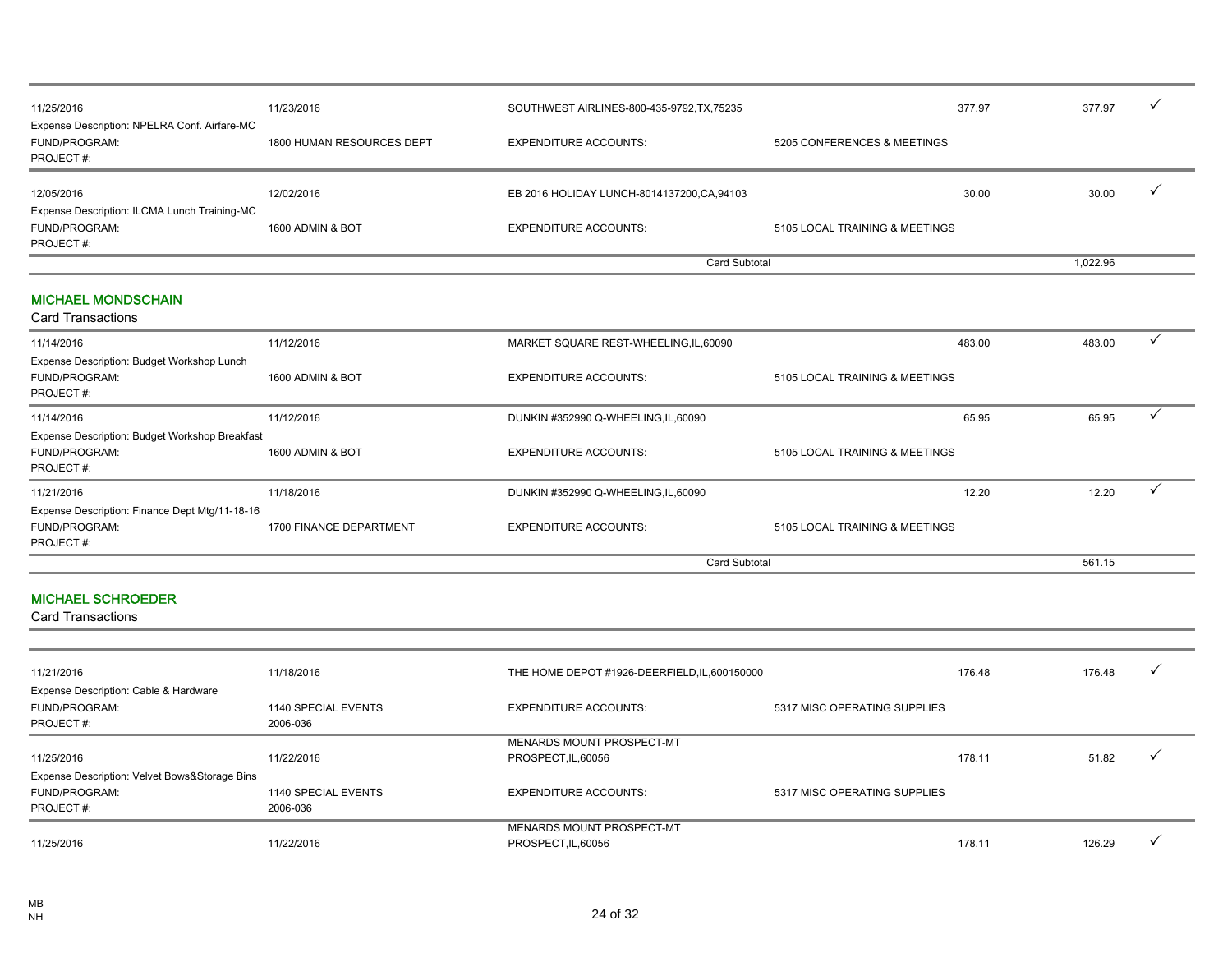#### Expense Description: Tape,GFCI Tri-Tap&Cord GR

| FUND/PROGRAM:<br>PROJECT#:                     | 1220 BUILDING SERVICES | <b>EXPENDITURE ACCOUNTS:</b>      | 5311 BLDG/GROUNDS MAINTENANCE |        |  |
|------------------------------------------------|------------------------|-----------------------------------|-------------------------------|--------|--|
| 12/01/2016                                     | 11/30/2016             | NORTHSHOREC-4403666112, OH, 44035 | 52.00                         | 52.00  |  |
| Expense Description: Garage Door Top Seal      |                        |                                   |                               |        |  |
| FUND/PROGRAM:                                  | 1220 BUILDING SERVICES | <b>EXPENDITURE ACCOUNTS:</b>      | 5311 BLDG/GROUNDS MAINTENANCE |        |  |
| PROJECT#:                                      |                        |                                   |                               |        |  |
|                                                |                        | BANNER PLUMBING SUPPLY-BUFFALO    |                               |        |  |
| 12/05/2016                                     | 12/02/2016             | GROVE.IL.60089                    | 234.37                        | 234.37 |  |
| Expense Description: Eye Wash Station Supplies |                        |                                   |                               |        |  |
| FUND/PROGRAM:                                  | 2200 FIRE DEPARTMENT   | <b>EXPENDITURE ACCOUNTS:</b>      | 5311 BLDG/GROUNDS MAINTENANCE |        |  |
| PROJECT#:                                      |                        |                                   |                               |        |  |
|                                                |                        |                                   | <b>Card Subtotal</b>          | 640.96 |  |

#### PETER RODGERS

| 11/11/2016                                                                      | 11/09/2016                         | CROWNE PLAZA HOTELS-SPRINGFIELD, IL, 62703 |                              | 356.16 | 356.16 | $\checkmark$ |
|---------------------------------------------------------------------------------|------------------------------------|--------------------------------------------|------------------------------|--------|--------|--------------|
| Expense Description: Lodging IPSTA Conf-RR<br><b>FUND/PROGRAM:</b><br>PROJECT#: | 0015 EMERGENCY TELEPHONE SYS (911) | <b>EXPENDITURE ACCOUNTS:</b>               | 5205 CONFERENCES & MEETINGS  |        |        |              |
| 11/11/2016                                                                      | 11/09/2016                         | CROWNE PLAZA HOTELS-SPRINGFIELD, IL, 62703 |                              | 356.16 | 356.16 |              |
| Expense Description: Lodging IPSRA Conf-CH<br>FUND/PROGRAM:<br>PROJECT#:        | 0015 EMERGENCY TELEPHONE SYS (911) | <b>EXPENDITURE ACCOUNTS:</b>               | 5205 CONFERENCES & MEETINGS  |        |        |              |
| 11/17/2016                                                                      | 11/16/2016                         | WALGREENS #4941-WHEELING,IL,60090          |                              | 45.97  | 45.97  | ✓            |
| <b>Expense Description: Scient Calculators</b><br>FUND/PROGRAM:<br>PROJECT#:    | 2100 POLICE DEPARTMENT             | <b>EXPENDITURE ACCOUNTS:</b>               | 5317 MISC OPERATING SUPPLIES |        |        |              |
| 11/25/2016                                                                      | 11/23/2016                         | VERIZON WRLS M4231-01-WHEELING, IL, 60090  |                              | 82.47  | 82.47  | $\checkmark$ |
| Expense Description: Phone Holsters-JT<br>FUND/PROGRAM:<br>PROJECT#:            | 2100 POLICE DEPARTMENT             | <b>EXPENDITURE ACCOUNTS:</b>               | 5317 MISC OPERATING SUPPLIES |        |        |              |
| 11/30/2016                                                                      | 11/29/2016                         | WW GRAINGER-877-2022594, PA, 15201-1416    |                              | 19.98  | 19.98  | ✓            |
| Expense Description: Eye Wash Bottles<br>FUND/PROGRAM:<br>PROJECT#:             | 2100 POLICE DEPARTMENT             | <b>EXPENDITURE ACCOUNTS:</b>               | 5317 MISC OPERATING SUPPLIES |        |        |              |
| 12/01/2016                                                                      | 11/30/2016                         | WM SUPERCENTER #1735-WHEELING, IL, 60090   |                              | 252.86 | 252.86 | v            |
| Expense Description: Prisoner meals & Sandals<br>FUND/PROGRAM:                  | 2100 POLICE DEPARTMENT             | <b>EXPENDITURE ACCOUNTS:</b>               | 5229 PRISONER WELFARE        |        |        |              |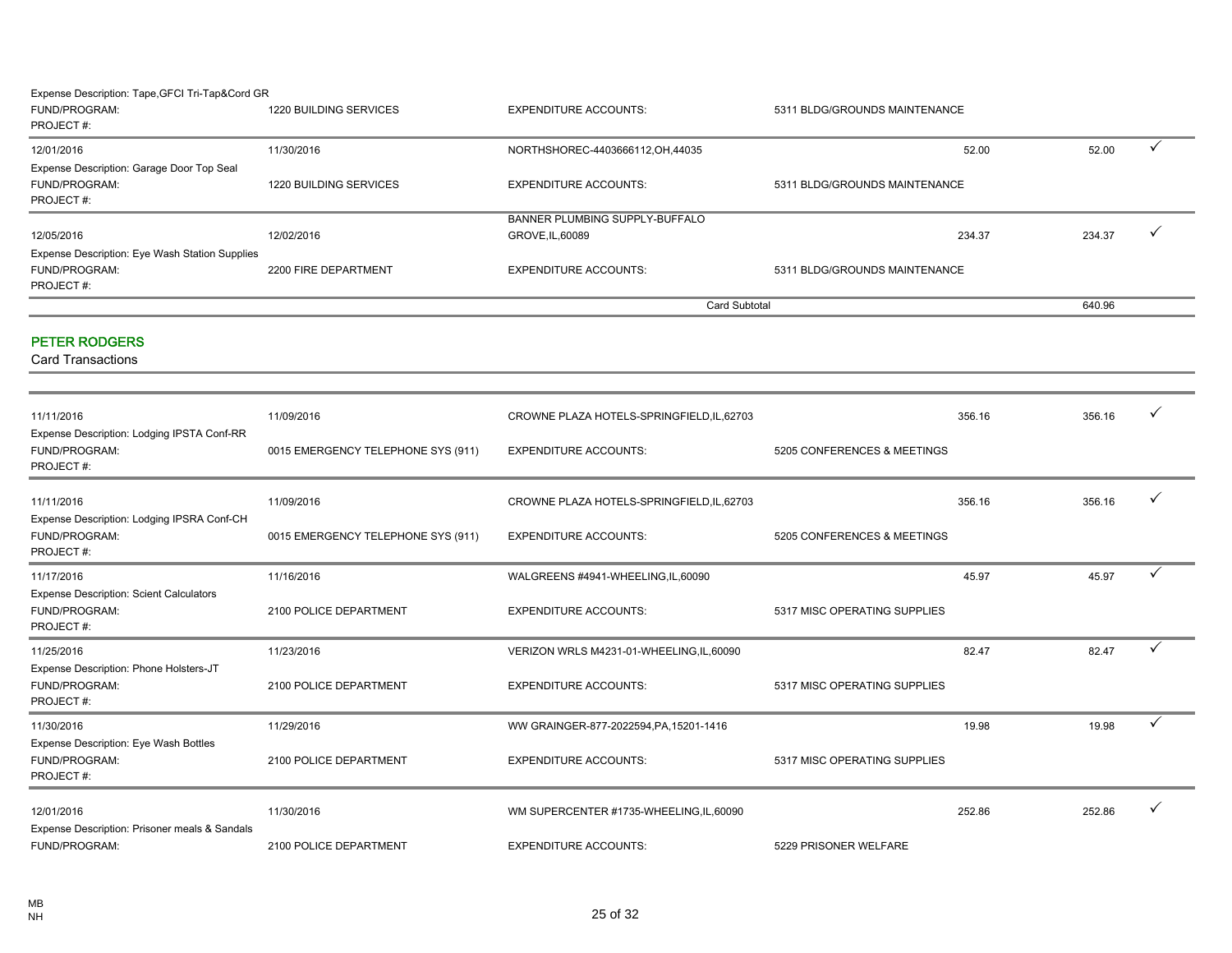| Card Subtotal | 113.60 |
|---------------|--------|
|               |        |

۰

### ROSE LEMANIS

| 11/09/2016                                                                | 11/08/2016                            | BATTERY JUNCTION-08605814540, CT, 06475             |                                | 186.56 | 186.56 | ✓            |
|---------------------------------------------------------------------------|---------------------------------------|-----------------------------------------------------|--------------------------------|--------|--------|--------------|
| Expense Description: D, AA & AAA Batteries<br>FUND/PROGRAM:<br>PROJECT#:  | <b>1500 PUBLIC WORKS ADMINISTRATI</b> | <b>EXPENDITURE ACCOUNTS:</b>                        | 5318 OFFICE SUPPLIES           |        |        |              |
| 11/17/2016                                                                | 11/16/2016                            | CUMMINS NPOWER LLC-06516361000, MN, 55110           |                                | 238.00 | 238.00 | $\checkmark$ |
| Expense Description: Generator Service Call<br>FUND/PROGRAM:<br>PROJECT#: | 1220 BUILDING SERVICES                | <b>EXPENDITURE ACCOUNTS:</b>                        | 5299 MISC CONTRACTUAL SERVICES |        |        |              |
| 11/17/2016                                                                | 11/16/2016                            | AMAZON.COM AMZN.COM/BI-<br>AMZN.COM/BILL, WA, 98109 |                                | 49.65  | 24.83  | ✓            |
| Expense Description: Rubber Boots-SS<br>FUND/PROGRAM:<br>PROJECT#:        | 4100 WATER DIVISION                   | <b>EXPENDITURE ACCOUNTS:</b>                        | 5319 PROTECTIVE CLOTHING       |        |        |              |
| 11/17/2016<br>Expense Description: Rubber Boots-SS                        | 11/16/2016                            | AMAZON.COM AMZN.COM/BI-<br>AMZN.COM/BILL, WA, 98109 |                                | 49.65  | 24.82  | ✓            |
| FUND/PROGRAM:<br>PROJECT#:                                                | 4200 SEWER DIVISION                   | <b>EXPENDITURE ACCOUNTS:</b>                        | 5319 PROTECTIVE CLOTHING       |        |        |              |
| 11/17/2016                                                                | 11/16/2016                            | CUMMINS NPOWER LLC-06516361000, MN, 55110           |                                | 602.00 | 602.00 | ✓            |
| Expense Description: Generator Service Call<br>FUND/PROGRAM:<br>PROJECT#: | 1220 BUILDING SERVICES                | <b>EXPENDITURE ACCOUNTS:</b>                        | 5299 MISC CONTRACTUAL SERVICES |        |        |              |
| 11/21/2016                                                                | 11/18/2016                            | OFFICE DEPOT #1105-800-463-3768,IL,60188            |                                | 386.69 | 386.69 | $\checkmark$ |
| <b>Expense Description: Office Supplies</b><br>FUND/PROGRAM:<br>PROJECT#: | <b>1500 PUBLIC WORKS ADMINISTRATI</b> | <b>EXPENDITURE ACCOUNTS:</b>                        | 5318 OFFICE SUPPLIES           |        |        |              |
| 11/21/2016<br>Expense Description: iPhone Case                            | 11/20/2016                            | AMAZON MKTPLACE PMTS-<br>AMZN.COM/BILL, WA, 98109   |                                | 36.33  | 36.33  |              |
| FUND/PROGRAM:<br>PROJECT#:                                                | <b>1500 PUBLIC WORKS ADMINISTRATI</b> | <b>EXPENDITURE ACCOUNTS:</b>                        | 5221 MAINT RADIO EQUIPMENT     |        |        |              |
| 11/22/2016                                                                | 11/21/2016                            | OFFICE DEPOT #1105-800-463-3768, IL, 60188          |                                | 95.34  | 95.34  | ✓            |
| <b>Expense Description: Office Supplies</b><br>FUND/PROGRAM:<br>PROJECT#: | <b>1500 PUBLIC WORKS ADMINISTRATI</b> | <b>EXPENDITURE ACCOUNTS:</b>                        | 5318 OFFICE SUPPLIES           |        |        |              |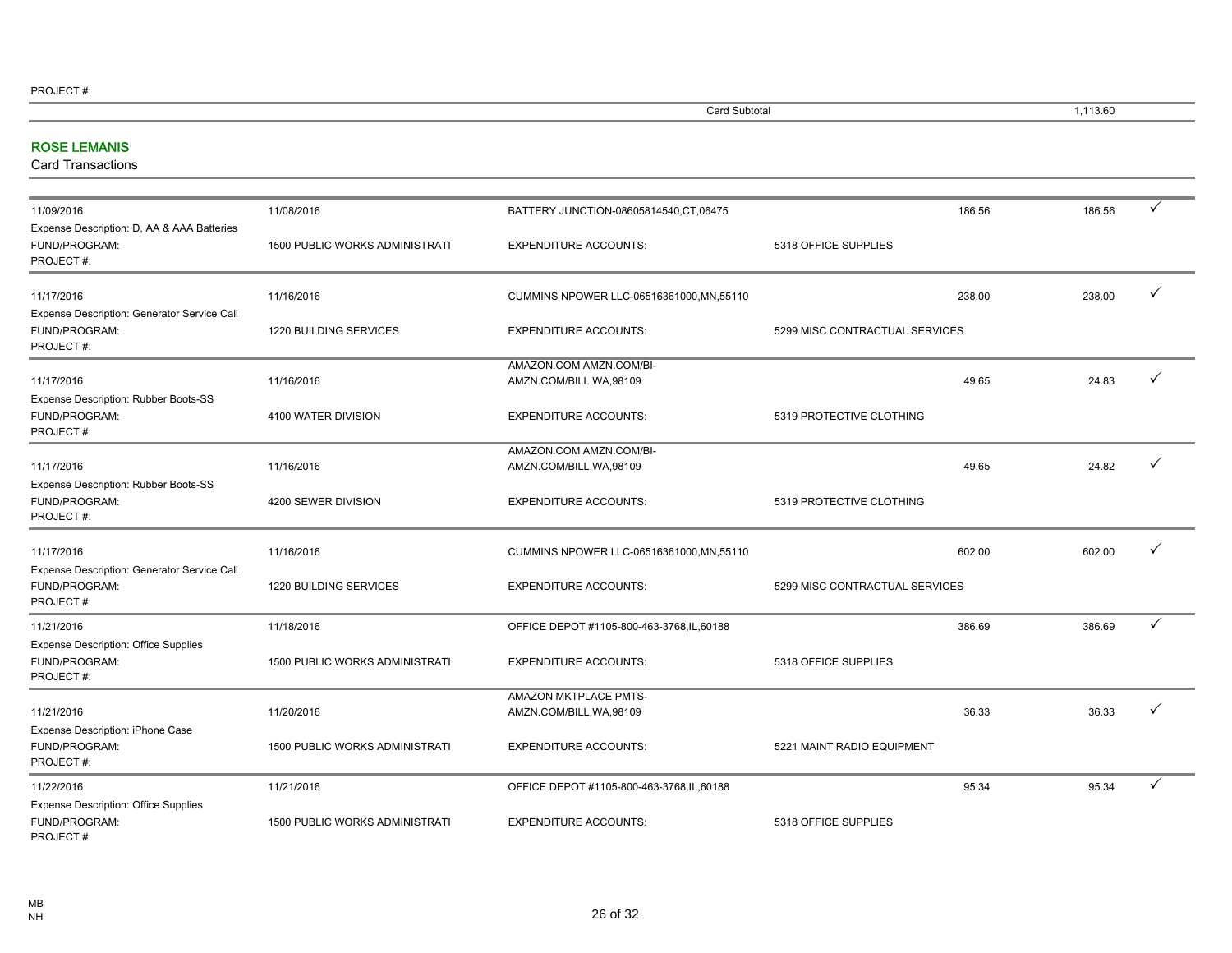| 11/23/2016                                                                | 11/22/2016                            | PAYPAL OMNIMODELS-4029357733, CA, 95131           | 35.96                          | 35.96   | ✓            |
|---------------------------------------------------------------------------|---------------------------------------|---------------------------------------------------|--------------------------------|---------|--------------|
| Expense Description: Cooler Repair Parts<br>FUND/PROGRAM:<br>PROJECT#:    | 2100 POLICE DEPARTMENT                | <b>EXPENDITURE ACCOUNTS:</b>                      | 5228 PRINTING & BINDING        |         |              |
| 11/25/2016                                                                | 11/23/2016                            | OFFICE DEPOT #1105-800-463-3768, IL, 60188        | 151.83                         | 151.83  | ✓            |
| <b>Expense Description: Office Supplies</b><br>FUND/PROGRAM:<br>PROJECT#: | 1500 PUBLIC WORKS ADMINISTRATI        | <b>EXPENDITURE ACCOUNTS:</b>                      | 5318 OFFICE SUPPLIES           |         |              |
| 11/25/2016                                                                | 11/23/2016                            | OFFICE DEPOT #1105-800-463-3768, IL, 60188        | 79.74                          | 79.74   | ✓            |
| <b>Expense Description: Office Supplies</b><br>FUND/PROGRAM:<br>PROJECT#: | <b>1500 PUBLIC WORKS ADMINISTRATI</b> | <b>EXPENDITURE ACCOUNTS:</b>                      | 5318 OFFICE SUPPLIES           |         |              |
| 11/30/2016                                                                | 11/29/2016                            | AMAZON MKTPLACE PMTS-<br>AMZN.COM/BILL, WA, 98109 | (36.33)                        | (36.33) | $\checkmark$ |
| Expense Description: iPhone Case Refund<br>FUND/PROGRAM:<br>PROJECT#:     | 1500 PUBLIC WORKS ADMINISTRATI        | <b>EXPENDITURE ACCOUNTS:</b>                      | 5221 MAINT RADIO EQUIPMENT     |         |              |
| 12/05/2016                                                                | 12/02/2016                            | STERICYCLE-08667837422,IL,60045                   | 31.87                          | 31.87   | $\checkmark$ |
| Expense Description: Medical Waste Services<br>FUND/PROGRAM:<br>PROJECT#: | 4200 SEWER DIVISION                   | <b>EXPENDITURE ACCOUNTS:</b>                      | 5299 MISC CONTRACTUAL SERVICES |         |              |
| 12/05/2016                                                                | 12/02/2016                            | OFFICE DEPOT #1105-800-463-3768, IL, 60188        | 7.37                           | 7.37    | ✓            |
| <b>Expense Description: Office Supplies</b><br>FUND/PROGRAM:<br>PROJECT#: | 1500 PUBLIC WORKS ADMINISTRATI        | <b>EXPENDITURE ACCOUNTS:</b>                      | 5318 OFFICE SUPPLIES           |         |              |
| 12/05/2016                                                                | 12/02/2016                            | LECHNER AND SONS-MT PROSPECT, IL, 60056           | 3,915.13                       | 183.86  | ✓            |
| Expense Description: Uniform Items<br>FUND/PROGRAM:<br>PROJECT#:          | 1400 CIP ENGINEERING                  | <b>EXPENDITURE ACCOUNTS:</b>                      | 5319 PROTECTIVE CLOTHING       |         |              |
| 12/05/2016                                                                | 12/02/2016                            | LECHNER AND SONS-MT PROSPECT, IL, 60056           | 3,915.13                       | 250.77  | ✓            |
| Expense Description: Uniform Items<br>FUND/PROGRAM:<br>PROJECT#:          | 1220 BUILDING SERVICES                | <b>EXPENDITURE ACCOUNTS:</b>                      | 5106 UNIFORM ALLOWANCE         |         |              |
| 12/05/2016                                                                | 12/02/2016                            | LECHNER AND SONS-MT PROSPECT, IL, 60056           | 3,915.13                       | 505.74  | ✓            |
| <b>Expense Description: Uniform Items</b><br>FUND/PROGRAM:<br>PROJECT#:   | 1240 FLEET SERVICES                   | <b>EXPENDITURE ACCOUNTS:</b>                      | 5106 UNIFORM ALLOWANCE         |         |              |
| 12/05/2016                                                                | 12/02/2016                            | LECHNER AND SONS-MT PROSPECT, IL, 60056           | 3,915.13                       | 300.52  | ✓            |
| Expense Description: Uniform Items<br>FUND/PROGRAM:<br>PROJECT#:          | 1420 STREETS DIVISION                 | <b>EXPENDITURE ACCOUNTS:</b>                      | 5106 UNIFORM ALLOWANCE         |         |              |
| 12/05/2016                                                                | 12/02/2016                            | LECHNER AND SONS-MT PROSPECT, IL, 60056           | 3,915.13                       | 600.05  | ✓            |
|                                                                           |                                       |                                                   |                                |         |              |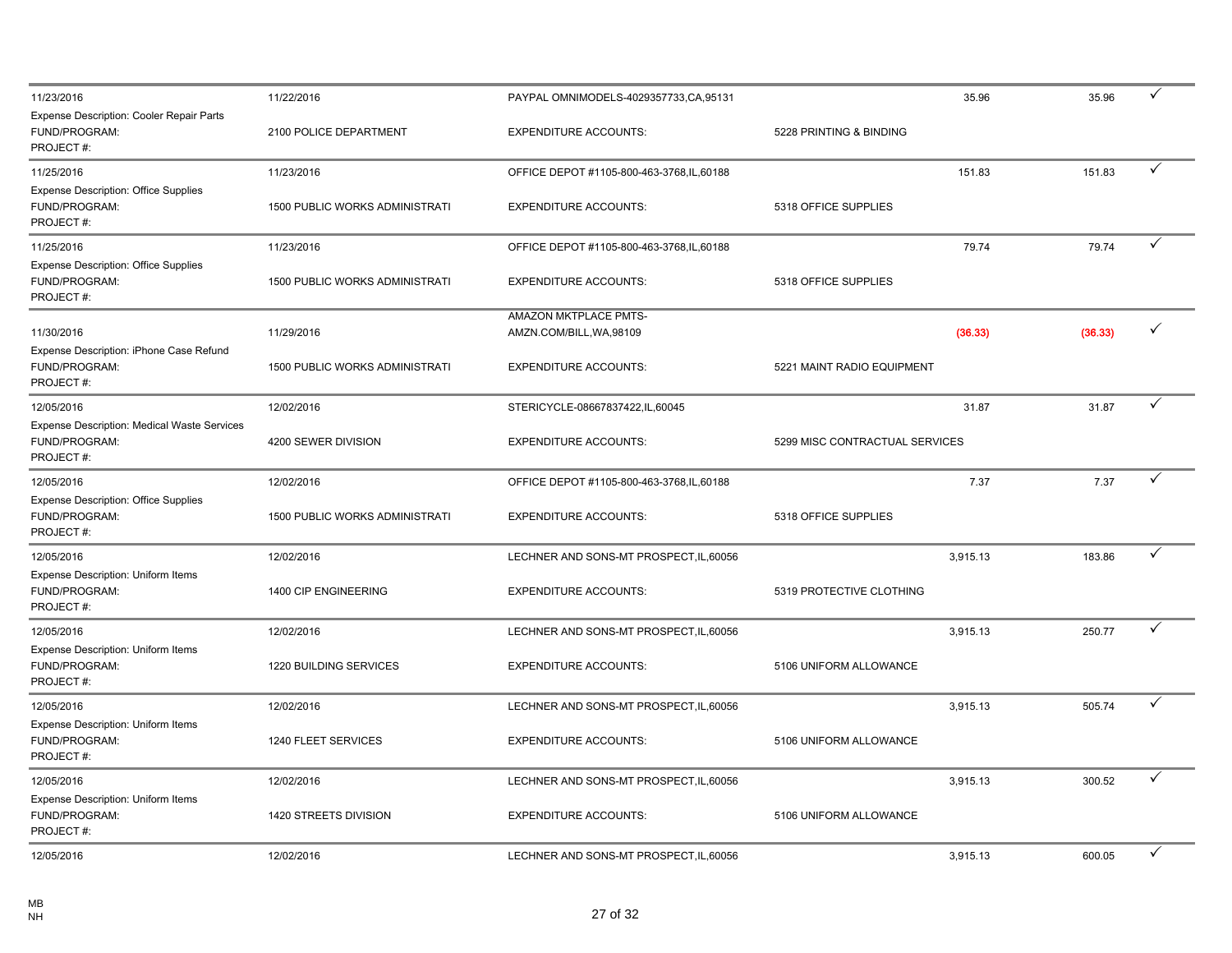| Expense Description: Uniform Items<br>FUND/PROGRAM:<br>PROJECT#:  | 1430 FORESTRY DIVISION | <b>EXPENDITURE ACCOUNTS:</b>                   | 5106 UNIFORM ALLOWANCE       |          |          |              |
|-------------------------------------------------------------------|------------------------|------------------------------------------------|------------------------------|----------|----------|--------------|
| 12/05/2016                                                        | 12/02/2016             | LECHNER AND SONS-MT PROSPECT, IL, 60056        |                              | 3,915.13 | 1,037.10 | ✓            |
| Expense Description: Uniform Items<br>FUND/PROGRAM:<br>PROJECT#:  | 4100 WATER DIVISION    | <b>EXPENDITURE ACCOUNTS:</b>                   | 5106 UNIFORM ALLOWANCE       |          |          |              |
| 12/05/2016                                                        | 12/02/2016             | LECHNER AND SONS-MT PROSPECT, IL, 60056        |                              | 3,915.13 | 1,037.09 | $\checkmark$ |
| Expense Description: Uniform Items<br>FUND/PROGRAM:<br>PROJECT#:  | 4200 SEWER DIVISION    | <b>EXPENDITURE ACCOUNTS:</b>                   | 5106 UNIFORM ALLOWANCE       |          |          |              |
| 12/05/2016                                                        | 12/02/2016             | RED WING SHOE STORE-ARLINGTON HEI, IL, 60005   |                              | 174.24   | 87.12    | ✓            |
| Expense Description: Boots -SStiff<br>FUND/PROGRAM:<br>PROJECT#:  | 4100 WATER DIVISION    | <b>EXPENDITURE ACCOUNTS:</b>                   | 5106 UNIFORM ALLOWANCE       |          |          |              |
| 12/05/2016                                                        | 12/02/2016             | RED WING SHOE STORE-ARLINGTON HEI, IL, 60005   |                              | 174.24   | 87.12    | ✓            |
| Expense Description: Boots - SStiff<br>FUND/PROGRAM:<br>PROJECT#: | 4200 SEWER DIVISION    | <b>EXPENDITURE ACCOUNTS:</b>                   | 5106 UNIFORM ALLOWANCE       |          |          |              |
|                                                                   |                        |                                                | <b>Card Subtotal</b>         |          | 5,954.38 |              |
| <b>SCOTT WILSON</b><br><b>Card Transactions</b>                   |                        |                                                |                              |          |          |              |
| 11/07/2016                                                        | 11/04/2016             | CHEVROLET BILL STASEK-WHEELING,IL,60090        |                              | 254.54   | 31.82    | ✓            |
| Expense Description: Pipe/#164<br>FUND/PROGRAM:<br>PROJECT#:      | 2100 POLICE DEPARTMENT | <b>EXPENDITURE ACCOUNTS:</b>                   | 5310 VEHICLE MAINTENANCE     |          |          |              |
| 11/07/2016                                                        | 11/04/2016             | CHEVROLET BILL STASEK-WHEELING, IL, 60090      |                              | 254.54   | 138.15   | ✓            |
| Expense Description: Sensor/#602<br>FUND/PROGRAM:<br>PROJECT#:    | 2200 FIRE DEPARTMENT   | <b>EXPENDITURE ACCOUNTS:</b>                   | 5310 VEHICLE MAINTENANCE     |          |          |              |
| 11/07/2016                                                        | 11/04/2016             | CHEVROLET BILL STASEK-WHEELING, IL, 60090      |                              | 254.54   | 84.57    | ✓            |
| Expense Description: Switch/NIPAS<br>FUND/PROGRAM:<br>PROJECT#:   | 1240 FLEET SERVICES    | <b>EXPENDITURE ACCOUNTS:</b>                   | 5317 MISC OPERATING SUPPLIES |          |          |              |
| 11/14/2016                                                        | 11/11/2016             | EL COR INDUSTRIES INC-PROSPECT HEIG, IL, 60070 |                              | 266.04   | 66.51    | ✓            |

Expense Description: Plow Couplers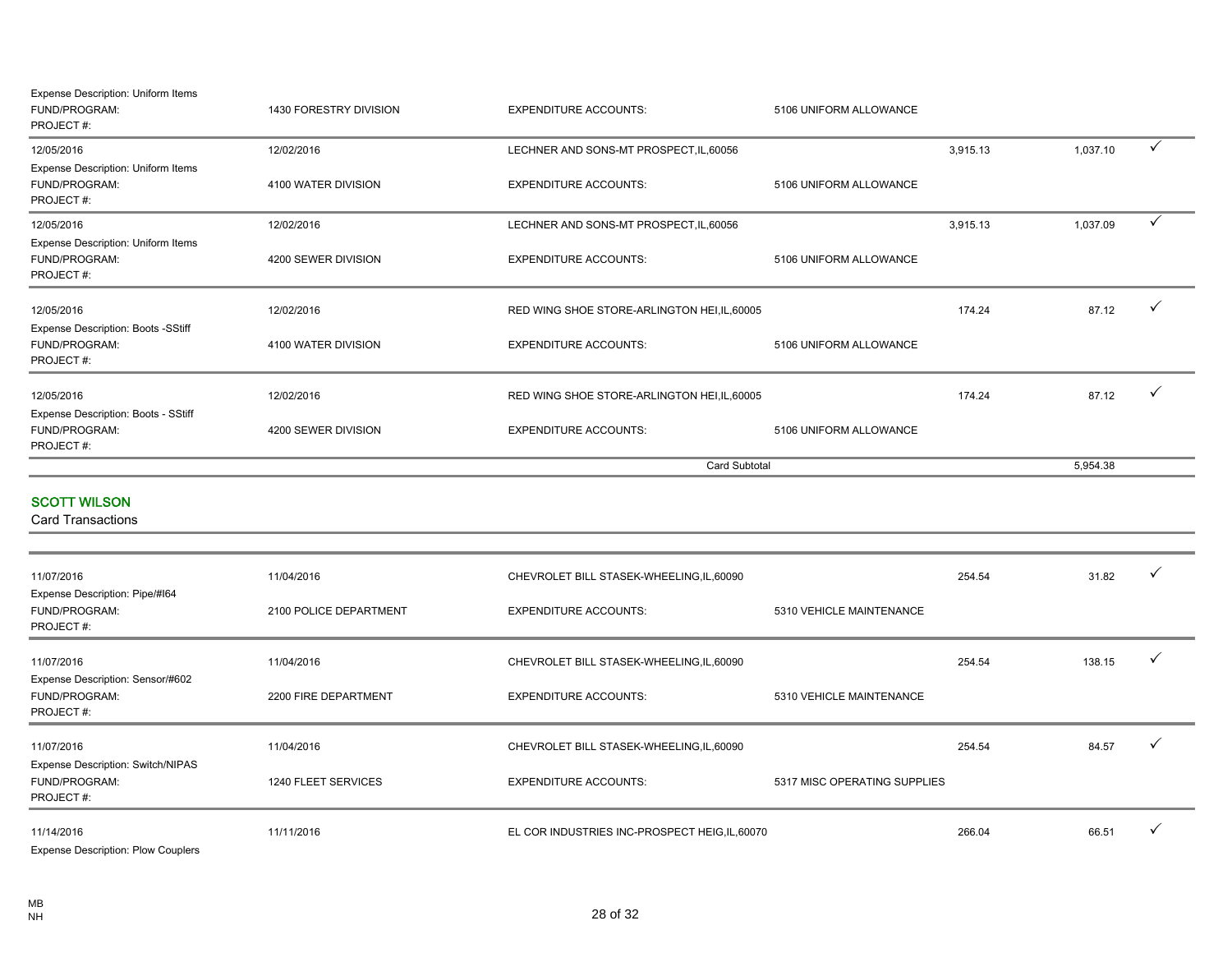| FUND/PROGRAM:<br>PROJECT#:                                              | 1420 STREETS DIVISION  | <b>EXPENDITURE ACCOUNTS:</b>                   | 5310 VEHICLE MAINTENANCE     |        |        |   |
|-------------------------------------------------------------------------|------------------------|------------------------------------------------|------------------------------|--------|--------|---|
| 11/14/2016<br><b>Expense Description: Plow Couplers</b>                 | 11/11/2016             | EL COR INDUSTRIES INC-PROSPECT HEIG,IL,60070   |                              | 266.04 | 66.51  |   |
| FUND/PROGRAM:<br>PROJECT#:                                              | 4100 WATER DIVISION    | <b>EXPENDITURE ACCOUNTS:</b>                   | 5310 VEHICLE MAINTENANCE     |        |        |   |
| 11/14/2016                                                              | 11/11/2016             | EL COR INDUSTRIES INC-PROSPECT HEIG, IL, 60070 |                              | 266.04 | 66.51  |   |
| <b>Expense Description: Plow Couplers</b><br>FUND/PROGRAM:<br>PROJECT#: | 4200 SEWER DIVISION    | <b>EXPENDITURE ACCOUNTS:</b>                   | 5310 VEHICLE MAINTENANCE     |        |        |   |
| 11/14/2016                                                              | 11/11/2016             | EL COR INDUSTRIES INC-PROSPECT HEIG, IL, 60070 |                              | 266.04 | 66.51  | ✓ |
| Expense Description: Plow Couplers<br>FUND/PROGRAM:<br>PROJECT #:       | 1220 BUILDING SERVICES | <b>EXPENDITURE ACCOUNTS:</b>                   | 5310 VEHICLE MAINTENANCE     |        |        |   |
| 11/14/2016                                                              | 11/11/2016             | EL COR INDUSTRIES INC-PROSPECT HEIG, IL, 60070 |                              | 228.10 | 228.10 |   |
| <b>Expense Description: Plow Bolts</b><br>FUND/PROGRAM:<br>PROJECT#:    | 1420 STREETS DIVISION  | <b>EXPENDITURE ACCOUNTS:</b>                   | 5310 VEHICLE MAINTENANCE     |        |        |   |
| 11/14/2016                                                              | 11/11/2016             | EL COR INDUSTRIES INC-PROSPECT HEIG, IL, 60070 |                              | 511.14 | 412.14 | ✓ |
| Expense Description: Cleaners & Lubes<br>FUND/PROGRAM:<br>PROJECT #:    | 1240 FLEET SERVICES    | <b>EXPENDITURE ACCOUNTS:</b>                   | 5303 CHEMICALS               |        |        |   |
| 11/14/2016                                                              | 11/11/2016             | EL COR INDUSTRIES INC-PROSPECT HEIG, IL, 60070 |                              | 511.14 | 99.00  | ✓ |
| <b>Expense Description: Latex Gloves</b><br>FUND/PROGRAM:<br>PROJECT#:  | 1240 FLEET SERVICES    | <b>EXPENDITURE ACCOUNTS:</b>                   | 5317 MISC OPERATING SUPPLIES |        |        |   |
| 11/14/2016                                                              | 11/11/2016             | EL COR INDUSTRIES INC-PROSPECT HEIG, IL, 60070 |                              | 36.08  | 36.08  |   |
| Expense Description: Clamps, Relays<br>FUND/PROGRAM:<br>PROJECT#:       | 2200 FIRE DEPARTMENT   | <b>EXPENDITURE ACCOUNTS:</b>                   | 5310 VEHICLE MAINTENANCE     |        |        |   |
| 11/14/2016                                                              | 11/11/2016             | EL COR INDUSTRIES INC-PROSPECT HEIG, IL, 60070 |                              | 79.50  | 79.50  | ✓ |
| Expense Description: Air Brake Line<br>FUND/PROGRAM:<br>PROJECT #:      | 1420 STREETS DIVISION  | <b>EXPENDITURE ACCOUNTS:</b>                   | 5310 VEHICLE MAINTENANCE     |        |        |   |
| 11/14/2016<br>Evening Department Lights & Connectors                    | 11/11/2016             | EL COR INDUSTRIES INC-PROSPECT HEIG, IL, 60070 |                              | 75.30  | 75.30  |   |

Expense Description: Lights & Conne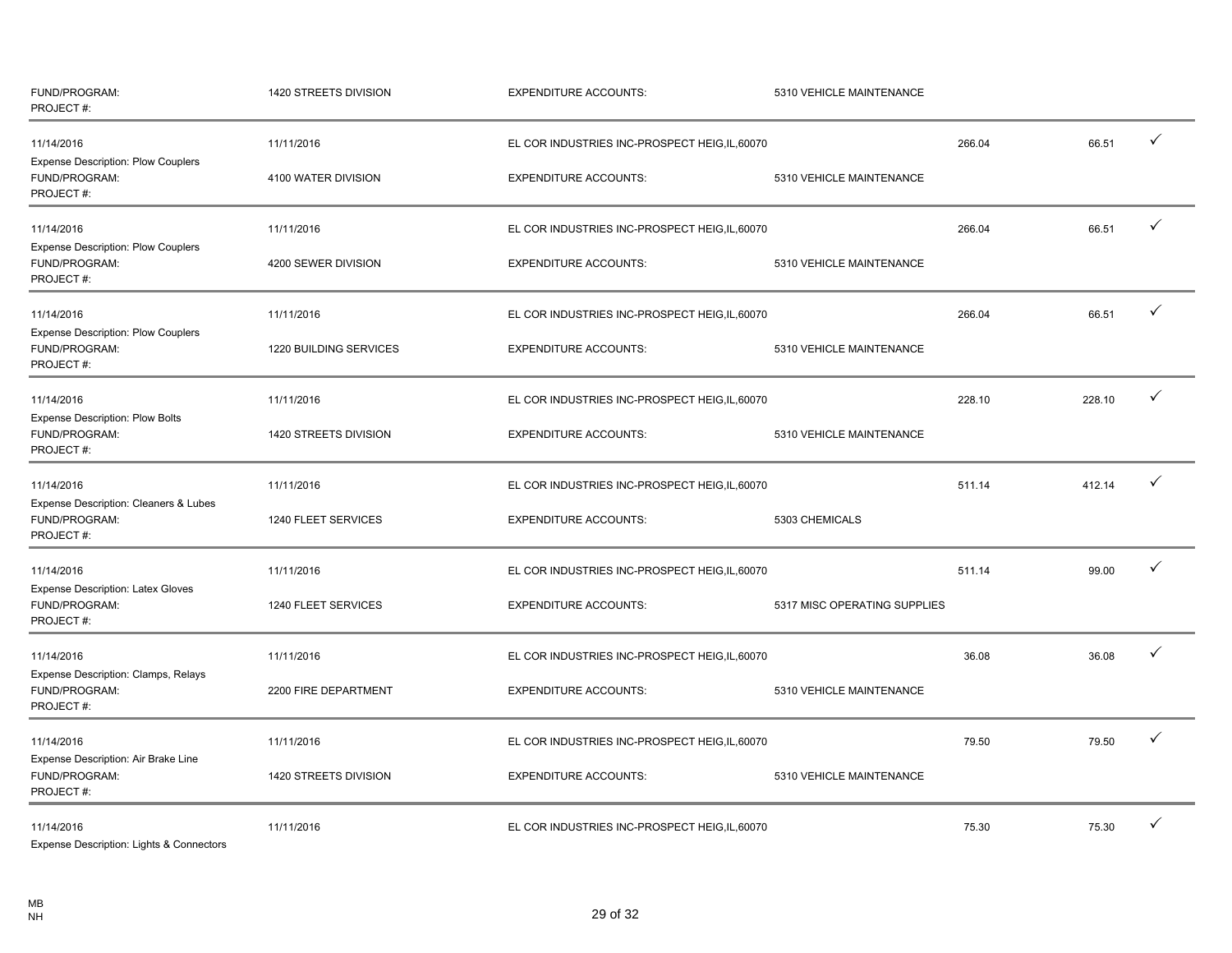| FUND/PROGRAM:<br>PROJECT#:                                                 | 4100 WATER DIVISION         | <b>EXPENDITURE ACCOUNTS:</b>                     | 5310 VEHICLE MAINTENANCE      |                  |              |
|----------------------------------------------------------------------------|-----------------------------|--------------------------------------------------|-------------------------------|------------------|--------------|
| 11/14/2016                                                                 | 11/11/2016                  | EL COR INDUSTRIES INC-PROSPECT HEIG, IL, 60070   |                               | 47.94<br>47.94   | $\checkmark$ |
| <b>Expense Description: Lights</b><br>FUND/PROGRAM:<br>PROJECT#:           | 1240 FLEET SERVICES         | <b>EXPENDITURE ACCOUNTS:</b>                     | 5310 VEHICLE MAINTENANCE      |                  |              |
| 11/14/2016                                                                 | 11/11/2016                  | EL COR INDUSTRIES INC-PROSPECT HEIG, IL, 60070   |                               | 75.94<br>75.94   |              |
| Expense Description: Arrow Board Control Box<br>FUND/PROGRAM:<br>PROJECT#: | 4200 SEWER DIVISION         | <b>EXPENDITURE ACCOUNTS:</b>                     | 5310 VEHICLE MAINTENANCE      |                  |              |
| 11/14/2016                                                                 | 11/11/2016                  | EL COR INDUSTRIES INC-PROSPECT HEIG, IL, 60070   |                               | 10.08<br>10.08   |              |
| Expense Description: Quartz Bulbs<br>FUND/PROGRAM:<br>PROJECT#:            | 2200 FIRE DEPARTMENT        | <b>EXPENDITURE ACCOUNTS:</b>                     | 5310 VEHICLE MAINTENANCE      |                  |              |
| 11/21/2016                                                                 | 11/18/2016                  | EL COR INDUSTRIES INC-PROSPECT HEIG, IL, 60070   |                               | 161.57<br>161.57 |              |
| Expense Description: Cable Ties-Stock<br>FUND/PROGRAM:<br>PROJECT#:        | 1240 FLEET SERVICES         | <b>EXPENDITURE ACCOUNTS:</b>                     | 5317 MISC OPERATING SUPPLIES  |                  |              |
|                                                                            |                             | RHINO LININGS OF DUPAG-CAROL                     |                               |                  |              |
| 12/05/2016                                                                 | 12/02/2016                  | STREAM, IL, 60188                                |                               | 509.00<br>509.00 |              |
| Expense Description: Pickup Bed Liner<br>FUND/PROGRAM:<br>PROJECT#:        | 0033 CAPITAL EQPT REPL FUND | <b>EXPENDITURE ACCOUNTS:</b>                     | 5401 MOBILE EQUIPMENT         |                  |              |
|                                                                            |                             |                                                  | <b>Card Subtotal</b>          | 2,255.23         |              |
| <b>SEAN LINDSAY</b><br><b>Card Transactions</b>                            |                             |                                                  |                               |                  |              |
| 11/14/2016                                                                 | 11/11/2016                  | CARRIER CORP - CML SVC-315-432-6206, NY, 13221   | 2,436.00                      | 2,436.00         |              |
| Expense Description: HVAC Repairs FD#24<br>FUND/PROGRAM:<br>PROJECT#:      | 2200 FIRE DEPARTMENT        | <b>EXPENDITURE ACCOUNTS:</b>                     | 5311 BLDG/GROUNDS MAINTENANCE |                  |              |
| 11/14/2016                                                                 | 11/11/2016                  | NORTHWEST ELECTRICAL S-MT<br>PROSPECT, IL, 60056 |                               | 227.40<br>227.40 | $\checkmark$ |

| Expense Description: Electrical Repairs FD#42<br><b>FUND/PROGRAM:</b><br>PROJECT#: | 1220 BUILDING SERVICES | <b>EXPENDITURE ACCOUNTS:</b>                       | 5311 BLDG/GROUNDS MAINTENANCE |      |      |  |
|------------------------------------------------------------------------------------|------------------------|----------------------------------------------------|-------------------------------|------|------|--|
| 11/16/2016                                                                         | 11/15/2016             | BANNER PLUMBING SUPPLY-BUFFALO<br>GROVE, IL, 60089 |                               | 5.23 | 5.23 |  |
| _____________<br>$\sim$ $-$<br>$\overline{\phantom{0}}$                            |                        |                                                    |                               |      |      |  |

Expense Description: Hose Faucet Repair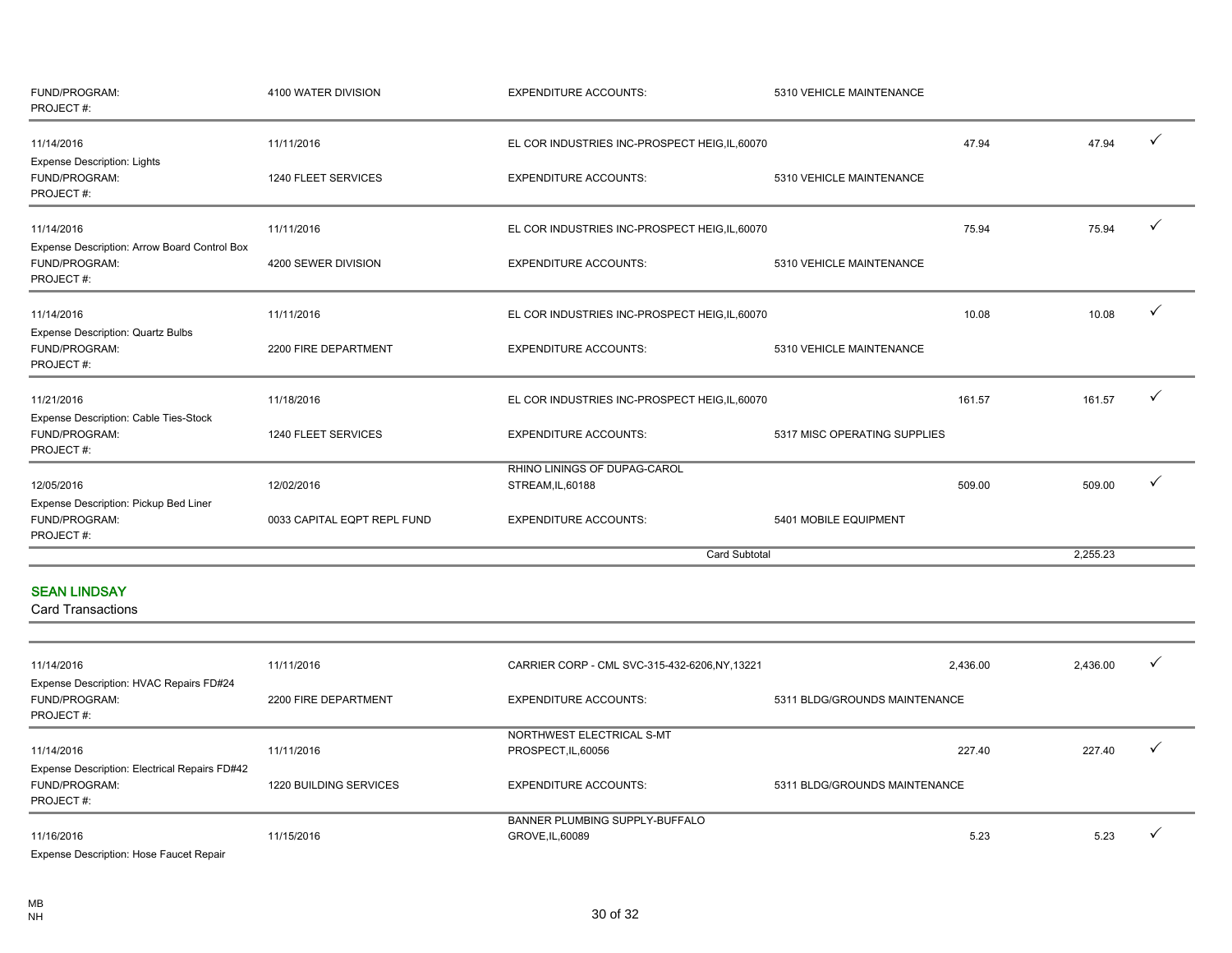| <b>FUND/PROGRAM:</b><br>PROJECT#:                 | 1220 BUILDING SERVICES | <b>EXPENDITURE ACCOUNTS:</b>         | 5311 BLDG/GROUNDS MAINTENANCE |          |  |
|---------------------------------------------------|------------------------|--------------------------------------|-------------------------------|----------|--|
| 11/30/2016                                        | 11/29/2016             | B&H PHOTO MOTO-800-606-6969,NY,10001 | 799.00                        | 799.00   |  |
| <b>Expense Description: Replacement Amplifier</b> |                        |                                      |                               |          |  |
| <b>FUND/PROGRAM:</b>                              | 1430 FORESTRY DIVISION | <b>EXPENDITURE ACCOUNTS:</b>         | 5311 BLDG/GROUNDS MAINTENANCE |          |  |
| PROJECT#:                                         |                        |                                      |                               |          |  |
|                                                   |                        | Card Subtotal                        |                               | 3,467.63 |  |

#### SHARI MATTHEWS HUIZAR

Card Transactions

|                                             |                      | AMAZON.COM AMZN.COM/BI-              |                              |       |       |  |
|---------------------------------------------|----------------------|--------------------------------------|------------------------------|-------|-------|--|
| 11/16/2016                                  | 11/15/2016           | AMZN.COM/BILL, WA, 98109             |                              | 54.92 | 54.92 |  |
| Expense Description: 2 iPhone Cases-MM & AB |                      |                                      |                              |       |       |  |
| FUND/PROGRAM:                               | 1315 SOCIAL SERVICES | <b>EXPENDITURE ACCOUNTS:</b>         | 5313 IS MISC EQPT & SUPPLIES |       |       |  |
| PROJECT#:                                   |                      |                                      |                              |       |       |  |
| 12/05/2016                                  | 12/02/2016           | DOLLAR TREE-BUFFALO GROVE, IL, 60089 |                              | 33.00 | 33.00 |  |
| Expense Description: C.A.R.E Party Supplies |                      |                                      |                              |       |       |  |
| FUND/PROGRAM:                               | 1315 SOCIAL SERVICES | <b>EXPENDITURE ACCOUNTS:</b>         | 5317 MISC OPERATING SUPPLIES |       |       |  |
| PROJECT#:                                   |                      |                                      |                              |       |       |  |
|                                             |                      | <b>Card Subtotal</b>                 |                              |       | 87.92 |  |

#### THOMAS LUEDERS

Card Transactions

| 11/09/2016                                                                      | 11/08/2016                      | CERTIFIED LABORATORIES-972-4380391, TX, 75062       |                              | 214.86   | 214.86   | $\overline{\phantom{a}}$ |
|---------------------------------------------------------------------------------|---------------------------------|-----------------------------------------------------|------------------------------|----------|----------|--------------------------|
| <b>Expense Description: Nitrile Gloves</b><br><b>FUND/PROGRAM:</b><br>PROJECT#: | 4200 SEWER DIVISION             | <b>EXPENDITURE ACCOUNTS:</b>                        | 5319 PROTECTIVE CLOTHING     |          |          |                          |
| 11/09/2016                                                                      | 11/08/2016                      | THE ROY HOUFF CO WHEEL-WHEELING, IL, 60090-<br>6505 |                              | 1,756.64 | 1,756.64 |                          |
| Expense Description: Balsam Wreaths Roping<br><b>FUND/PROGRAM:</b><br>PROJECT#: | 1140 SPECIAL EVENTS<br>2006-036 | <b>EXPENDITURE ACCOUNTS:</b>                        | 5317 MISC OPERATING SUPPLIES |          |          |                          |
|                                                                                 |                                 |                                                     | <b>Card Subtotal</b>         |          | 1,971.50 |                          |

#### TY JOHNSON

| 11/30/2016                                      | 1/29/2016 | NORTH AMERICAN CORP-8478324000,IL,60025 | 3,748.35 | 3,748.35 |  |
|-------------------------------------------------|-----------|-----------------------------------------|----------|----------|--|
| <b>Expense Description: Janitorial Supplies</b> |           |                                         |          |          |  |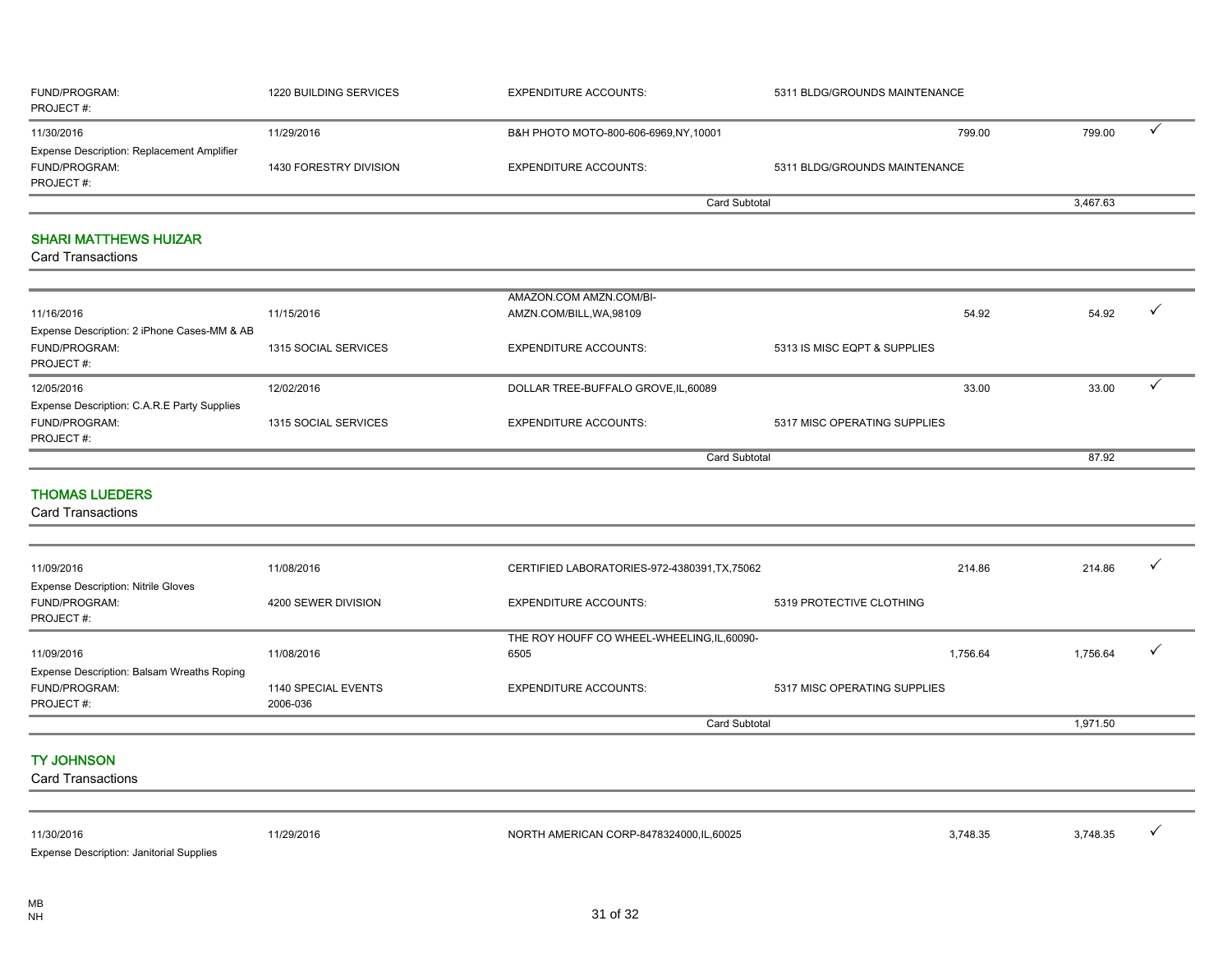| <b>FUND/PROGRAM</b><br>)GRAM | 1220 BUILDING SERVICES | TYPENIT.<br>╹╹┡┙╹ | <b>JANITORIAL SUPPLIES</b><br>5304 |
|------------------------------|------------------------|-------------------|------------------------------------|
| PROJECT#                     |                        |                   |                                    |

Card Subtotal 3,748.35

#### VINCENT HOFFMAN

Card Transactions

| 11/08/2016                                    | 11/07/2016            | FASTENAL COMPANY01-WHEELING,IL,60090 |                              | 44.01  | 44.01    |              |
|-----------------------------------------------|-----------------------|--------------------------------------|------------------------------|--------|----------|--------------|
| Expense Description: Hardware-New Decorations |                       |                                      |                              |        |          |              |
| FUND/PROGRAM:                                 | 1420 STREETS DIVISION | <b>EXPENDITURE ACCOUNTS:</b>         | 5320 STREET SIGNS            |        |          |              |
| PROJECT#:                                     |                       |                                      |                              |        |          |              |
|                                               |                       | ZIMMERMANNS ACE HARDWA-BUFFALO       |                              |        |          |              |
| 11/08/2016                                    | 11/07/2016            | GROVE, IL, 60089                     |                              | 79.97  | 79.97    |              |
| <b>Expense Description: Wrenches</b>          |                       |                                      |                              |        |          |              |
| FUND/PROGRAM:                                 | 1420 STREETS DIVISION | <b>EXPENDITURE ACCOUNTS:</b>         | 5315 SMALL TOOLS & EQUIPMENT |        |          |              |
| PROJECT#:                                     |                       |                                      |                              |        |          |              |
| 11/15/2016                                    | 11/14/2016            | FASTENAL COMPANY01-WHEELING,IL,60090 |                              | 5.36   | 5.36     | $\checkmark$ |
| Expense Description: Hardware-New Decorations |                       |                                      |                              |        |          |              |
| FUND/PROGRAM:                                 | 1420 STREETS DIVISION | <b>EXPENDITURE ACCOUNTS:</b>         | 5320 STREET SIGNS            |        |          |              |
| PROJECT#:                                     |                       |                                      |                              |        |          |              |
|                                               |                       | ZIMMERMANNS ACE HARDWA-BUFFALO       |                              |        |          |              |
| 11/15/2016                                    | 11/14/2016            | GROVE, IL, 60089                     |                              | 41.97  | 41.97    |              |
| <b>Expense Description: Cable Ties</b>        |                       |                                      |                              |        |          |              |
| FUND/PROGRAM:                                 | 1420 STREETS DIVISION | <b>EXPENDITURE ACCOUNTS:</b>         | 5317 MISC OPERATING SUPPLIES |        |          |              |
| PROJECT#:                                     |                       |                                      |                              |        |          |              |
|                                               |                       | TRAFFIC CONTROL AND PR-WEST          |                              |        |          |              |
| 12/02/2016                                    | 11/30/2016            | CHICAGO, IL, 60185                   |                              | 891.60 | 891.60   |              |
| <b>Expense Description: Detour Signs</b>      |                       |                                      |                              |        |          |              |
| FUND/PROGRAM:                                 | 0011 MFT              | <b>EXPENDITURE ACCOUNTS:</b>         | 5320 STREET SIGNS            |        |          |              |
| PROJECT#:                                     | 2016-002              |                                      |                              |        |          |              |
|                                               |                       | <b>Card Subtotal</b>                 |                              |        | 1,062.91 |              |
|                                               |                       |                                      |                              |        |          |              |

Report Run By: Nancy Hoppe (NHOPPE, Company Program Administrator) © 1994-2017. MasterCard. All rights reserved.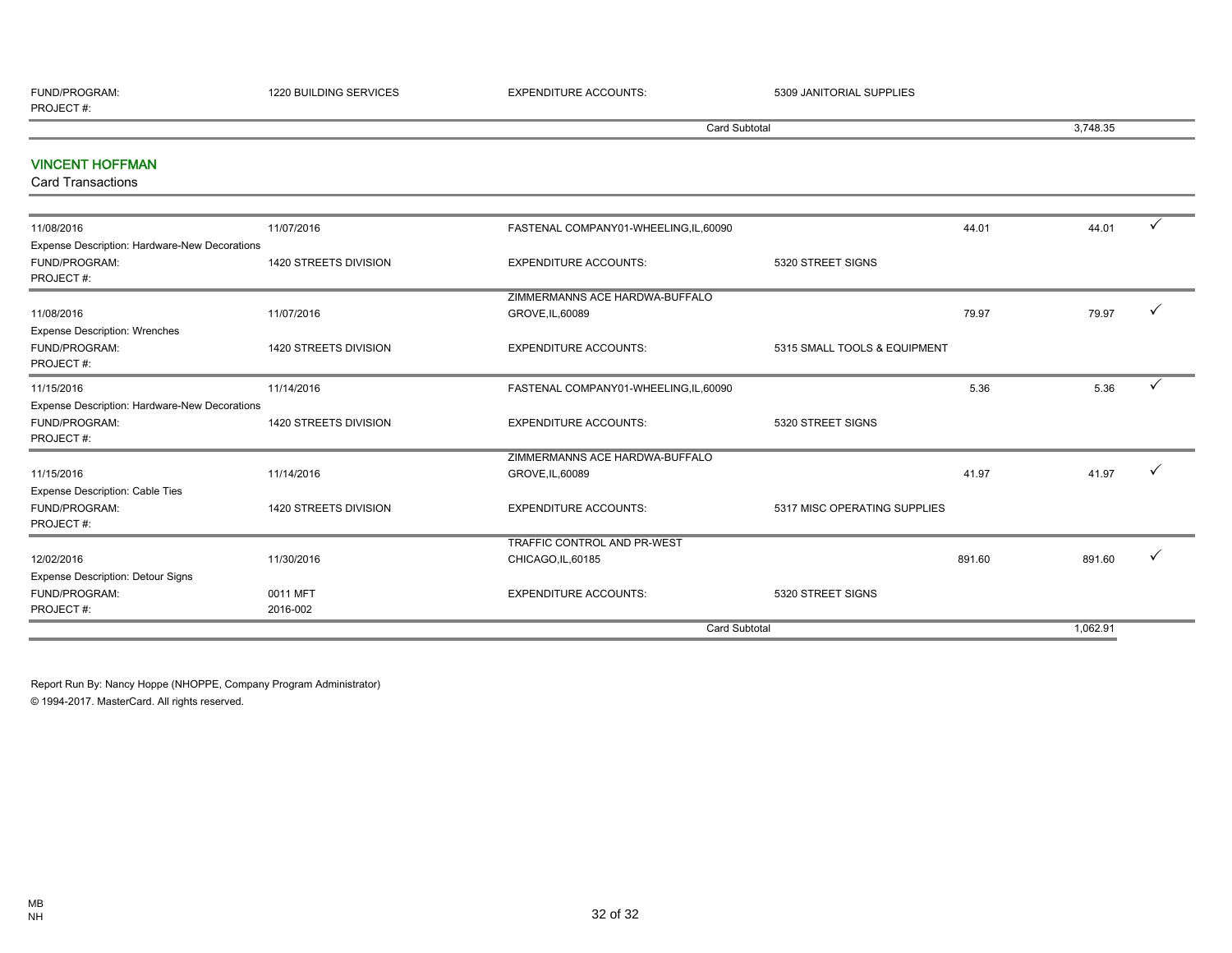# **Village of Wheeling Payroll Summary**

# **Pay Period Ended 01/13/2017**

| <b>Fund Number</b> | Fund                            | <b>Salaries</b> | <b>Benefits</b> | <b>Total Payroll</b> |
|--------------------|---------------------------------|-----------------|-----------------|----------------------|
|                    |                                 |                 |                 |                      |
| 01                 | <b>General Fund</b>             | 893,732.58      | 79,110.87       | 972,843.45           |
| 31                 | <b>Crossroads TIF</b>           | 665.32          | 131.67          | 796.99               |
| 32                 | So Milwaukee TIF                | 665.32          | 131.67          | 796.99               |
| 34                 | <b>Capital Projects</b>         | 6,682.37        | 1,322.77        | 8,005.14             |
| 35                 | <b>Town Center II TIF</b>       | 665.32          | 131.67          | 796.99               |
| 36                 | <b>Southeast II TIF</b>         | 665.32          | 131.67          | 796.99               |
| 39                 | Lake Cook/Milwaukee TIF         | 665.30          | 131.66          | 796.96               |
| 40                 | Water & Sewer Fund              | 68,884.45       | 13,644.40       | 82,528.85            |
| 55                 | <b>Grant Fund</b>               | 12,027.96       | 815.35          | 12,843.31            |
|                    |                                 |                 |                 |                      |
|                    | <b>Total Gross Payroll</b>      | 984,653.94      | 95,551.73       | 1,080,205.67         |
|                    |                                 |                 |                 |                      |
|                    | <b>Total Payroll Deductions</b> | 386,539.80      | 95,551.73       | 482,091.53           |
|                    |                                 |                 |                 |                      |
|                    | <b>Total Net Payroll</b>        | 598,114.14      | 0.00            | 598,114.14           |
|                    |                                 |                 |                 |                      |
|                    |                                 |                 |                 |                      |
|                    | <b>Payroll Checks</b>           | 0.00            |                 |                      |
|                    |                                 |                 |                 |                      |
|                    | <b>Direct Deposits</b>          | 598,114.14      |                 |                      |
|                    |                                 |                 |                 |                      |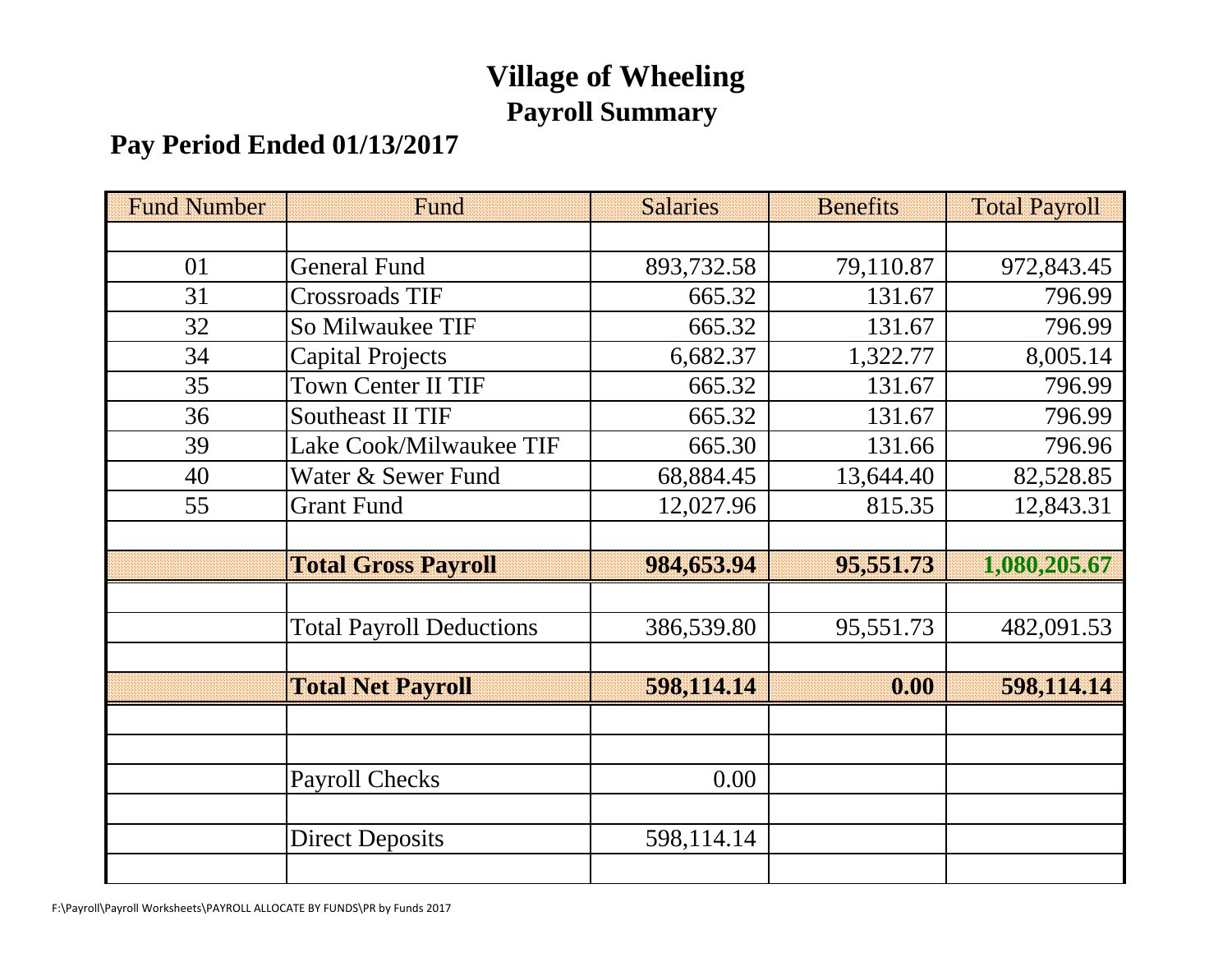# **Village of Wheeling Payroll Summary**

# **Pay Period Ended 01/27/2017**

| <b>Fund Number</b> | Fund                            | <b>Salaries</b> | <b>Benefits</b> | <b>Total Payroll</b> |
|--------------------|---------------------------------|-----------------|-----------------|----------------------|
|                    |                                 |                 |                 |                      |
| 01                 | <b>General Fund</b>             | 768,382.86      | 324,120.92      | 1,092,503.78         |
| 31                 | Crossroads TIF                  | 665.32          | 322.02          | 987.34               |
| 32                 | So Milwaukee TIF                | 665.32          | 322.02          | 987.34               |
| 34                 | Capital Projects                | 5,867.37        | 3,580.66        | 9,448.03             |
| 35                 | Town Center II TIF              | 665.32          | 322.02          | 987.34               |
| 36                 | <b>Southeast II TIF</b>         | 665.32          | 322.02          | 987.34               |
| 39                 | Lake Cook/Milwaukee TIF         | 665.30          | 322.02          | 987.32               |
| 40                 | Water & Sewer Fund              | 61,357.66       | 32,371.31       | 93,728.97            |
| 55                 | <b>Grant Fund</b>               | 4,264.32        | 2,445.77        | 6,710.09             |
|                    |                                 |                 |                 |                      |
|                    | <b>Total Gross Payroll</b>      | 843,198.79      | 364,128.76      | 1,207,327.55         |
|                    |                                 |                 |                 |                      |
|                    | <b>Total Payroll Deductions</b> | 327,269.90      | 364,128.76      | 691,398.66           |
|                    |                                 |                 |                 |                      |
|                    | <b>Total Net Payroll</b>        | 515,928.89      | 0.00            | 515,928.89           |
|                    |                                 |                 |                 |                      |
|                    |                                 |                 |                 |                      |
|                    | Payroll Checks                  | 0.00            |                 |                      |
|                    |                                 |                 |                 |                      |
|                    | <b>Direct Deposits</b>          | 515,928.89      |                 |                      |
|                    |                                 |                 |                 |                      |
|                    | <b>Total Net Payroll</b>        | 515,928.89      |                 |                      |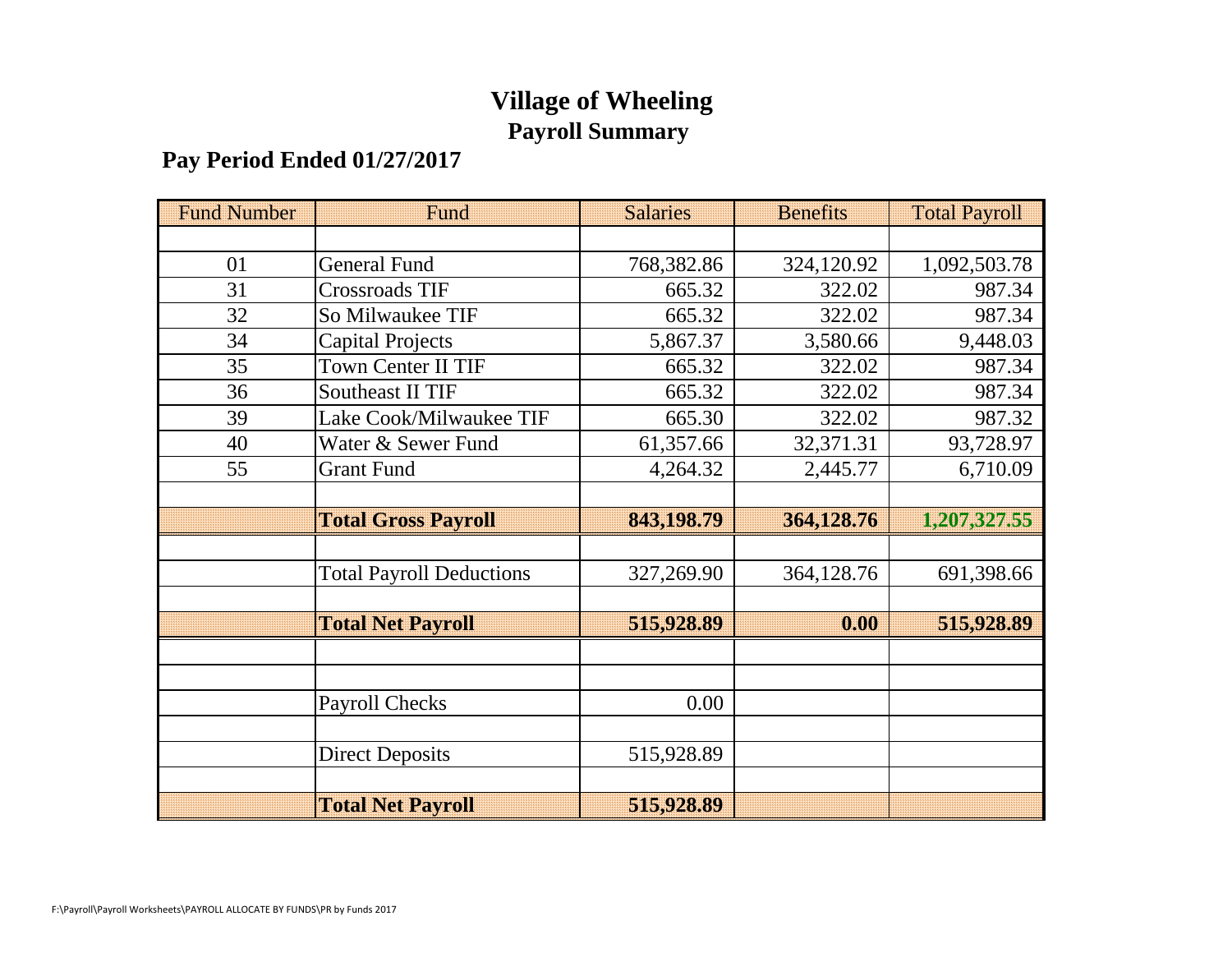SUNGARD PENTAMATION PAGE NUMBER: 1DATE: 02/01/2017 VILLAGE OF WHEELING ACCTPA51TIME: 09:37:43<br>TIME: 09:37:43 CASH REQUIREMENTS − CHECK FORMAT − DUE DATE: 02/07/2017 SELECTION CRITERIA: payable.batch='AMM02/07'

ACCOUNTING PERIOD: 2/17

| VENDOR                                                   | ORGANIZATION                                 | <b>ACCOUNT</b>                               | PURCHASE OR                                                          | INVOICE                                            | AMOUNT                                                              | DESCRIPTION                                                                                                                              |
|----------------------------------------------------------|----------------------------------------------|----------------------------------------------|----------------------------------------------------------------------|----------------------------------------------------|---------------------------------------------------------------------|------------------------------------------------------------------------------------------------------------------------------------------|
| 9236<br>ABSOLUTE VENDING SERVICE<br>TOTAL CHECK          | 1300<br>1600<br>1700<br>1500<br>1320<br>1500 | 5317<br>5317<br>5317<br>5317<br>5317<br>5317 | 17000089<br>17000089<br>17000089<br>17000047<br>17000179<br>17000179 | 22571<br>22571<br>22571<br>22594<br>22729<br>22729 | 140.00<br>140.00<br>140.00<br>105.00<br>72.39<br>603.11<br>1,200.50 | WATER COOLER RENTAL<br>WATER COOLER RENTAL<br>WATER COOLER RENTAL<br>WATER COOLER RENTAL<br>DEPT COFFEE SUPPLIES<br>DEPT COFFEE SUPPLIES |
| 10261<br>ACCURATE DOCUMENT DESTRUCTIO<br>TOTAL CHECK     | 1600                                         | 5299                                         | 17000185                                                             | 14623141                                           | 1,400.00<br>1,400.00                                                | DOCUMENT SHREDDING                                                                                                                       |
| 8727<br>AEREX PEST CONTROL<br>TOTAL CHECK                | 1300                                         | 5210                                         | 17000140                                                             | 1035280                                            | 430.00<br>430.00                                                    | DEC. PEST CONTROL                                                                                                                        |
| 136<br>AMERICAN CHARGE SERVICE<br>TOTAL CHECK            | 1320                                         | 5231                                         | 17000206                                                             | 99620                                              | 74.00<br>74.00                                                      | PAVILION TAXI PROGRAM                                                                                                                    |
| 9835<br>AMERICAN UNDERGROUND INC<br>TOTAL CHECK          | 4200<br>4200                                 | 5342<br>5342                                 | 17000040<br>17000040                                                 | 8347<br>8348                                       | 12,083.85<br>5,962.56<br>18,046.41                                  | SEWER INSPECTIONS<br>SEWER INSPECTIONS                                                                                                   |
| 8035<br>AMERICAN WELDING & GAS INC<br>TOTAL CHECK        | 2200                                         | 5220                                         | 17000078                                                             | 04520165                                           | 318.36<br>318.36                                                    | CYLINDER RENTALS                                                                                                                         |
| 7380<br>APSW<br>TOTAL CHECK                              | 1315                                         | 5222                                         | 17000231                                                             |                                                    | 160.00<br>160.00                                                    | 2017 MEMBERSHIP DUES                                                                                                                     |
| 4175<br>ARLINGTON HEIGHTS FORD<br>TOTAL CHECK            | 2100                                         | 5310                                         | 17000144                                                             | 784468                                             | 30.89<br>30.89                                                      | AUTO PARTS                                                                                                                               |
| 220<br>ARROW ROAD CONSTRUCTION CO<br>TOTAL CHECK         | 1420                                         | 5314                                         | 17000095                                                             | 62210MB                                            | 1,096.47<br>1,096.47                                                | COLD MIX ASPHALT                                                                                                                         |
| 229<br>ARTHUR J GALLAGHER RISK MANA 51<br>TOTAL CHECK    | 51<br>51                                     | 5213<br>5213<br>5213                         | 17000160<br>17000161<br>17000210                                     | 2006813<br>2006826<br>2030558                      | 113.00<br>100.00<br>100.00<br>313.00                                | PUBLIC OFFICIALS BOND/MM<br>PUBLIC OFFICIALS BOND/ES<br>PUBLIC OFFICIALS BOND/DA                                                         |
| 9638<br>ARTISTIC HOLIDAY DESIGNS LLC<br>TOTAL CHECK      | 1140                                         | 5317                                         | 17000081                                                             | 1031                                               | 18,639.44<br>18,639.44                                              | LED POLE DECORATIONS                                                                                                                     |
| 5259<br>ASSOCIATED PROPERTY COUNSELO 1300<br>TOTAL CHECK | 1300                                         | 5206<br>5206                                 | 17000165<br>17000164                                                 | $2017 - 11$<br>$2017 - 12$                         | 900.00<br>900.00<br>1,800.00                                        | APPRAISAL FEE<br>APPRAISAL FEE                                                                                                           |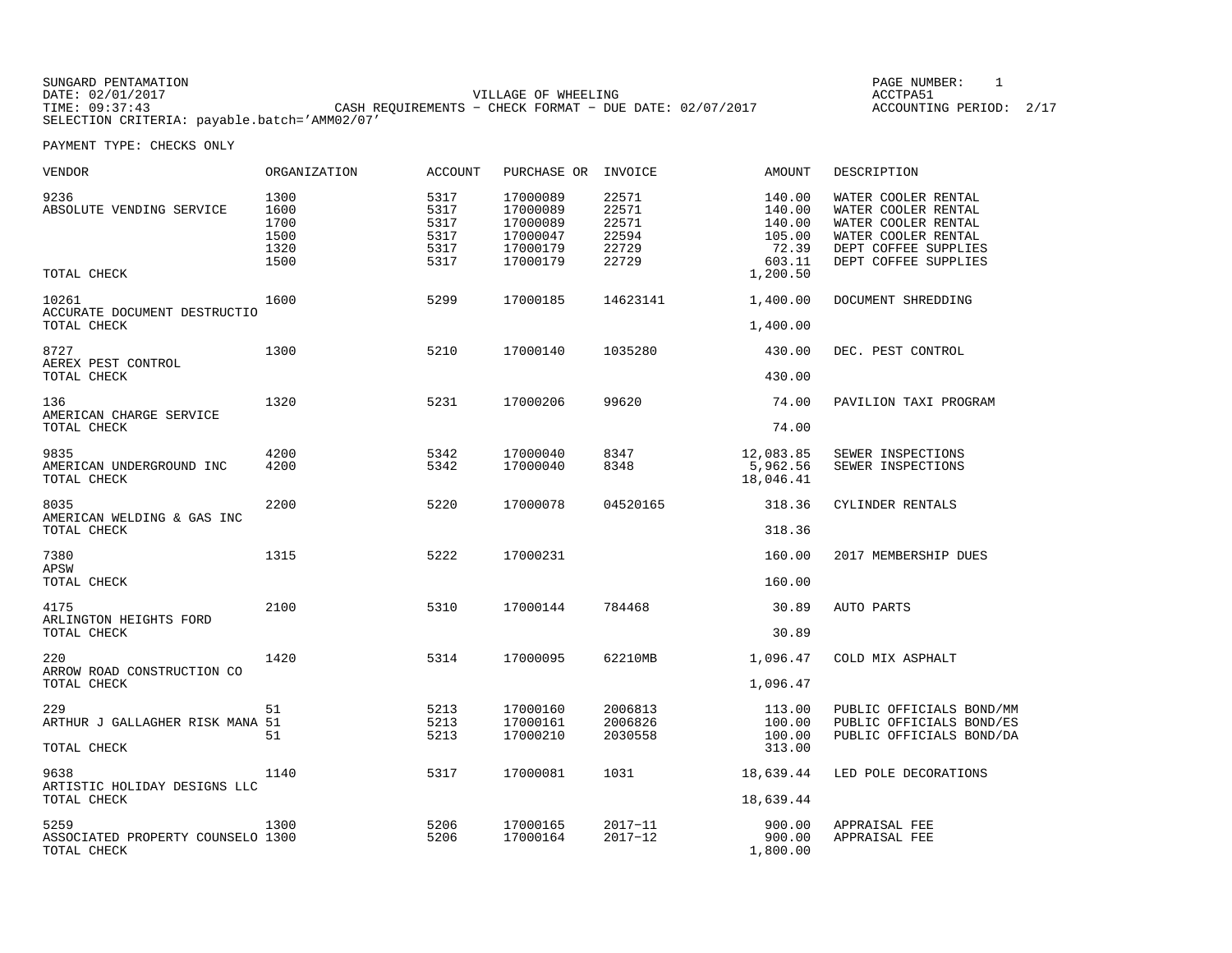| SUNGARD PENTAMATION                          |                                                         | PAGE NUMBER:       |  |
|----------------------------------------------|---------------------------------------------------------|--------------------|--|
| DATE: 02/01/2017                             | VILLAGE OF WHEELING                                     | ACCTPA51           |  |
| TIME: 09:37:43                               | CASH REOUIREMENTS - CHECK FORMAT - DUE DATE: 02/07/2017 | ACCOUNTING PERIOD: |  |
| SELECTION CRITERIA: payable.batch='AMM02/07' |                                                         |                    |  |

| VENDOR                                           | ORGANIZATION                                         | <b>ACCOUNT</b>                                       | PURCHASE OR                                                                      | INVOICE                                                            | AMOUNT                                                                      | DESCRIPTION                                                                                                                                            |
|--------------------------------------------------|------------------------------------------------------|------------------------------------------------------|----------------------------------------------------------------------------------|--------------------------------------------------------------------|-----------------------------------------------------------------------------|--------------------------------------------------------------------------------------------------------------------------------------------------------|
| 263<br>AUTO TECH CENTERS INC                     | 1240<br>1300<br>1420<br>1430<br>2200<br>4100<br>4200 | 5310<br>5310<br>5310<br>5310<br>5310<br>5310<br>5310 | 17000129<br>17000129<br>17000129<br>17000129<br>17000129<br>17000129<br>17000129 | 276345<br>276345<br>276345<br>276345<br>276345<br>276345<br>276345 | 330.70<br>330.70<br>335.28<br>665.32<br>1,532.48<br>690.99<br>690.99        | TIRES<br>TIRES<br>TIRES<br>TIRES<br>TIRES<br>TIRES<br>TIRES                                                                                            |
| TOTAL CHECK                                      |                                                      |                                                      |                                                                                  |                                                                    | 4,576.46                                                                    |                                                                                                                                                        |
| 8120<br>AUTOMATIC SYSTEMS CO<br>TOTAL CHECK      | 4100                                                 | 5237                                                 | 17000056                                                                         | 30672 S                                                            | 631.75<br>631.75                                                            | SCADA ADJUSTMENT                                                                                                                                       |
| 10265<br>JOSE LUIS BARRAZA                       | 01                                                   | 2255                                                 | 17000232                                                                         | 16060105                                                           | 1,000.00                                                                    | <b>BOND REFUND</b>                                                                                                                                     |
| TOTAL CHECK                                      |                                                      |                                                      |                                                                                  |                                                                    | 1,000.00                                                                    |                                                                                                                                                        |
| 296<br>BAXTER & WOODMAN INC<br>TOTAL CHECK       | 4100                                                 | 5299                                                 | 17000053                                                                         | 21671                                                              | 192.50<br>192.50                                                            | WATER AUDIT                                                                                                                                            |
| 322                                              | 2200                                                 | 5220                                                 | 17000147                                                                         | 36695                                                              | 2,200.00                                                                    | MONITOR MAINTENANCE                                                                                                                                    |
| BIO-TRON INC<br>TOTAL CHECK                      |                                                      |                                                      |                                                                                  |                                                                    | 2,200.00                                                                    |                                                                                                                                                        |
| 5092<br>BONNELL INDUSTRIES INC<br>TOTAL CHECK    | 1220<br>1240<br>1420<br>1430<br>2200<br>4100<br>4200 | 5310<br>5310<br>5310<br>5310<br>5310<br>5310<br>5310 | 17000117<br>17000117<br>17000117<br>17000117<br>17000117<br>17000117<br>17000117 |                                                                    | 168.30<br>29.70<br>832.50<br>99.00<br>29.70<br>630.18<br>410.22<br>2,199.60 | PARTS AND PRO POLY<br>PARTS AND PRO POLY<br>PARTS AND PRO POLY<br>PARTS AND PRO POLY<br>PARTS AND PRO POLY<br>PARTS AND PRO POLY<br>PARTS AND PRO POLY |
| 409<br>CAPPS PLUMBING & SEWER INC                | 01                                                   | 2255                                                 | 17000235                                                                         | 15110072                                                           | 1,000.00                                                                    | BOND REFUND                                                                                                                                            |
| TOTAL CHECK                                      |                                                      |                                                      |                                                                                  |                                                                    | 1,000.00                                                                    |                                                                                                                                                        |
| 443<br>CDW-GOVERNMENT<br>TOTAL CHECK             | 33                                                   | 5313                                                 | 16002603                                                                         | GPX6931                                                            | 14,810.40<br>14,810.40                                                      | CISCO NETWORK EQUIPMENT                                                                                                                                |
|                                                  |                                                      |                                                      |                                                                                  |                                                                    |                                                                             |                                                                                                                                                        |
| 455<br>CENTURY TILE COMPANY<br>TOTAL CHECK       | 2200                                                 | 5311                                                 | 17000114                                                                         | 6370705                                                            | 3,336.74<br>3,336.74                                                        | TILE/STATION 23                                                                                                                                        |
| 483<br>CHICAGO COMMUNICATIONS LLC<br>TOTAL CHECK | 15<br>15<br>15                                       | 5221<br>5221<br>5221                                 | 17000173<br>17000092<br>17000154                                                 | 288581<br>288704                                                   | 1,035.44<br>5,104.20<br>1,112.65<br>7,252.29                                | RADIO REPAIRS<br>RADIO SERVICE AGREEMENT<br>RADIO MAINT AGREEMENT                                                                                      |
| 6074<br>CHICAGO PARTS & SOUND LLC<br>TOTAL CHECK | 2100                                                 | 5324                                                 | 17000115                                                                         |                                                                    | 488.75<br>488.75                                                            | WINDOW GUARD HINGE KIT AN                                                                                                                              |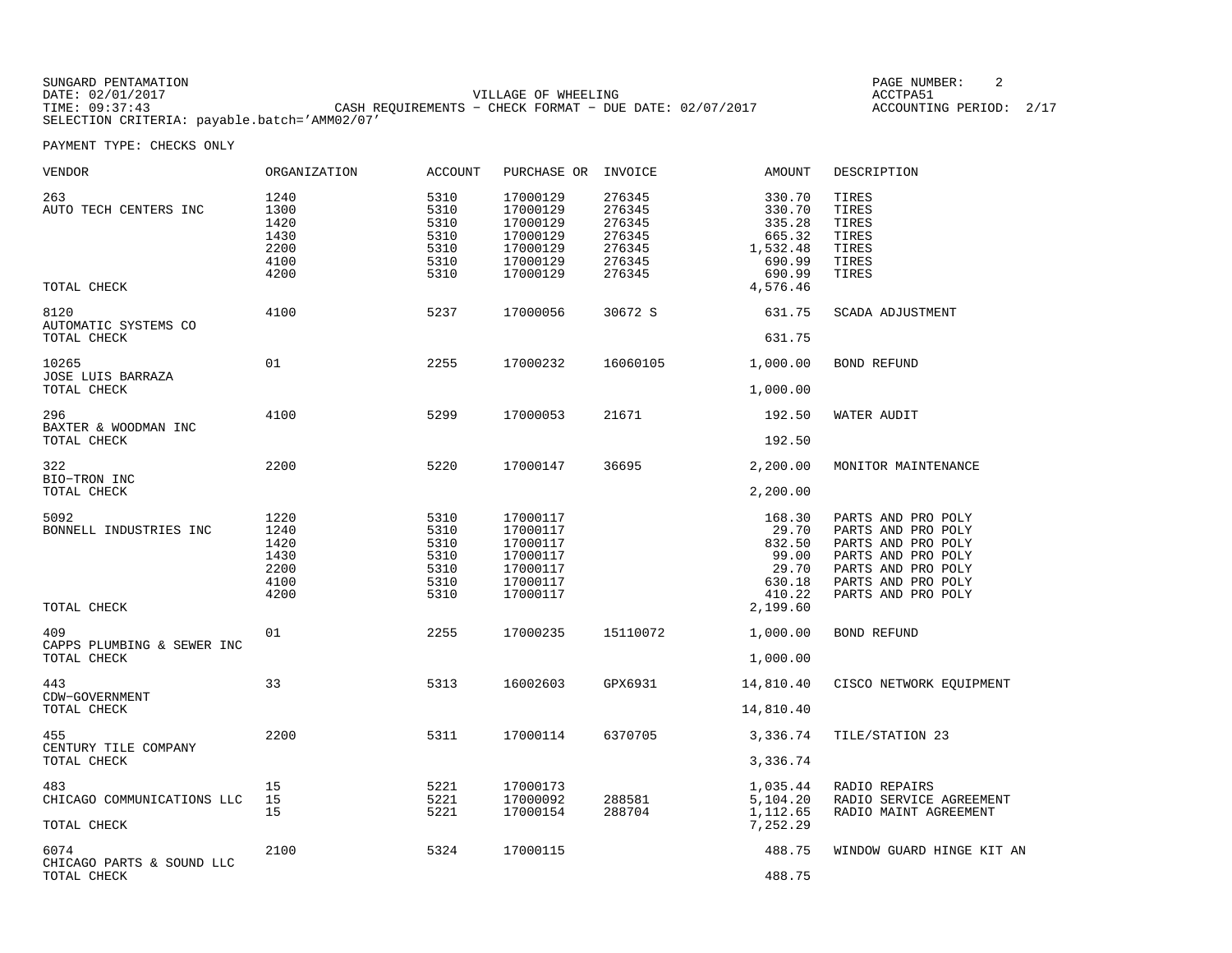SUNGARD PENTAMATION PAGE NUMBER: 3DATE: 02/01/2017 VILLAGE OF WHEELING ACCTPA51ACCOUNTING PERIOD: 2/17 TIME: 09:37:43 CASH REQUIREMENTS − CHECK FORMAT − DUE DATE: 02/07/2017 SELECTION CRITERIA: payable.batch='AMM02/07'

| <b>VENDOR</b>                        | <b>ORGANIZATION</b> | <b>ACCOUNT</b> | PURCHASE OR          | INVOICE                      | <b>AMOUNT</b>      | DESCRIPTION                                          |
|--------------------------------------|---------------------|----------------|----------------------|------------------------------|--------------------|------------------------------------------------------|
| 7259<br>CLARK BAIRD SMITH LLP        | 1900                | 5218           | 17000188             | 8072                         | 731.25             | LABOR LEGAL SERVICES                                 |
| TOTAL CHECK                          |                     |                |                      |                              | 731.25             |                                                      |
| 5814<br>COBAN                        | 2100                | 5207           | 17000062             | 13146                        | 7,176.62           | IN-CAR VIDEO SOFTWARE                                |
| TOTAL CHECK                          |                     |                |                      |                              | 7,176.62           |                                                      |
| 556                                  | 1420                | 5209           | 17000069             |                              | 41.84              | ENERGY SERVICE DECEMBER                              |
| COMED                                | 4100                | 5209           | 17000069             |                              | 95.92              | ENERGY SERVICE DECEMBER                              |
| TOTAL CHECK                          | 4200                | 5209           | 17000069             |                              | 639.48<br>777.24   | ENERGY SERVICE DECEMBER                              |
| 557<br>COMED                         | 11                  | 5209           | 17000070             |                              | 4,944.32           | ENERGY SERVICE DECEMBER                              |
| TOTAL CHECK                          |                     |                |                      |                              | 4,944.32           |                                                      |
| 8639                                 | 1170                | 5209           | 17000068             |                              | 1,194.45           | ENERGY SERVICE DECEMBER                              |
| CONSTELLATION NEW ENERGY INC 1320    |                     | 5209           | 17000068             |                              | 190.49             | ENERGY SERVICE DECEMBER                              |
|                                      | 1430<br>4100        | 5209<br>5209   | 17000068<br>17000068 |                              | 839.20<br>6,989.11 | ENERGY SERVICE DECEMBER<br>ENERGY SERVICE DECEMBER   |
|                                      | 4200                | 5209           | 17000068             |                              | 878.25             | ENERGY SERVICE DECEMBER                              |
| TOTAL CHECK                          |                     |                |                      |                              | 10,091.50          |                                                      |
| 599                                  | 11                  | 5251           | 17000174             | $2016 - 4$                   | 2,802.00           | TRAFFIC SIG MAINT 4TH                                |
| COOK COUNTY TREASURER<br>TOTAL CHECK |                     |                |                      |                              | 2,802.00           |                                                      |
| 3477                                 | 2100                | 5323           | 17000150             | 6366                         | 16.50              | RETIREMENT PLAQUE                                    |
| CROWN TROPHY<br>TOTAL CHECK          |                     |                |                      |                              | 16.50              |                                                      |
|                                      |                     |                |                      |                              |                    |                                                      |
| 5958<br><b>CUTLER WORKWEAR</b>       | 4100<br>4200        | 5106<br>5106   | 17000105<br>17000105 | 90115/915424<br>90115/915424 | 256.44<br>256.43   | UNIFORM ITEMS<br>UNIFORM ITEMS                       |
| TOTAL CHECK                          |                     |                |                      |                              | 512.87             |                                                      |
| 756                                  | 4200                | 5310           | 17000125             | 110160099719                 | 2,169.40           | VEHICLE PARTS                                        |
| E J EQUIPMENT<br>TOTAL CHECK         |                     |                |                      |                              | 2,169.40           |                                                      |
| 3787                                 | 4200                | 5315           | 17000054             | 34521                        | 1,195.74           | GAS MONITOR                                          |
| FULLIFE SAFETY CENTER                | 4200                | 5315           | 17000055             | 35062                        | 141.60             | ALCOHOL WIPES                                        |
| TOTAL CHECK                          | 4100                | 5319           | 17000157             | 35238                        | 16.70<br>1,354.04  | MAIN BREAK GLOVES                                    |
|                                      |                     |                |                      |                              |                    |                                                      |
| 935<br>GALLS LLC                     | 2100<br>2100        | 5106<br>5106   | 17000136<br>17000137 | 006589519<br>006651235       | 1,492.44<br>208.18 | CITIZENS PATROL UNIFORMS<br>CITIZENS PATROL UNIFORMS |
|                                      | 2100                | 5106           | 17000132             | 006718455                    | 66.99              | UNIFORM ALLOWANCE                                    |
|                                      | 2110                | 5106           | 17000133             | 006723752                    | 55.01              | UNIFORM ALLOWANCE                                    |
|                                      | 2110                | 5106           | 17000134             | 006723808                    | 61.91              | UNIFORM ALLOWANCE                                    |
| TOTAL CHECK                          |                     |                |                      |                              | 1,884.53           |                                                      |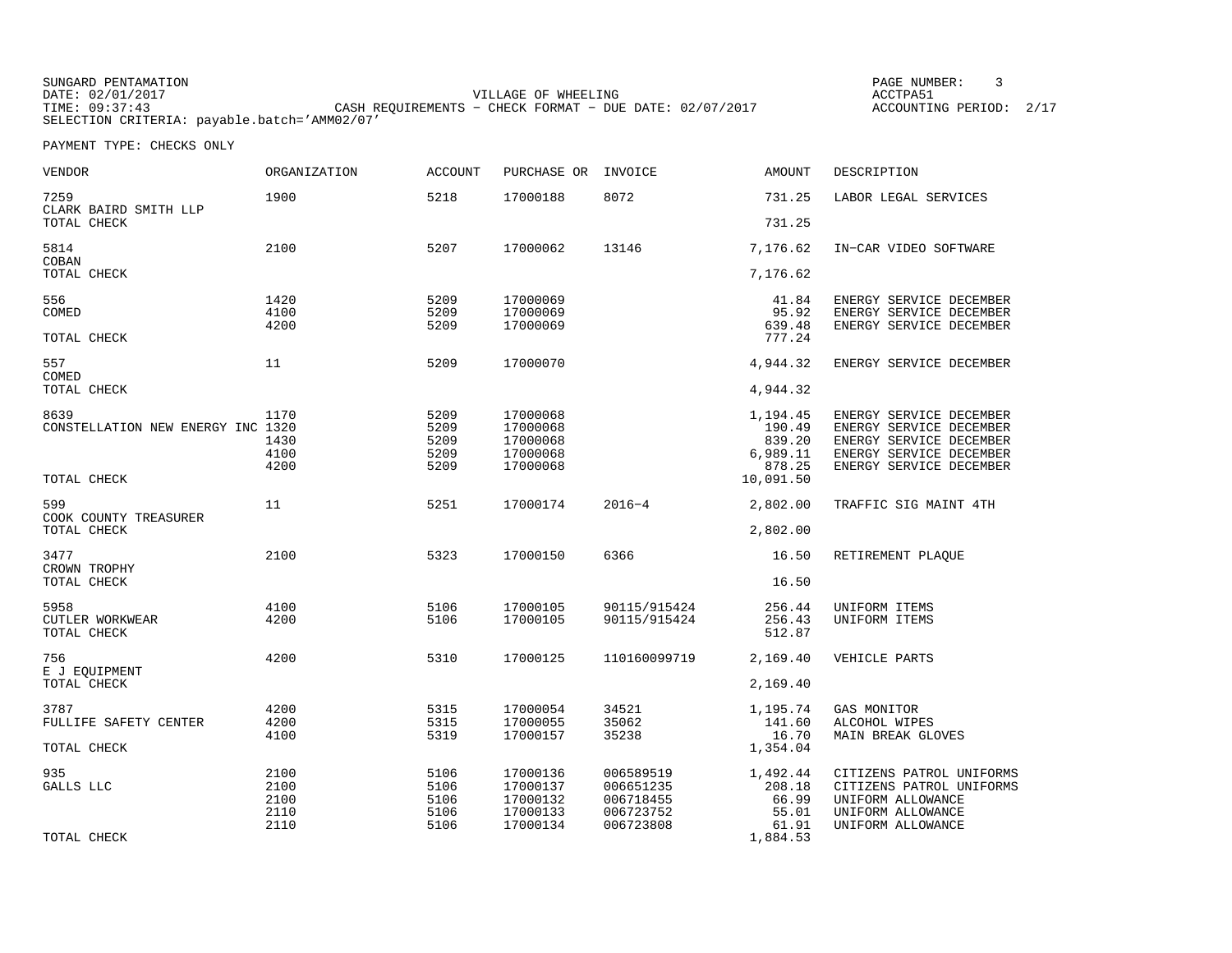SUNGARD PENTAMATION PAGE NUMBER: 4DATE: 02/01/2017 VILLAGE OF WHEELING ACCTPA51CASH REQUIREMENTS - CHECK FORMAT - DUE DATE: 02/07/2017 SELECTION CRITERIA: payable.batch='AMM02/07'

ACCOUNTING PERIOD: 2/17

| VENDOR                                | <b>ORGANIZATION</b> | <b>ACCOUNT</b> | PURCHASE OR INVOICE  |                          | AMOUNT                   | DESCRIPTION             |
|---------------------------------------|---------------------|----------------|----------------------|--------------------------|--------------------------|-------------------------|
| 2752<br>GRAINGER<br>TOTAL CHECK       | 4200<br>4100        | 5310<br>5243   | 17000116<br>17000156 | 9307711573<br>9321771769 | 4.68<br>427.98<br>432.66 | ELBOW FITTING<br>HEATER |
| 6418                                  | 1600                | 5333           | 17000212             | 23925                    | 7,000.00                 | 2017 VOW LOC SPOTLIGHT  |
| GROUP C MEDIA INC<br>TOTAL CHECK      |                     |                |                      |                          | 7,000.00                 |                         |
| 9678                                  | 1220                | 5215           | 17000082             | INR042740                | 6,611.00                 | JAN. JANITORIAL SVCS    |
| GSF USA INC<br>TOTAL CHECK            |                     |                |                      |                          | 6,611.00                 |                         |
| 1010                                  | 1420                | 5251           | 17000119             | 27293                    | 1,252.95                 | HARDWIRE CORDS          |
| H & H ELECTRIC CO<br>TOTAL CHECK      |                     |                |                      |                          | 1,252.95                 |                         |
| 6024<br>HAEGER ENGINEERING LLC        | 1300                | 5206           | 17000163             | 79368                    | 1,070.50                 | KERRY LN/DEAN AV PLAT   |
| TOTAL CHECK                           |                     |                |                      |                          | 1,070.50                 |                         |
| 9548<br>HOFFMAN HOUSE CATERING        | 5500                | 5299           | 17000104             | 9811612019               | 2,600.36                 | DEC CONGREGATE DINING   |
| TOTAL CHECK                           |                     |                |                      |                          | 2,600.36                 |                         |
| 10153<br>HOLIDAY CREATIONS PRO INC    | 1140                | 5299           | 17000195             | 7881                     | 23,952.40                | HOLIDAY LIGHTS REMOVAL  |
| TOTAL CHECK                           |                     |                |                      |                          | 23,952.40                |                         |
| 5360<br>HUFF & HUFF INC               | 4100                | 5208           | 17000191             | 0731225                  | 1,000.00                 | DEBRIS TESTING          |
| TOTAL CHECK                           |                     |                |                      |                          | 1,000.00                 |                         |
| 10249<br>HUNTLEY FIRE PROTECTION DIST | 2200                | 5105           | 17000088             | WHEELING FD              | 222.18                   | TRAINING SEMINAR        |
| TOTAL CHECK                           |                     |                |                      |                          | 222.18                   |                         |
| 6946<br>ICCI                          | 1300                | 5206           | 17000209             | 20170107                 | 800.00                   | PLAN REVIEWS            |
| TOTAL CHECK                           |                     |                |                      |                          | 800.00                   |                         |
| 1190<br>ILLINOIS EPA                  | 3100                | 5299           | 17000208             | 208437                   | 3,000.40                 | 115-119 S MILW SVCS     |
| TOTAL CHECK                           |                     |                |                      |                          | 3,000.40                 |                         |
| 1196<br>ILLINOIS FIRE INSPECTORS ASC  | 2200                | 5222           | 17000087             | 18333                    | 95.00                    | MEMBERSHIP DUES 2017    |
| TOTAL CHECK                           |                     |                |                      |                          | 95.00                    |                         |
| 10262<br>IMPACT NETWORKING LLC        | 1600                | 5244           | 17000218             | IN261835                 | 3,942.35                 | COPIER PAPER            |
| TOTAL CHECK                           |                     |                |                      |                          | 3,942.35                 |                         |
| 9256<br>INTERSTATE BILLING SERVICE I  | 4100                | 5310           | 17000108             | 3004857486               | 31.77                    | LIGHT DOME              |
| TOTAL CHECK                           |                     |                |                      |                          | 31.77                    |                         |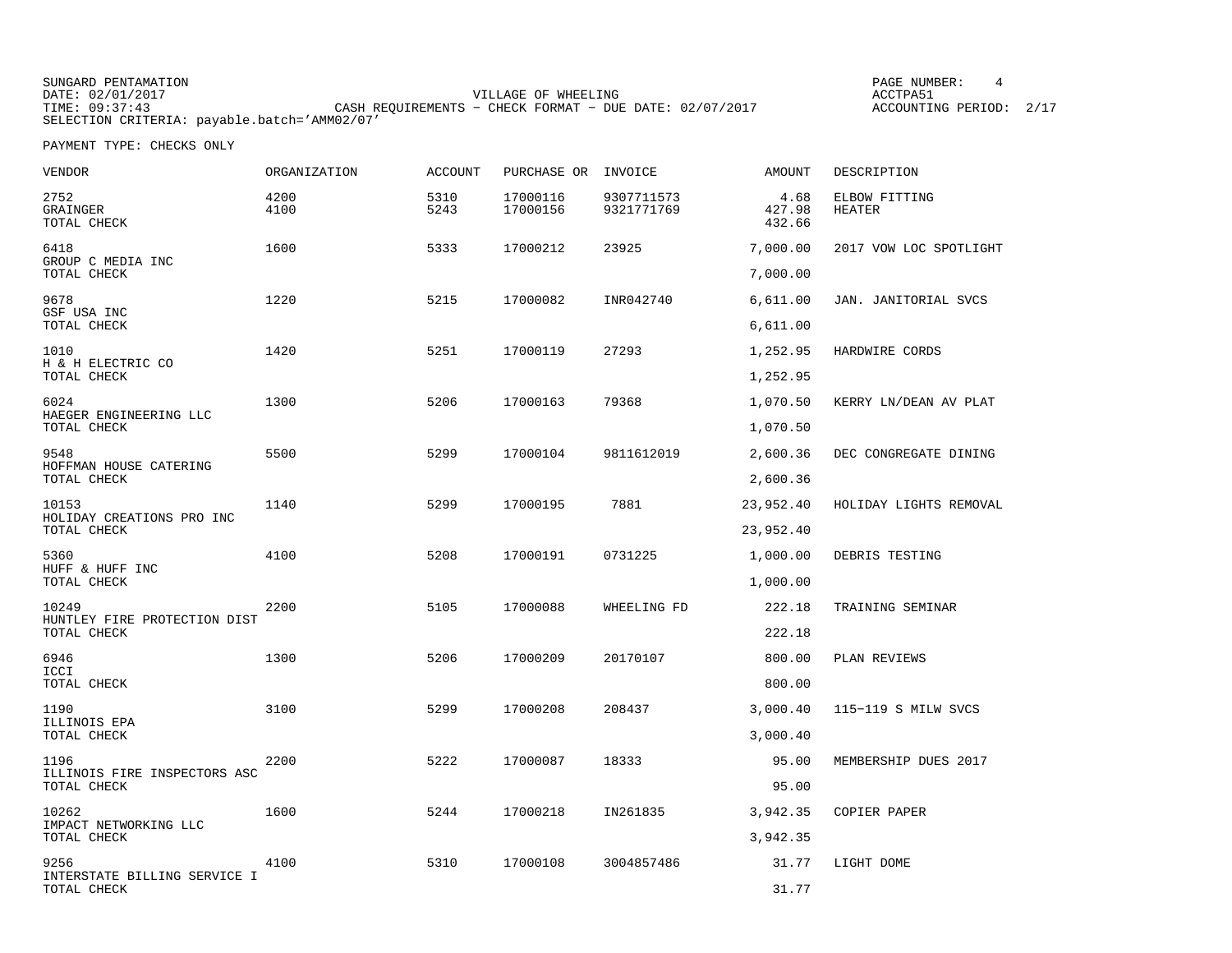SUNGARD PENTAMATION PAGE NUMBER: 5DATE: 02/01/2017 VILLAGE OF WHEELING ACCTPA51TIME: 09:37:43 CASH REQUIREMENTS − CHECK FORMAT − DUE DATE: 02/07/2017 SELECTION CRITERIA: payable.batch='AMM02/07'

ACCOUNTING PERIOD: 2/17

| VENDOR                                                   | ORGANIZATION         | <b>ACCOUNT</b>       | PURCHASE OR INVOICE              |                         | AMOUNT                                   | DESCRIPTION                                                    |
|----------------------------------------------------------|----------------------|----------------------|----------------------------------|-------------------------|------------------------------------------|----------------------------------------------------------------|
| 4285<br>J.G. UNIFORMS INC<br>TOTAL CHECK                 | 2100<br>2100<br>2100 | 5106<br>5106<br>5106 | 17000139<br>17000138<br>17000100 | 12534<br>12926          | 2,980.48<br>150.00<br>280.00<br>3,410.48 | UNIFORM ALLOWANCE<br>SILVER PATCHES<br>STAR PATCHES            |
| 1411<br>JULIE, INC<br>TOTAL CHECK                        | 4100<br>4200         | 5222<br>5222         | 17000180<br>17000180             | 2017-1797<br>2017-1797  | 2,810.67<br>2,810.67<br>5,621.34         | JULIE ANNUAL ASSESSMENT<br>JULIE ANNUAL ASSESSMENT             |
| 7468                                                     | 2100                 | 5222                 | 17000032                         |                         | 230.00                                   | 2017 MEMBERSHIP DUES                                           |
| LAKE COUNTY CHIEFS OF POLICE<br>TOTAL CHECK              |                      |                      |                                  |                         | 230.00                                   |                                                                |
| 4103<br>SHANNON SCHLONEGER                               | 1700                 | 5302                 | 17000162                         | 1132017                 | 480.00                                   | SUBSCRIPTION FEE                                               |
| TOTAL CHECK                                              |                      |                      |                                  |                         | 480.00                                   |                                                                |
| 6373<br>MATIS EQUIPMENT                                  | 2200                 | 5310                 | 17000109                         | 2181                    | 480.00                                   | POWER SERVICE                                                  |
| TOTAL CHECK                                              |                      |                      |                                  |                         | 480.00                                   |                                                                |
| 1664<br>MCCANN INDUSTRIES INC<br>TOTAL CHECK             | 1420<br>1420         | 5310<br>5310         | 17000103<br>17000126             | 07216120/709<br>0721670 | 460.40<br>88.43<br>548.83                | O-RINGS<br>O-RINGS                                             |
| 1669<br>MCHENRY ANALYTICAL WATER LAB 4100<br>TOTAL CHECK | 4100                 | 5308<br>5308         | 17000096<br>17000121             | 1700146<br>592913       | 462.00<br>450.00<br>912.00               | WATER SAMPLES<br>WATER SAMPLES                                 |
| 1676                                                     | 2200                 | 5220                 | 16003174                         | 675608                  | 295.86                                   | EVP REPAIRS                                                    |
| MEADE ELECTRIC CO INC<br>TOTAL CHECK                     |                      |                      |                                  |                         | 295.86                                   |                                                                |
| 1701                                                     | 2200                 | 5231                 | 17000084                         | $117 - 132$             | 600.00                                   | MESS REHAB ASSESSMENT                                          |
| METROPOLITAN EMERGENCY SUPPO<br>TOTAL CHECK              |                      |                      |                                  |                         | 600.00                                   |                                                                |
| 5989<br>MGP INC                                          | 1600<br>4100<br>4200 | 5207<br>5207<br>5207 | 17000193<br>17000193<br>17000193 | 3283<br>3283<br>3283    | 137.50<br>68.75<br>68.75                 | CSR STAFFING-SEPT.<br>CSR STAFFING-SEPT.<br>CSR STAFFING-SEPT. |
| TOTAL CHECK                                              |                      |                      |                                  |                         | 275.00                                   |                                                                |
| 1743<br>MICROSYSTEMS INC                                 | 2100                 | 5299                 | 17000169                         | I000075922              | 209.26                                   | INCIDENT REPORTS FILMED                                        |
| TOTAL CHECK                                              |                      |                      |                                  |                         | 209.26                                   |                                                                |
| 9502<br>MIDWEST WATER GROUP INC<br>TOTAL CHECK           | 4200                 | 5105                 | 17000083                         | 8718                    | 1,550.00<br>1,550.00                     | TRAINING                                                       |
|                                                          |                      |                      |                                  |                         |                                          |                                                                |
| 8659<br>MINUTEMAN PRESS OF DEERFIELD<br>TOTAL CHECK      | 1300                 | 5228                 | 17000090                         | 5958                    | 261.70<br>261.70                         | LETTERHEAD                                                     |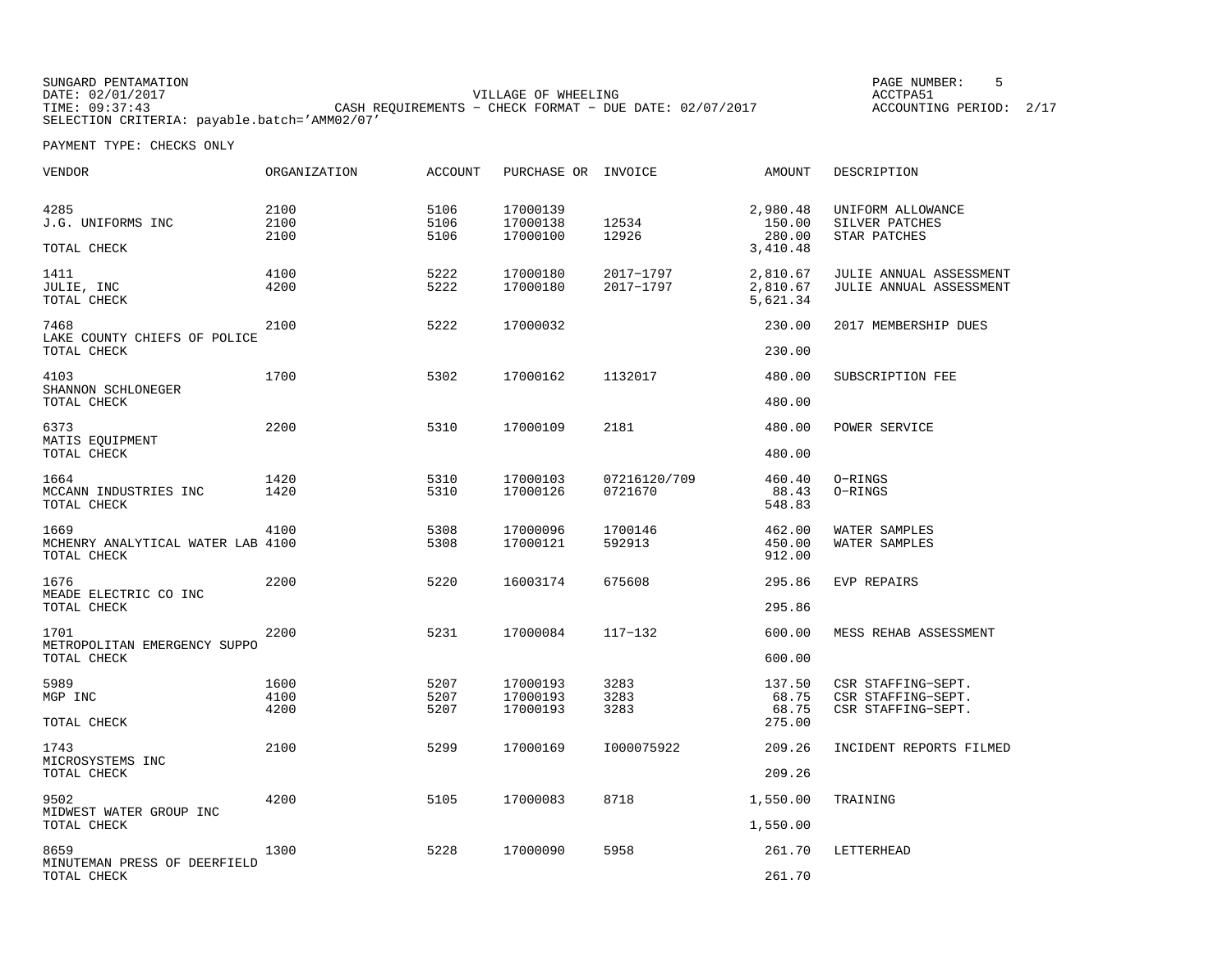| SUNGARD PENTAMATION                          |                                                           | PAGE NUMBER:            |  |
|----------------------------------------------|-----------------------------------------------------------|-------------------------|--|
| DATE: 02/01/2017                             | VILLAGE OF WHEELING                                       | ACCTPA51                |  |
| TIME: 09:37:43                               | CASH REOUIREMENTS - CHECK FORMAT - DUE DATE: $02/07/2017$ | ACCOUNTING PERIOD: 2/17 |  |
| SELECTION CRITERIA: payable.batch='AMM02/07' |                                                           |                         |  |

| VENDOR                                              | ORGANIZATION                 | <b>ACCOUNT</b>               | PURCHASE OR                                  | INVOICE                      | AMOUNT                                         | DESCRIPTION                                                  |
|-----------------------------------------------------|------------------------------|------------------------------|----------------------------------------------|------------------------------|------------------------------------------------|--------------------------------------------------------------|
| 9484<br>MOHAWK STAMP COMPANY                        | 1700                         | 5317                         | 17000214                                     | 1835853                      | 40.25                                          | NIGHT DROP STAMP                                             |
| TOTAL CHECK                                         |                              |                              |                                              |                              | 40.25                                          |                                                              |
| 1783<br>MONROE TRUCK EQUIPMENT                      | 4200                         | 5310                         | 17000107                                     |                              | 448.58                                         | PUMP VALVE/SPRING                                            |
| TOTAL CHECK                                         |                              |                              |                                              |                              | 448.58                                         |                                                              |
| 1695<br>MUNICIPAL EMERGENCY SERVICES                | 2200                         | 5319                         | 17000257                                     | IN1094330                    | 442.00                                         | FIREFIGHTING HOODS                                           |
| TOTAL CHECK                                         |                              |                              |                                              |                              | 442.00                                         |                                                              |
| 9636<br>MURRAY AND TRETTEL INC                      | 1420                         | 5302                         | 17000080                                     | 0117-356                     | 950.00                                         | WEATHER FORECASTING                                          |
| TOTAL CHECK                                         |                              |                              |                                              |                              | 950.00                                         |                                                              |
| 6361<br>NORTHSHORE UNIVERSITY<br>TOTAL CHECK        | 1800<br>1800<br>1800<br>1800 | 5246<br>5246<br>5246<br>5246 | 17000201<br>17000202<br>17000215<br>17000216 |                              | 274.00<br>801.00<br>40.00<br>40.00<br>1,155.00 | MEDICAL EXAM<br>MEDICAL EXAM<br>MEDICAL EXAM<br>MEDICAL EXAM |
|                                                     |                              |                              |                                              |                              |                                                |                                                              |
| 1946<br>NORTHWEST COMMUNITY HOSPITAL<br>TOTAL CHECK | 1500                         | 5246                         | 17000178                                     | 8028                         | 410.00<br>410.00                               | DRUG & ALCOHOL TESTS                                         |
|                                                     |                              |                              |                                              |                              |                                                |                                                              |
| 1969<br>NUGENT CONSULTING LLC<br>TOTAL CHECK        | 51                           | 5213                         | 17000025                                     | 888                          | 5,000.00<br>5,000.00                           | 1ST QTR CONSULTING                                           |
|                                                     |                              |                              |                                              |                              |                                                |                                                              |
| 3092<br>OFFICE DEPOT                                | 1240<br>1320                 | 5317<br>5318                 | 17000110<br>17000205                         | 886782534001<br>889022607001 | 22.49<br>68.97                                 | OFFICE SUPPLIES<br>OFFICE SUPPLIES                           |
|                                                     | 2200                         | 5318                         | 17000112                                     | 889772867001                 | 41.36                                          | OFFICE SUPPLIES                                              |
|                                                     | 2200                         | 5318                         | 17000213                                     | 889773150001                 | 671.03                                         | OFFICE SUPPLIES                                              |
| TOTAL CHECK                                         | 1600                         | 5318                         | 17000190                                     | 890151387001                 | 57.16<br>861.01                                | OFFICE SUPPLIES                                              |
| 2176<br>RAY O'HERRON CO., INC                       | 2100                         | 5316                         | 17000101                                     | 1700791-IN                   | 1,299.63                                       | RANGE SUPPLIES                                               |
| TOTAL CHECK                                         |                              |                              |                                              |                              | 1,299.63                                       |                                                              |
| 3194<br>OMNI-SITE                                   | 4200                         | 5237                         | 17000046                                     | 53946                        | 3,804.00                                       | LIFT STATION MONITORING                                      |
| TOTAL CHECK                                         |                              |                              |                                              |                              | 3,804.00                                       |                                                              |
| 6711                                                | 1240                         | 5315                         | 17000077                                     |                              | 109.98                                         | FITTINGS AND PARTS                                           |
| O'REILLY AUTO PARTS                                 | 1240                         | 5317                         | 17000077                                     |                              | 5.81                                           | FITTINGS AND PARTS                                           |
|                                                     | 1300                         | 5310                         | 17000077                                     |                              | 30.98                                          | FITTINGS AND PARTS                                           |
|                                                     | 1430                         | 5310                         | 17000077                                     |                              | 25.39                                          | FITTINGS AND PARTS                                           |
|                                                     | 2200<br>1240                 | 5310<br>5310                 | 17000077<br>17000127                         |                              | 607.09<br>109.04                               | FITTINGS AND PARTS<br>CLOCK AND BATTERIES                    |
|                                                     | 1240                         | 5310                         | 17000145                                     |                              | 45.22                                          | FUEL FILTERS                                                 |
|                                                     | 2200                         | 5310                         | 17000143                                     | 3415-467755                  | 217.49                                         | FILTERS                                                      |
| TOTAL CHECK                                         |                              |                              |                                              |                              | 1,151.00                                       |                                                              |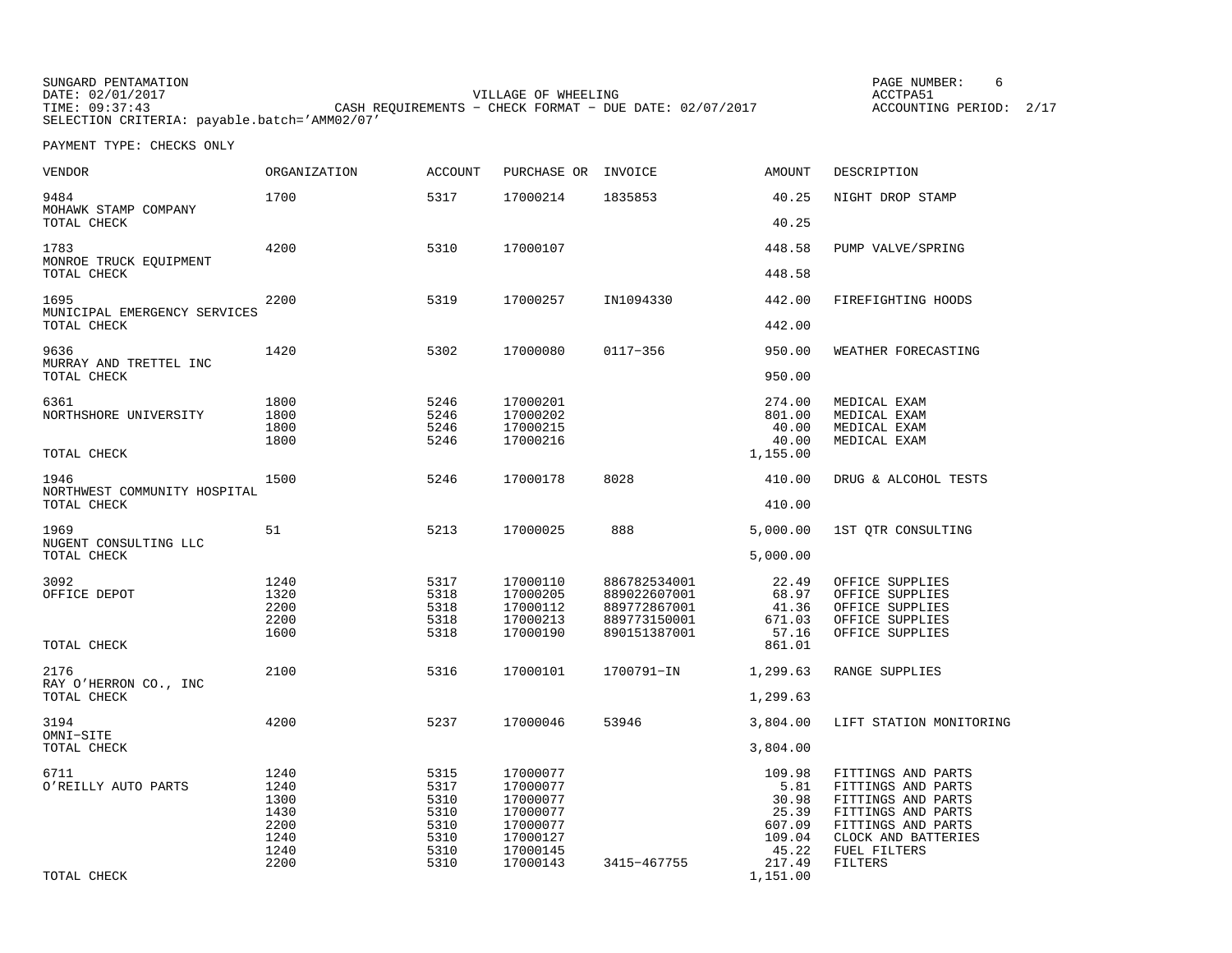SUNGARD PENTAMATION PAGE NUMBER: 7DATE: 02/01/2017 VILLAGE OF WHEELING ACCTPA51TIME: 09:37:43 CASH REQUIREMENTS − CHECK FORMAT − DUE DATE: 02/07/2017 SELECTION CRITERIA: payable.batch='AMM02/07'

ACCOUNTING PERIOD: 2/17

| <b>VENDOR</b>                           | <b>ORGANIZATION</b> | <b>ACCOUNT</b> | PURCHASE OR INVOICE  |                      | AMOUNT               | DESCRIPTION                                  |
|-----------------------------------------|---------------------|----------------|----------------------|----------------------|----------------------|----------------------------------------------|
| 9895<br>PERSONNEL STRATEGIES LLC        | 1800                | 5226           | 17000204             |                      | 500.00               | PSYCHOLOGICAL EXAM                           |
| TOTAL CHECK                             |                     |                |                      |                      | 500.00               |                                              |
| 8483                                    | 4200                | 5217           | 17000122             | 17181                | 680.00               | DIVERSION CH. MAINT.                         |
| PIZZO AND ASSOCIATES LTD<br>TOTAL CHECK | 4200                | 5217           | 17000192             | 17216                | 7,342.85<br>8,022.85 | DIVERSION CH. MAINT.                         |
| 4629<br>POSITIVE PACKAGING & GRAPHIC    | 2200                | 5228           | 17000166             | 6373                 | 340.00               | FIELD INSPECT FORMS                          |
| TOTAL CHECK                             |                     |                |                      |                      | 340.00               |                                              |
| 3712                                    | 1300                | 5220           | 17000131             | 5046334711           | 93.21                | DEC. CD COPIES                               |
| RICOH USA INC                           | 2200                | 5220           | 17000111             | 5046335069           | 91.40                | DEC. FD COPIES                               |
| TOTAL CHECK                             | 1600                | 5220           | 17000189             | 5046335965           | 139.67<br>324.28     | DEC. ADMIN COPIES                            |
| 4129                                    | 1420                | 5310           | 17000076             |                      | 47.00                | SAFETY CHECK                                 |
| RONDOUT SERVICE CENTER                  | 1430                | 5310           | 17000076             |                      | 23.50                | SAFETY CHECK                                 |
| TOTAL CHECK                             | 4200                | 5310           | 17000076             |                      | 70.50<br>141.00      | SAFETY CHECK                                 |
| 2286                                    | 1220                | 5310           | 17000123             | 72393127             | 10.56                | WINSHIELD WASH FLUID                         |
| SAFETY-KLEEN SYSTEMS                    | 1240                | 5310           | 17000123             | 72393127             | 4.23                 | WINSHIELD WASH FLUID                         |
|                                         | 1300                | 5310           | 17000123             | 72393127             | 16.90                | WINSHIELD WASH FLUID                         |
|                                         | 1400                | 5310           | 17000123             | 72393127             | 6.34                 | WINSHIELD WASH FLUID                         |
|                                         | 1420                | 5310           | 17000123             | 72393127             | 33.80                | WINSHIELD WASH FLUID                         |
|                                         | 1430<br>1500        | 5310<br>5310   | 17000123<br>17000123 | 72393127<br>72393127 | 6.33<br>2.11         | WINSHIELD WASH FLUID<br>WINSHIELD WASH FLUID |
|                                         | 1600                | 5310           | 17000123             | 72393127             | 2.11                 | WINSHIELD WASH FLUID                         |
|                                         | 2100                | 5310           | 17000123             | 72393127             | 57.04                | WINSHIELD WASH FLUID                         |
|                                         | 2200                | 5310           | 17000123             | 72393127             | 31.69                | WINSHIELD WASH FLUID                         |
|                                         | 4100                | 5310           | 17000123             | 72393127             | 27.46                | WINSHIELD WASH FLUID                         |
|                                         | 4200                | 5310           | 17000123             | 72393127             | 12.68                | WINSHIELD WASH FLUID                         |
| TOTAL CHECK                             |                     |                |                      |                      | 211.25               |                                              |
| 2288<br>THE SALEM GROUP                 | 1400                | 5103           | 17000225             | 2161080              | 559.07               | ENG TEMP CLERK                               |
| TOTAL CHECK                             |                     |                |                      |                      | 559.07               |                                              |
| 10256<br>GILBERTO SALGADO JR            | 01                  | 4512           | 17000153             | P3324072             | 30.00                | TICKET OVERPAYMENT                           |
| TOTAL CHECK                             |                     |                |                      |                      | 30.00                |                                              |
| 9798                                    | 4200                | 5303           | 17000223             | 98095365             | 526.44               | SEWER CLEANER                                |
| STATE CHEMICAL SOLUTIONS<br>TOTAL CHECK |                     |                |                      |                      | 526.44               |                                              |
| 3510                                    | 11                  | 5251           | 17000175             | 51264                | 877.50               | TRAFFIC SIGN MAINT 4TH                       |
| STATE TREASURER<br>TOTAL CHECK          |                     |                |                      |                      | 877.50               |                                              |
| 8767                                    | 1400                | 5327           | 17000075             | 16PLAN-IT248         | 675.00               | 2017 PLAN-IT LICENSE                         |
| STRATEGIC INSIGHTS INC<br>TOTAL CHECK   |                     |                |                      |                      | 675.00               |                                              |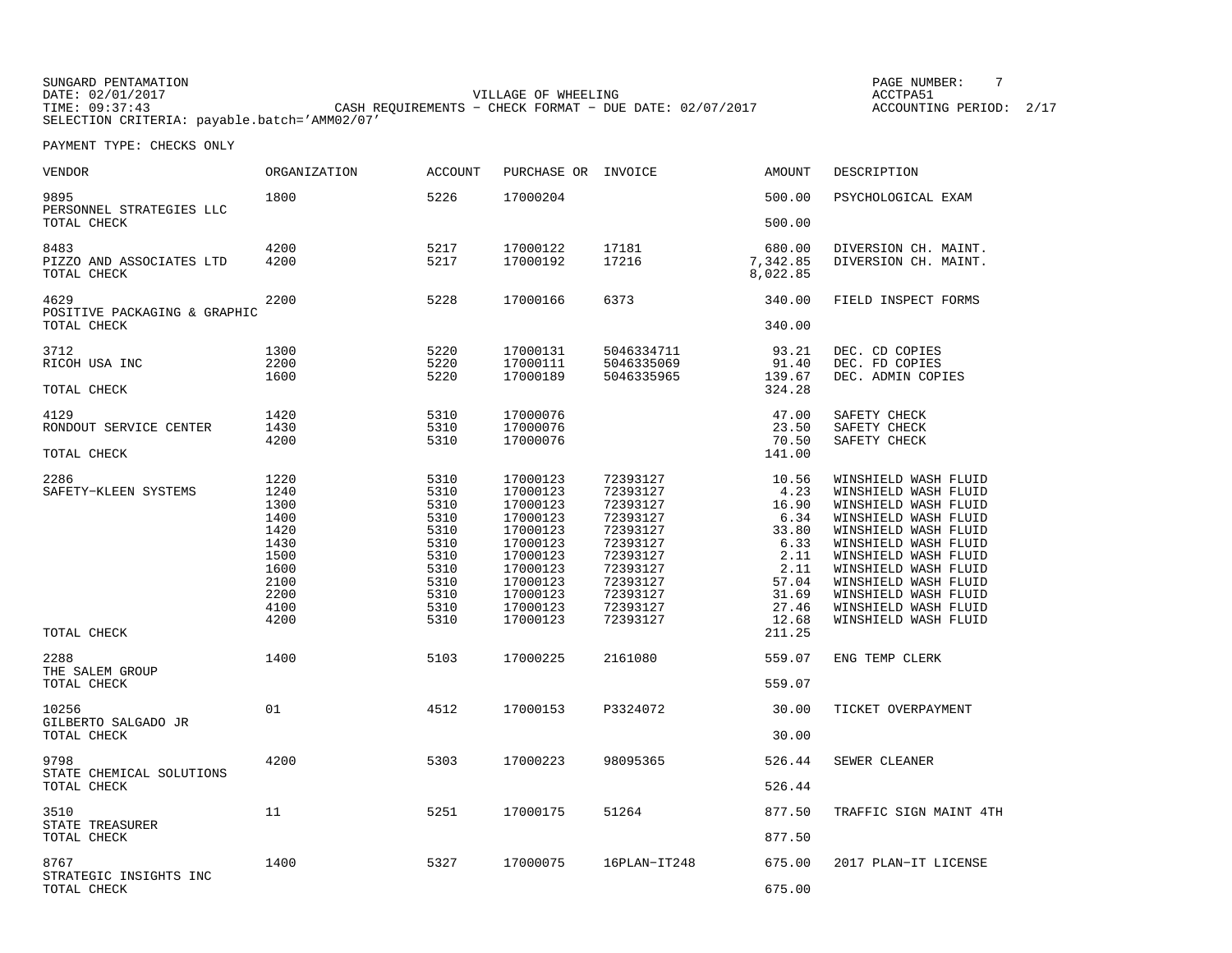SUNGARD PENTAMATION PAGE NUMBER: 8DATE: 02/01/2017 VILLAGE OF WHEELING ACCTPA51TIME: 09:37:43 CASH REQUIREMENTS − CHECK FORMAT − DUE DATE: 02/07/2017 SELECTION CRITERIA: payable.batch='AMM02/07'

ACCOUNTING PERIOD: 2/17

| VENDOR                                            | <b>ORGANIZATION</b>  | <b>ACCOUNT</b>       | PURCHASE OR                      | INVOICE                       | <b>AMOUNT</b>                                 | DESCRIPTION                                                |
|---------------------------------------------------|----------------------|----------------------|----------------------------------|-------------------------------|-----------------------------------------------|------------------------------------------------------------|
| 8322<br>STRUT & SUPPLY INC<br>TOTAL CHECK         | 1420                 | 5320                 | 17000052                         | 801096                        | 493.32<br>493.32                              | SIGN MATERIAL                                              |
| 2538<br>TERRACE SUPPLY CO<br>TOTAL CHECK          | 1240                 | 5303                 | 17000118                         |                               | 196.39<br>196.39                              | SHOP CHEMICALS                                             |
| 10246<br>CHRIS THIELSEN<br>TOTAL CHECK            | 1240                 | 5220                 | 17000130                         | 102516                        | 120.00<br>120.00                              | LIFT INSPECTIONS                                           |
| 3815<br>THOMSON REUTERS-WEST<br>TOTAL CHECK       | 2100                 | 5231                 | 17000168                         | 835378500                     | 210.00<br>210.00                              | BACKGROUND CHECKS                                          |
| 6092<br>TLK MARKETING INC<br>TOTAL CHECK          | 2100                 | 5106                 | 17000135                         | 11634                         | 456.00<br>456.00                              | CITIZENS PATROL UNIFORM                                    |
| 8760<br>TODAY'S UNIFORMS<br>TOTAL CHECK           | 2200                 | 5106                 | 17000258                         |                               | 659.20<br>659.20                              | UNIFORM ALLOWANCE                                          |
| 2631<br>TRANS UNION LLC<br>TOTAL CHECK            | 2100                 | 5231                 | 17000167                         | 12600547                      | 60.00<br>60.00                                | CREDIT REPORT SERVICE                                      |
| 8862<br>USIC LOCATING SERVICES INC<br>TOTAL CHECK | 4100<br>4200         | 5299<br>5299         | 17000177<br>17000177             | 216953<br>216953              | 3,690.58<br>3,690.57<br>7,381.15              | DEC. LOCATING SERVICE<br>DEC. LOCATING SERVICE             |
| 2707<br>VICTORIA INDUSTRIES, INC<br>TOTAL CHECK   | 4100<br>4100<br>4200 | 5208<br>5344<br>5342 | 17000183<br>17000184<br>17000184 | 1916<br>1918<br>1918          | 6,000.00<br>2,087.74<br>2,087.73<br>10,175.47 | DEBRIS REMOVAL<br>STONE FOR BACKFILL<br>STONE FOR BACKFILL |
| 10219<br>VISION FOR CHANGE LLC<br>TOTAL CHECK     | 2100                 | 5105                 | 17000149                         | 020317                        | 2,000.00<br>2,000.00                          | TRAINING                                                   |
| 2808<br>WHOLESALE DIRECT INC<br>TOTAL CHECK       | 2200                 | 5310                 | 17000106                         |                               | 1,989.21<br>1,989.21                          | RED LED AND ROTATOR                                        |
| 5803<br>WINTER EQUIPMENT CO INC<br>TOTAL CHECK    | 1430<br>4100<br>4200 | 5310<br>5310<br>5310 | 17000146<br>17000146<br>17000146 | IV32024<br>IV32024<br>IV32024 | 138.72<br>138.72<br>138.73<br>416.17          | XTENDOR KIT<br>XTENDOR KIT<br>XTENDOR KIT                  |
| 2851<br>ZIEBELL<br>TOTAL CHECK                    | 4100                 | 5344                 | 17000102                         | 236056-000                    | 3,403.00<br>3,403,00                          | VALVE BOX RISER                                            |